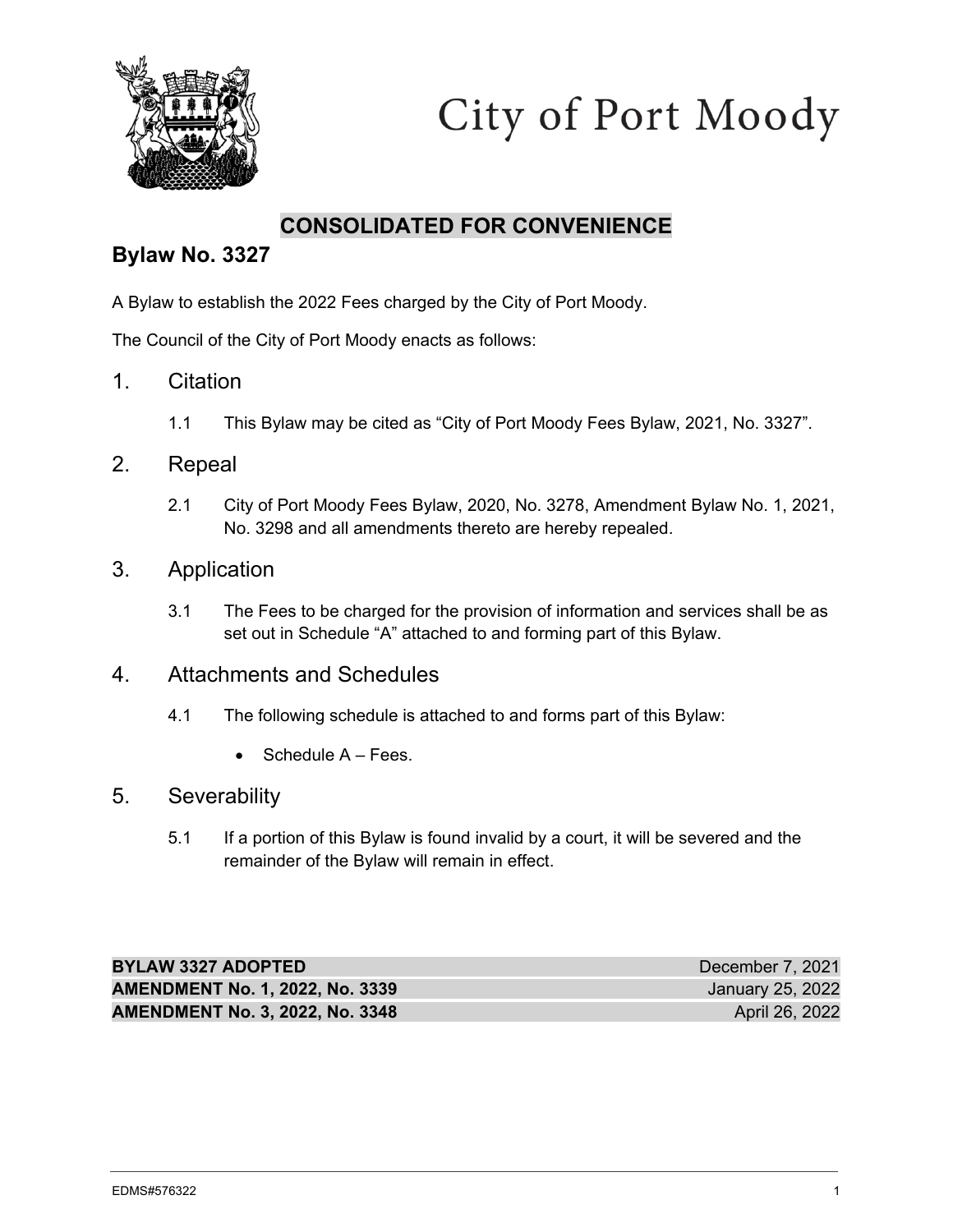#### Schedule "A"

#### Contents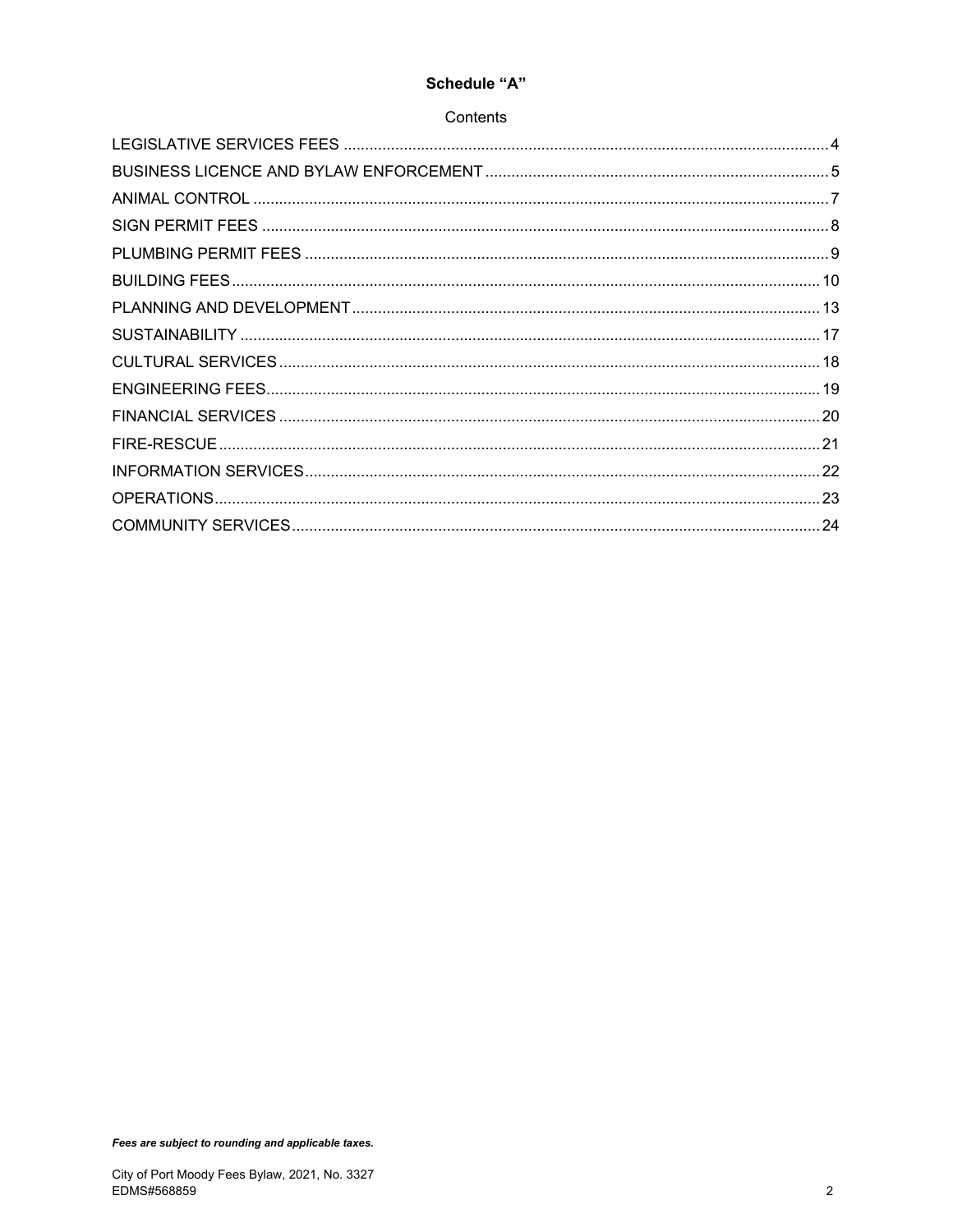# **Legislative Services Fees**

| Fee Name                                                                                                                                                                                                                                                                         | S                                           |  |
|----------------------------------------------------------------------------------------------------------------------------------------------------------------------------------------------------------------------------------------------------------------------------------|---------------------------------------------|--|
| List of electors (First Copy free, Available only to Local Election Candidates)                                                                                                                                                                                                  | 30.30                                       |  |
| Black and White Photocopies per page                                                                                                                                                                                                                                             | 0.45                                        |  |
| Colour Photocopies per page                                                                                                                                                                                                                                                      | 0.75                                        |  |
| Electronic Media                                                                                                                                                                                                                                                                 | Actual cost or minimum<br>charge of \$21.40 |  |
| Certified Copies per page                                                                                                                                                                                                                                                        | 2.35                                        |  |
| The search of City records for the purposes of insurance claims or court cases where it is determined by the<br>Department Head that research could involve staff time in excess of 15 minutes:                                                                                  |                                             |  |
| <b>First Hour</b>                                                                                                                                                                                                                                                                | 86.60                                       |  |
| Each additional 15 minutes or portion thereof                                                                                                                                                                                                                                    | 21.65                                       |  |
| Freedom of Information and Protection of Privacy – Requests for Information                                                                                                                                                                                                      |                                             |  |
| Fees payable for requests made under the Freedom of Information and<br>Protection of Privacy Act shall be in accordance with Regulation 323/93 of<br>the Freedom of Information and Protection of Privacy Act, Schedule of<br>Maximum Fees. These Fees are not subject to taxes. | Per B.C. Reg. 155/2012                      |  |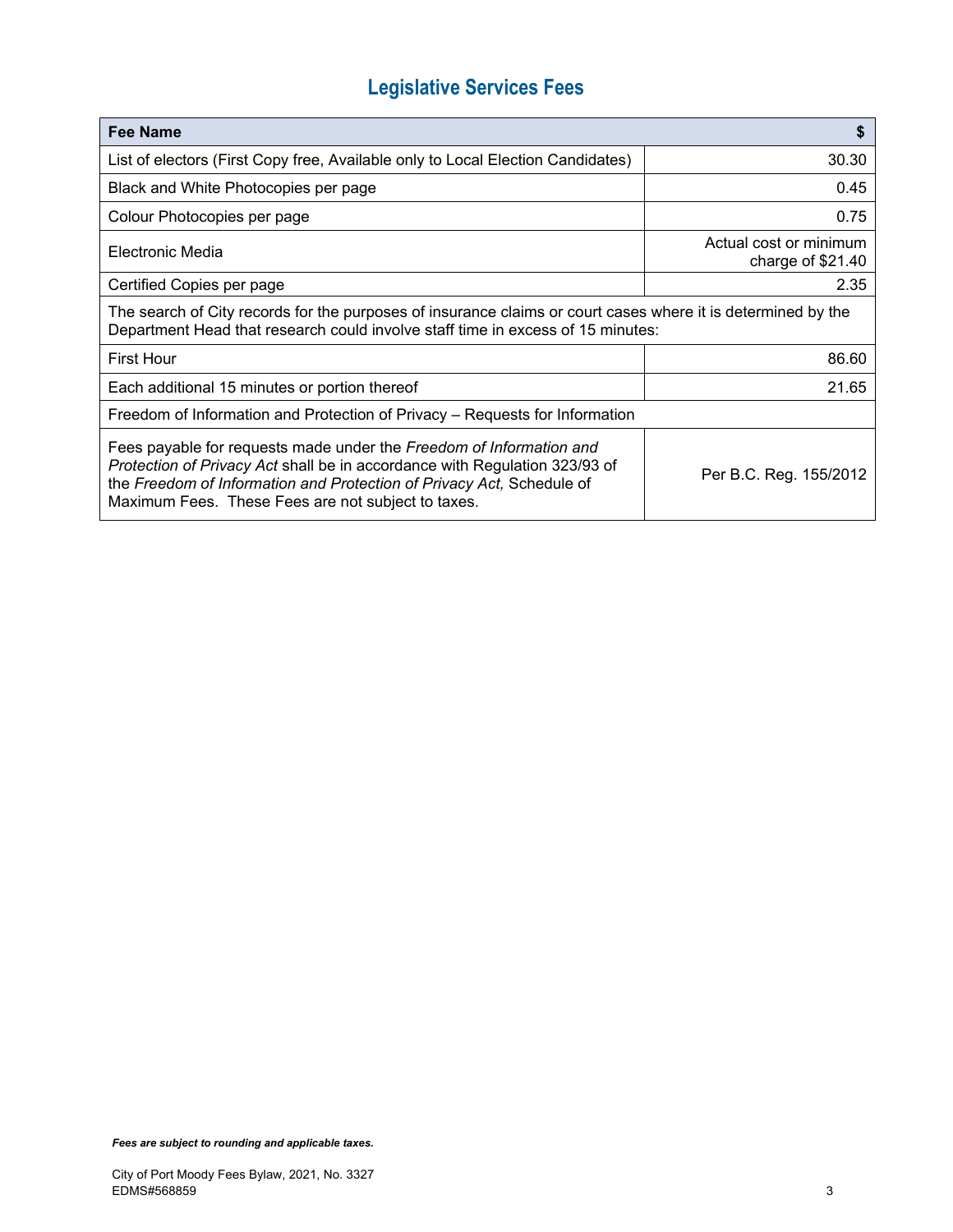# **Business Licence and Bylaw Enforcement**

| Fee Name                                             |       |
|------------------------------------------------------|-------|
| <b>Business Licence Computer Printouts</b>           | 21.80 |
| Service Charge for Release of an Immobilized Vehicle | 54.10 |
| <b>Business Licence Adjustments/Refunds Fee</b>      | 30.20 |

| <b>Permits and Business Licences</b>             |                   |
|--------------------------------------------------|-------------------|
| Vehicle Storage Permit                           | 86.40             |
| One-Day Business Licence                         | 84.30             |
| Sidewalk Use Permit                              | 243.00            |
| Sidewalk Use Permit Renewal                      | 77.00             |
| Businesses for Inter-municipal Program           | 165.00            |
| Special Event Permit (Event on Private Property) | 219.00            |
| Food Truck (To operate in City designated spots) | 645.00            |
| Vehicle for hire                                 | 78.00 per vehicle |

| <b>Nature of Business (Representative Examples)</b>                                                  |        |
|------------------------------------------------------------------------------------------------------|--------|
| <b>Secondary Suite</b>                                                                               | 0.00   |
| A licence is required for secondary suites, but there is no charge for this licence.                 |        |
| <b>Basic Licence Category</b>                                                                        |        |
| Home Occupation                                                                                      |        |
| <b>Bed and Breakfast</b>                                                                             |        |
| Home Daycare of 10 children or less                                                                  | 140.00 |
| <b>Residential Rental Unit</b>                                                                       |        |
| Detached Accessory Dwelling Unit                                                                     |        |
| Individual non-designated professions (i.e., barber, hairdresser, esthetician)                       |        |
| Covernment ouboidized rental bouging including sovemnent oursed as covernment monoged rental bouging |        |

*Government subsidized rental housing, including government owned or government managed rental housing, assisted living and similar rental housing is exempt from the business licence Fee requirement for residential rental properties.*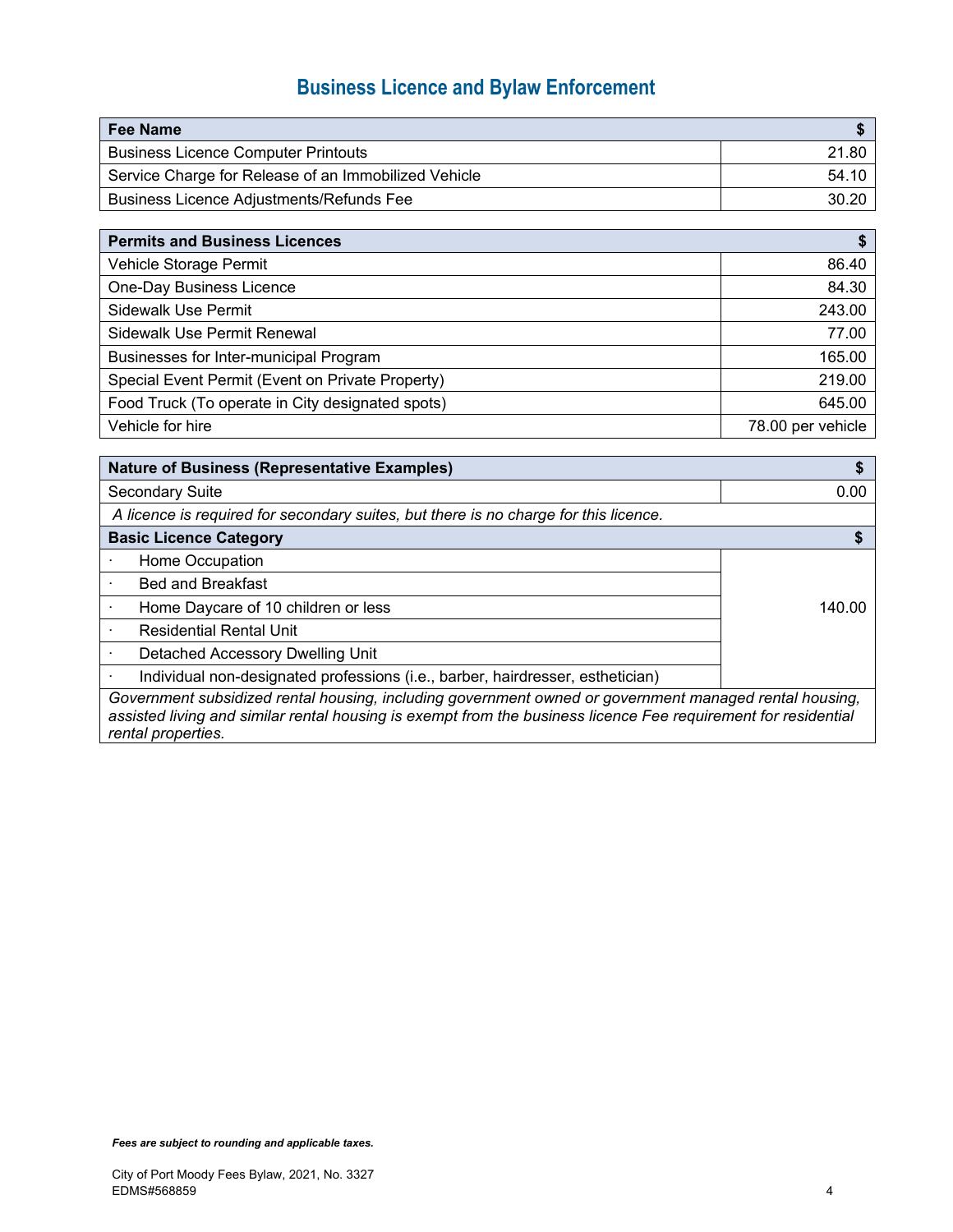# **Business Licence and Bylaw Enforcement**

| <b>Service Supply Level I</b>                                                                                    | \$       |  |
|------------------------------------------------------------------------------------------------------------------|----------|--|
| Car Wash Detailing                                                                                               |          |  |
| Catering                                                                                                         |          |  |
| Consulting/Contractor                                                                                            |          |  |
| Contractor in any one field (i.e., plumbing, heating, electrical, etc.)                                          |          |  |
| Photography<br>×                                                                                                 |          |  |
| Piano Tuning<br>$\cdot$                                                                                          |          |  |
| Private Investigator or Patrol<br>$\cdot$                                                                        |          |  |
| <b>Technical Services</b><br>$\cdot$                                                                             |          |  |
| Towing with Storage<br>$\cdot$                                                                                   |          |  |
| Undertaker<br>×                                                                                                  | 278.00   |  |
| Upholsterer                                                                                                      |          |  |
| <b>Mobile Services</b>                                                                                           |          |  |
| <b>Professional Practitioners</b>                                                                                |          |  |
| Pedlar or Agents<br>$\cdot$                                                                                      |          |  |
| Vending Machines (up to 10 machines)                                                                             |          |  |
| Room Rental (up to 10 rooms)                                                                                     |          |  |
| Retail/Commercial/Industrial up to 232.26m <sup>2</sup> (2,500ft <sup>2</sup> )                                  |          |  |
| <b>Smoking Club</b>                                                                                              |          |  |
| <b>Service Supply Level II</b>                                                                                   | \$       |  |
| Room Rental (11 to 30 rooms)                                                                                     | 423.00   |  |
| Retail/Commercial/Industrial from 232.35m <sup>2</sup> to 464.5m <sup>2</sup> (2,501 to 5,000ft <sup>2</sup> )   |          |  |
| <b>Service Supply Level III</b>                                                                                  | \$       |  |
| <b>Automobile Service Station Pumps</b>                                                                          |          |  |
| <b>ATMs</b>                                                                                                      |          |  |
| Vending machines (more than 10 machines)                                                                         | 556.00   |  |
| Room Rental (30 to 50 rooms)                                                                                     |          |  |
| Daycare Centre of 11 children or more                                                                            |          |  |
| Retail/Commercial/Industrial from 464.61m <sup>2</sup> to 929.03m <sup>2</sup> (5,001 to 10,000ft <sup>2</sup> ) |          |  |
| <b>Service Supply Level IV</b>                                                                                   | \$       |  |
| <b>Licensed Liquor Primary</b>                                                                                   |          |  |
| <b>Financial Institutions</b>                                                                                    |          |  |
| Room Rental (more than 50 rooms)                                                                                 |          |  |
| Fireworks                                                                                                        | 2,787.00 |  |
| Marinas                                                                                                          |          |  |
| Social Escort Service or Body Work Parlours                                                                      |          |  |
| Retail/Commercial/Industrial over 929.03m <sup>2</sup> (10,000ft <sup>2</sup> )                                  |          |  |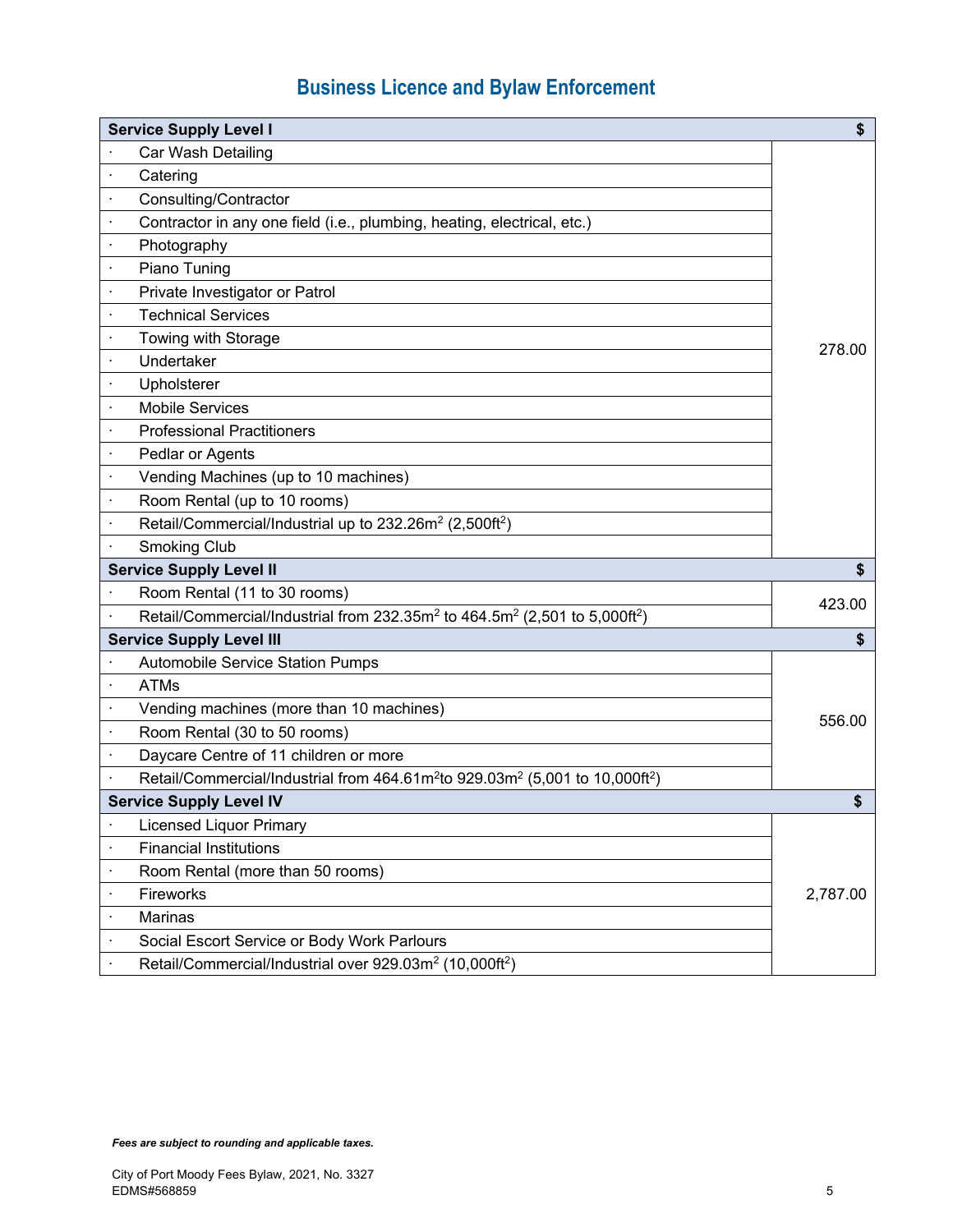# **Animal Control**

| Licences                                                                                                                                     | \$       |
|----------------------------------------------------------------------------------------------------------------------------------------------|----------|
| Dog under one year old (first time only)                                                                                                     | 20.00    |
| Senior Discount for Spayed/Neutered Only                                                                                                     | 30.00    |
| Dog Licence Fee - Male/Female (unneutered/unspayed)                                                                                          | 79.00    |
| *A discount will be allowed if paid on or before February 1 <sup>st</sup> of each year.                                                      | 71.00    |
| Dog Licence Fee - Male/Female (neutered/spayed)                                                                                              | 50.00    |
| *A discount will be allowed if paid on or before February 1 <sup>st</sup> of each year.                                                      | 45.00    |
| Dog Licence Fee - Aggressive                                                                                                                 | 268.00   |
| Dog Licence Fee - Vicious                                                                                                                    | 551.00   |
| Replacement of Lost Tag                                                                                                                      | 16.30    |
| Kennel Licence (for which a person shall be considered having same if said person<br>possesses four or more dogs in lieu of individual Fees) | 242.00   |
| <b>Impoundment Fees</b>                                                                                                                      | \$       |
| <b>Licensed Dog Impoundment:</b>                                                                                                             |          |
| First Impoundment                                                                                                                            | 79.10    |
| Second Impoundment                                                                                                                           | 115.00   |
| Third Impoundment                                                                                                                            | 165.00   |
| All subsequent Impoundments                                                                                                                  | 313.00   |
| Maintenance Cost per day or part thereof                                                                                                     | 16.60    |
| Unlicensed Dog Impounded: (other than vicious dog)                                                                                           |          |
| First Impoundment                                                                                                                            | 138.00   |
| Second Impoundment                                                                                                                           | 159.00   |
| Third Impoundment                                                                                                                            | 263.00   |
| All subsequent Impoundments                                                                                                                  | 418.00   |
| Maintenance Cost per day or part thereof                                                                                                     | 16.60    |
| <b>Aggressive Dog Impounded:</b>                                                                                                             |          |
| First Impoundment                                                                                                                            | 385.00   |
| Second Impoundment                                                                                                                           | 775.00   |
| All subsequent Impoundments                                                                                                                  | 1,556.00 |
| Maintenance Cost per day or part thereof                                                                                                     | 33.30    |
| <b>Vicious Dog Impounded:</b>                                                                                                                |          |
| First Impoundment                                                                                                                            | 2,091.00 |
| Second Impoundment                                                                                                                           | 4,089.00 |
| All subsequent Impoundments                                                                                                                  | 8,333.00 |
| Maintenance Cost per day or part thereof                                                                                                     | 62.40    |
| <b>Cat at Large Impounded:</b>                                                                                                               |          |
| First and subsequent Impoundments                                                                                                            | 91.60    |
| Maintenance Cost per day or part thereof                                                                                                     | 16.60    |
| Impoundment of any domestic animal (not previously described)                                                                                | 79.00    |
| <b>Pathological Waste Disposal</b>                                                                                                           |          |
| Disposal of pathological waste, including the dead bodies of any domestic animals.                                                           |          |
| Minimum charge                                                                                                                               | 13.30    |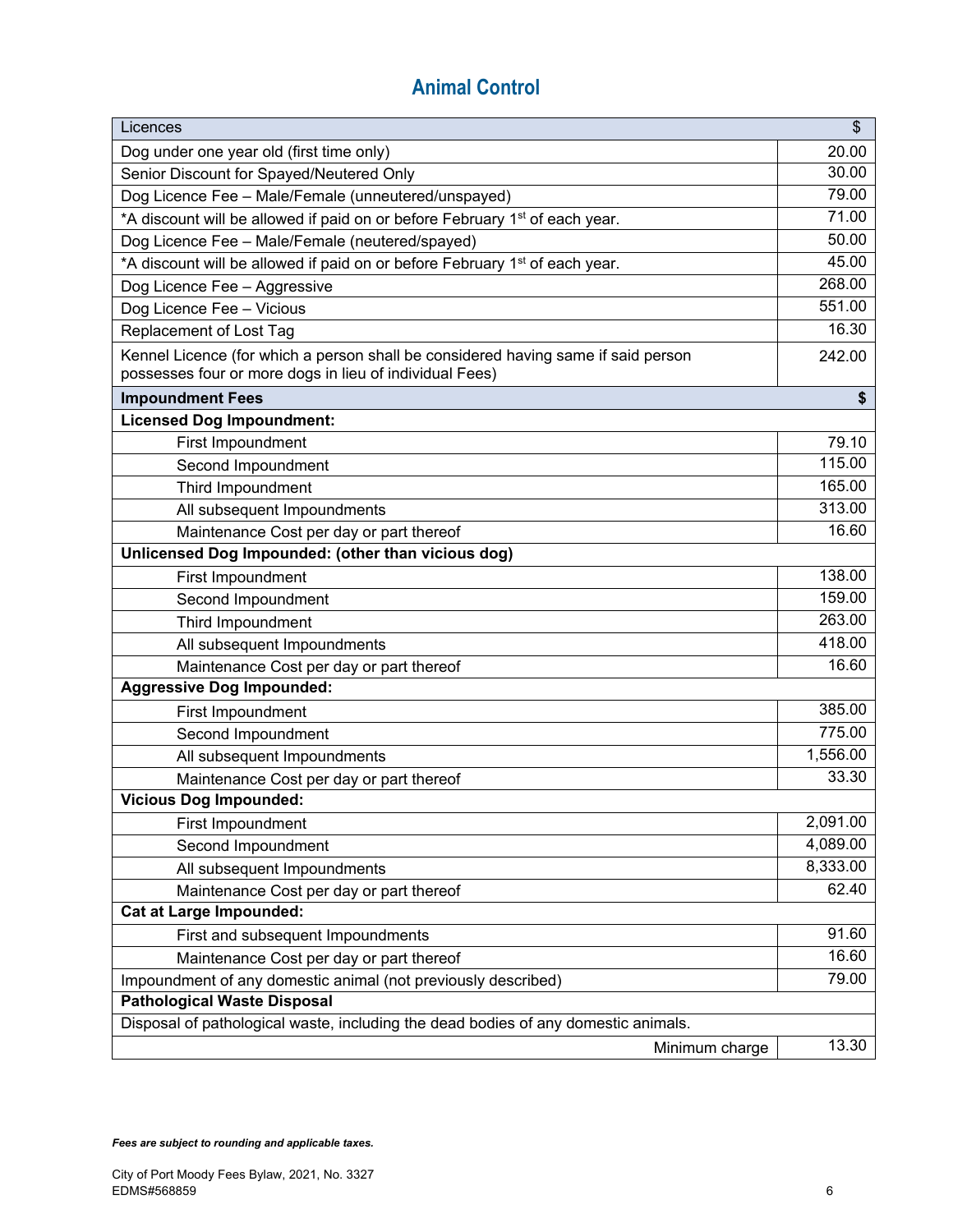# **Sign Permits**

| <b>Fee Name</b>                                                                    |        |
|------------------------------------------------------------------------------------|--------|
| Minimum Permit Application Fee                                                     | 102.00 |
| Temporary Banner and Portable Signs                                                | 90.50  |
| Signs Requiring Planning Review Only                                               | 165.00 |
| Signs Requiring Building and Planning Review (i.e., Freestanding and Fascia signs) | 253.00 |
| Portable Freestanding Sign Permit                                                  | 133.00 |
| Portable Freestanding Sign Renewal Fee                                             | 30.20  |
| Sign Recovery Fee                                                                  | 30.20  |
| Minor Amendment to Development Permits for Signage                                 | 179.00 |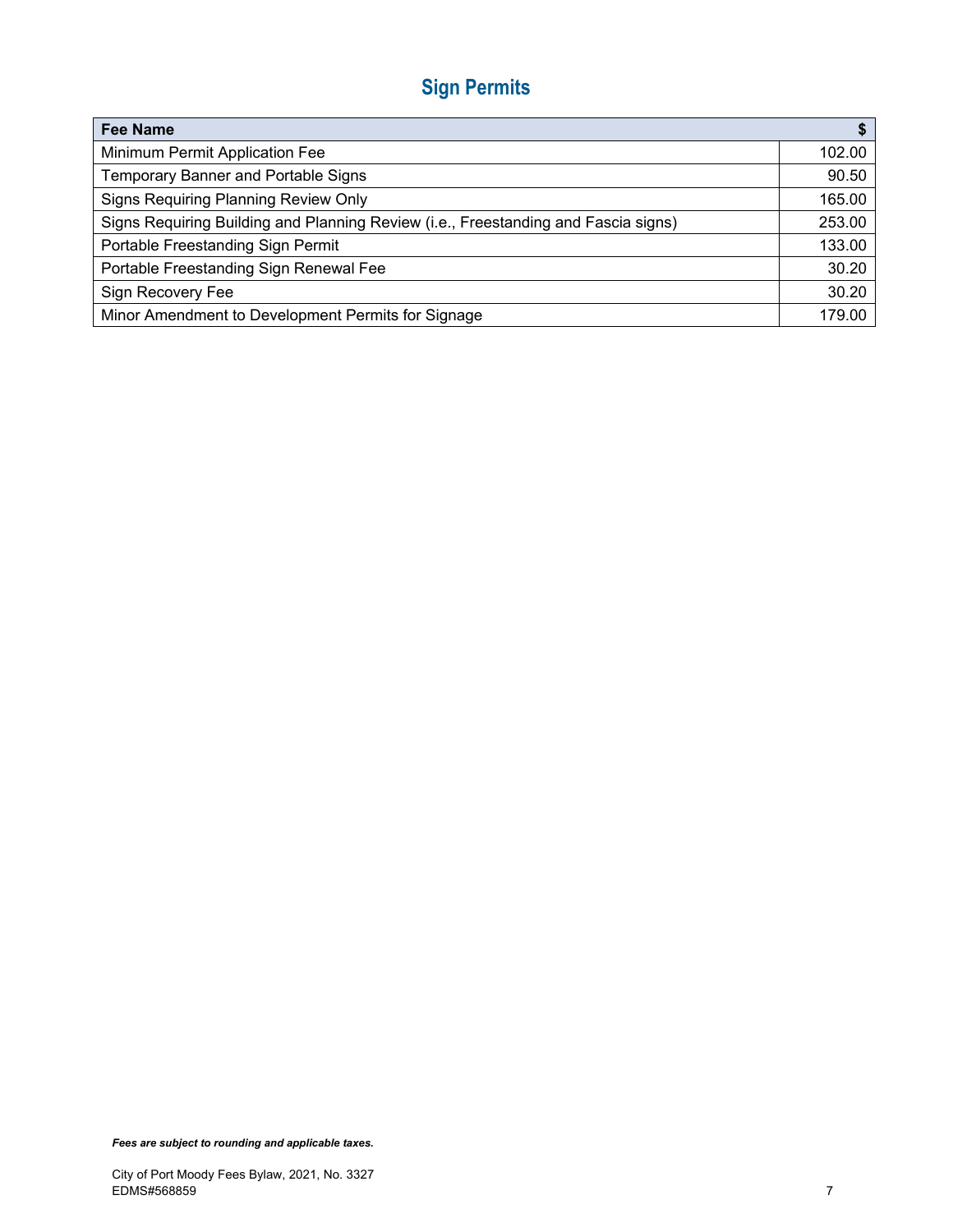# **Plumbing Permit Fees**

| Fee Name                                                                                                                                                                                                                                                                                            |        |
|-----------------------------------------------------------------------------------------------------------------------------------------------------------------------------------------------------------------------------------------------------------------------------------------------------|--------|
| Fixtures, roughed in each                                                                                                                                                                                                                                                                           | 32.50  |
| Minimum                                                                                                                                                                                                                                                                                             | 79.50  |
| The rough-in Fee shall include the installation and inspection. When plumbing fixtures are being installed other<br>than those authorized by the permit issued for the rough-in of the installation, the permit Fee for the fixture<br>installation shall be the same as for rough-in installation. |        |
| Oil and grease interceptors - each                                                                                                                                                                                                                                                                  | 79.50  |
| Underground sewer lines - 30m or part thereof                                                                                                                                                                                                                                                       | 79.50  |
| For each additional 30m or part thereof (first two inspections only)                                                                                                                                                                                                                                | 37.50  |
| Underground water lines over 2" diameter - per 30m or part thereof                                                                                                                                                                                                                                  | 79.50  |
| For each additional 30m or part thereof                                                                                                                                                                                                                                                             | 37.50  |
| New Water line installation or replacement to existing building or service - 2" diameter or less                                                                                                                                                                                                    | 79.50  |
| For each additional 30m or part thereof                                                                                                                                                                                                                                                             | 37.50  |
| Underground fire service lines - first two inspections per 30m or part thereof                                                                                                                                                                                                                      | 224.00 |
| For each additional 30m or part thereof                                                                                                                                                                                                                                                             | 37.50  |
| Re-inspection Fee                                                                                                                                                                                                                                                                                   | 120.00 |
| Fire Sprinkler Heads - first 20 heads, per head                                                                                                                                                                                                                                                     | 8.50   |
| Minimum Fee                                                                                                                                                                                                                                                                                         | 79.50  |
| Each additional head                                                                                                                                                                                                                                                                                | 3.00   |
| No Fixtures – for installation alterations or remodeling of soil, waste, or drainage piping where no<br>fixtures are installed - for each 10 metres or piping installed, or portion thereof                                                                                                         | 79.50  |
| Kitchen Extinguishing System (NFPA 96 1254.6) - Inspection and Permit                                                                                                                                                                                                                               | 440.00 |
| Swimming Pools - installation of swimming pool supply and drainage lines, including backflow<br>preventer, sump, and sewer branch line                                                                                                                                                              | 199.00 |
| Minimum Plumbing Permit Fee                                                                                                                                                                                                                                                                         | 79.50  |
| <b>Backflow Prevention Assembly Test Report Fee</b>                                                                                                                                                                                                                                                 | 32.50  |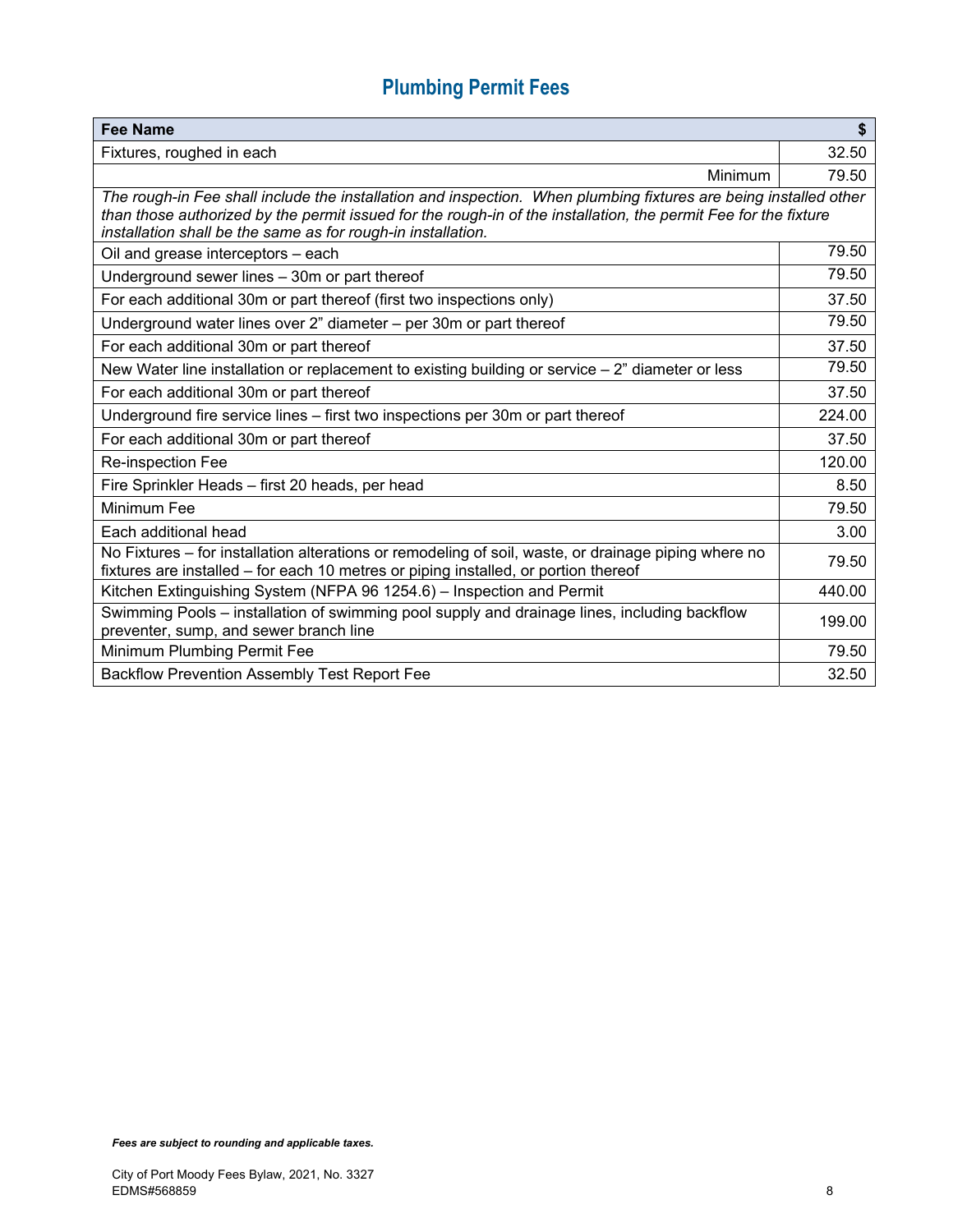# **Building Fees**

| <b>Building Permit Fees</b>                                                                                                                                                                                                                                                                                                                                                                                                                                                                                                                                                                                                                                                                                                                        | \$           |
|----------------------------------------------------------------------------------------------------------------------------------------------------------------------------------------------------------------------------------------------------------------------------------------------------------------------------------------------------------------------------------------------------------------------------------------------------------------------------------------------------------------------------------------------------------------------------------------------------------------------------------------------------------------------------------------------------------------------------------------------------|--------------|
| Building Permit Fees, except in the case of repairs to multi-family strata unit residential structures where latent<br>water penetration has resulted in structural deterioration or damage where the applicable building permit Fees<br>will be waived (per \$1,000 or part thereof of construction cost).                                                                                                                                                                                                                                                                                                                                                                                                                                        |              |
| $0 - 5,000$<br>Minimum permit applies                                                                                                                                                                                                                                                                                                                                                                                                                                                                                                                                                                                                                                                                                                              | 148.00       |
| 5,001-20,000                                                                                                                                                                                                                                                                                                                                                                                                                                                                                                                                                                                                                                                                                                                                       | 20.40        |
| plus base amount of                                                                                                                                                                                                                                                                                                                                                                                                                                                                                                                                                                                                                                                                                                                                | 148.00       |
| 20,001-50,000                                                                                                                                                                                                                                                                                                                                                                                                                                                                                                                                                                                                                                                                                                                                      | 14.00        |
| plus base amount of                                                                                                                                                                                                                                                                                                                                                                                                                                                                                                                                                                                                                                                                                                                                | 556.00       |
| 50,001-500,000                                                                                                                                                                                                                                                                                                                                                                                                                                                                                                                                                                                                                                                                                                                                     | 10.70        |
| plus base amount of                                                                                                                                                                                                                                                                                                                                                                                                                                                                                                                                                                                                                                                                                                                                | 1,256.00     |
| 500,001 and over                                                                                                                                                                                                                                                                                                                                                                                                                                                                                                                                                                                                                                                                                                                                   | 9.70         |
| plus base amount of                                                                                                                                                                                                                                                                                                                                                                                                                                                                                                                                                                                                                                                                                                                                | 6,606.00     |
| Masonry Fireplace/Chimney (includes inspection)                                                                                                                                                                                                                                                                                                                                                                                                                                                                                                                                                                                                                                                                                                    | 103.00       |
| <b>Building Moves</b>                                                                                                                                                                                                                                                                                                                                                                                                                                                                                                                                                                                                                                                                                                                              | \$           |
| Moving Building or Structure                                                                                                                                                                                                                                                                                                                                                                                                                                                                                                                                                                                                                                                                                                                       | 406.00       |
| Inspection Fee for examination of a building to be moved                                                                                                                                                                                                                                                                                                                                                                                                                                                                                                                                                                                                                                                                                           | 243.00       |
| Additional inspection Fee if inspection exceeds 2 hours                                                                                                                                                                                                                                                                                                                                                                                                                                                                                                                                                                                                                                                                                            | 91.00        |
| <b>Temporary Building</b>                                                                                                                                                                                                                                                                                                                                                                                                                                                                                                                                                                                                                                                                                                                          | 243.00       |
| Prior to permit issuance for a building move within the City, the owner of the building shall<br>deposit (in a form satisfactory to the General Manager of Finance and Technology) with the<br>City the amount to ensure that the exterior of the building or part thereof will be completed<br>within ninety (90) days of the permit issuance. Should the owner not complete the required<br>work within the time frame set out, the Building Inspector shall notify the owner, in writing, of<br>the deficiency directing the owner to remedy the non-compliance within thirty (30) days from<br>the date of the notice. If the non-compliance is not remedied within the thirty (30) day period,<br>the deposit shall be forfeited to the City. |              |
| Deposit with Building Official - cash bond (in a form satisfactory to the General Manager of<br>Finance and Technology) to be drawn down by the City in the event that City property, of any<br>kind, is damaged during the course of the building move. The amount drawn down will not be<br>in excess of the actual cost to repair the damage.                                                                                                                                                                                                                                                                                                                                                                                                   |              |
| A policy of commercial general liability insurance, in all-inclusive limits - (in a form satisfactory<br>to the General Manager of Finance and Technology) to indemnify the City against all bodily<br>injury and property damage, of any kind, howsoever caused by the moving of the building. The<br>City of Port Moody must be named as an additional insured on said policy.                                                                                                                                                                                                                                                                                                                                                                   | 5,000,000.00 |
| Neighbourhood Feedback Process Fee                                                                                                                                                                                                                                                                                                                                                                                                                                                                                                                                                                                                                                                                                                                 | 600.00       |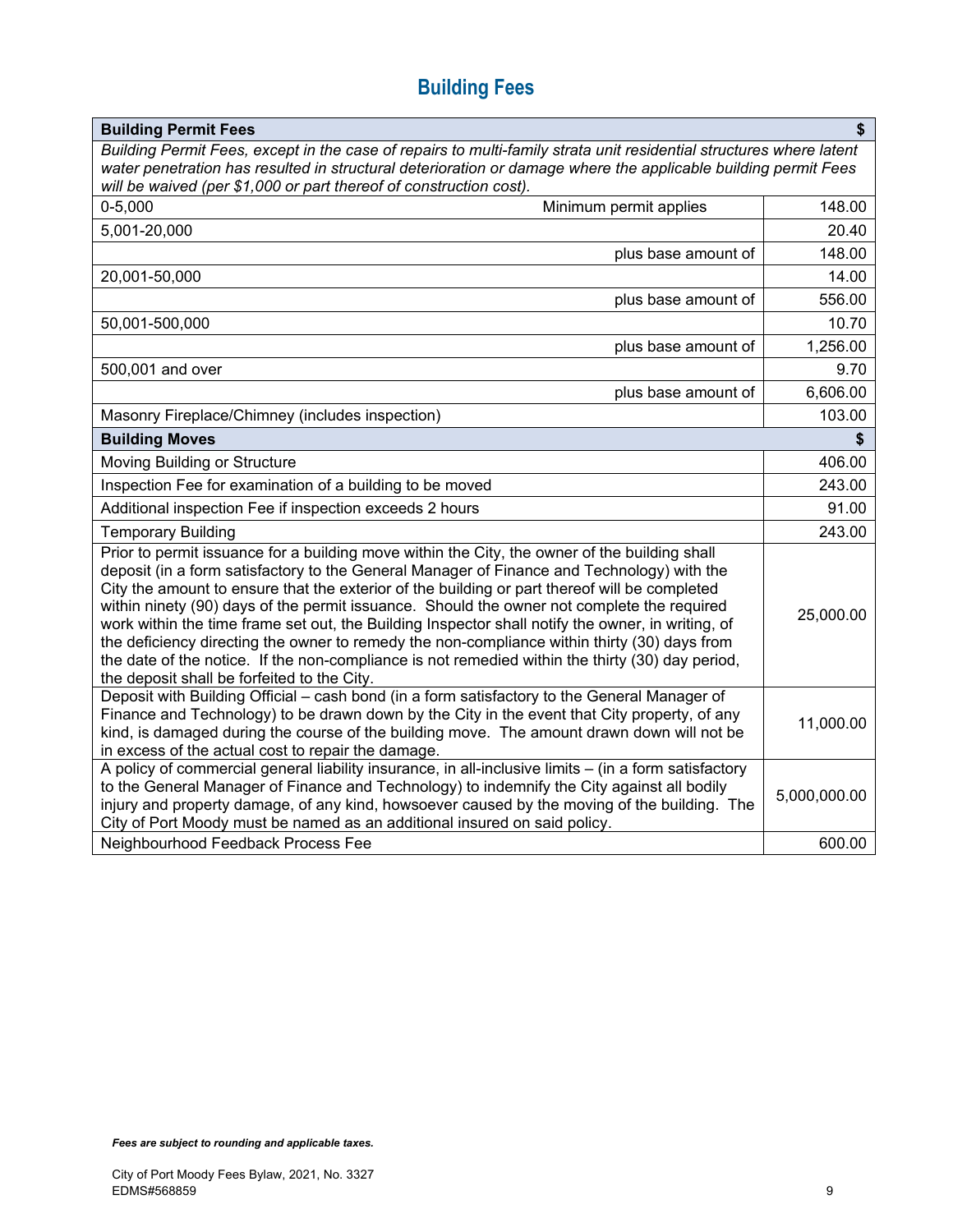# **Building Fees**

| <b>Waste Management Fee - Demolition</b>                      |           |                             |
|---------------------------------------------------------------|-----------|-----------------------------|
| <b>Buildings and Structures Square Footage of Building(s)</b> | \$        | <b>Maximum</b><br>Refund \$ |
| $0-1,000$                                                     | 1,190.00  | 890.00                      |
| 1,001-5,000                                                   | 4,000.00  | 3,650.00                    |
| 5,001-20,000                                                  | 7,000.00  | 6,600.00                    |
| Over 20,000                                                   | 11,860.00 | 11,260.00                   |
| <i><b>*Replaces Demolition Permit Fees</b></i>                |           |                             |

| <b>Digital Archive</b>                                                                                                                                                                                                                                          | \$     |
|-----------------------------------------------------------------------------------------------------------------------------------------------------------------------------------------------------------------------------------------------------------------|--------|
| Residential Alteration under \$5,000                                                                                                                                                                                                                            | 31.60  |
| Single- or two-family residential construction                                                                                                                                                                                                                  | 62.20  |
| All other types of construction except in the case of repairs to multi-family strata unit residential structures<br>where latent water penetration has resulted in structural deterioration or damage where the applicable<br>microfilming Fees will be waived. |        |
| 0-500,000 construction value                                                                                                                                                                                                                                    | 90.80  |
| 501,000-1,000,000                                                                                                                                                                                                                                               | 120.00 |
| 1,001,000-3,000,000                                                                                                                                                                                                                                             | 187.00 |
| 3,001,000-5,000,000                                                                                                                                                                                                                                             | 243.00 |
| 5,001,000-10,000,000                                                                                                                                                                                                                                            | 520.00 |
| 10,000,001 and over                                                                                                                                                                                                                                             | 760.00 |

| <b>Plan Processing Fees</b>                                                                                                                                                                                                                                                                                     | \$       |
|-----------------------------------------------------------------------------------------------------------------------------------------------------------------------------------------------------------------------------------------------------------------------------------------------------------------|----------|
| Building permits involving additions or alterations to existing buildings except in the case of<br>repairs to multi-family strata unit residential structures where latent water penetration has<br>resulted in structural deterioration or damage where the applicable plan processing Fees will be<br>waived. | 148.00   |
| With registered professional (-2.5%)                                                                                                                                                                                                                                                                            | 144.30   |
| Building permit to construct new single- or two-family dwellings                                                                                                                                                                                                                                                | 576.00   |
| With registered professional (-2.5%)                                                                                                                                                                                                                                                                            | 561.60   |
| Building Permit to construct other than single- or two-family dwelling, a Fee equal to 50% of<br>estimated permit Fee                                                                                                                                                                                           |          |
| Minimum                                                                                                                                                                                                                                                                                                         | 576.00   |
| Maximum                                                                                                                                                                                                                                                                                                         | 4,724.00 |
| With registered professional (-2.5%)                                                                                                                                                                                                                                                                            | 4,605.90 |

*(Plan processing Fee will be credited to Building Permit Fee at Building Permit issuance but is non-refundable if permit is not issued.)*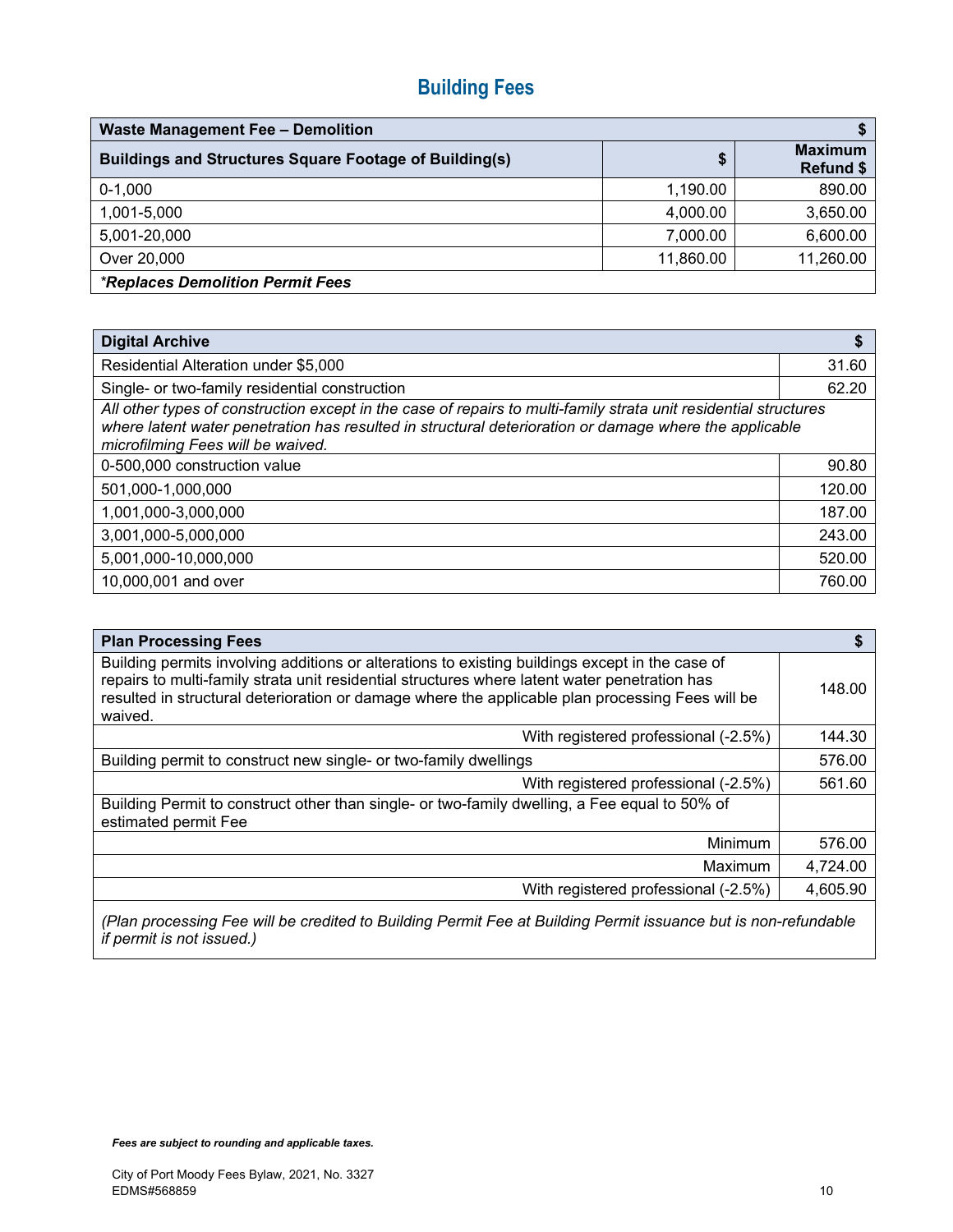# **Building Fees**

| <b>Building Miscellaneous</b>                                                                                                                                                                                                                                                                                                           | \$                   |
|-----------------------------------------------------------------------------------------------------------------------------------------------------------------------------------------------------------------------------------------------------------------------------------------------------------------------------------------|----------------------|
| Building Permit Renewal Fee - based upon value of work to be completed where construction<br>has started (minimum Fee)                                                                                                                                                                                                                  | 138.00               |
| Rechecking of Building Plans as a result of revisions to approved drawings by owner or owner's<br>agent                                                                                                                                                                                                                                 | 138.00               |
| Fee Reduction - Professional and Field Review reduction in cost of permit                                                                                                                                                                                                                                                               | 2.5%                 |
| Building/Plumbing Permit Adjustments/Refunds Fee                                                                                                                                                                                                                                                                                        | 30.50                |
| Review of Plans for Liquor Licence Occupant Load                                                                                                                                                                                                                                                                                        | 96.00                |
| <b>Transfer of Permit Fee</b>                                                                                                                                                                                                                                                                                                           | 77.50                |
| Re-inspection Charge (more than two inspections were necessary)                                                                                                                                                                                                                                                                         | 248.00               |
| Refund of Fees - applicants for building, building moving, demolition, or plumbing permits where<br>permit is surrendered or cancelled, prior to any construction, may obtain a refund, less a plan<br>processing Fee of:                                                                                                               | 75%<br>148.00        |
| Double Fee - any person who initiates any construction without first obtaining a permit, shall when subsequently<br>taking out the required permit, pay double the Fees herein provided.                                                                                                                                                |                      |
| <b>Expedited Plan Review</b>                                                                                                                                                                                                                                                                                                            | 550.00               |
| <b>Extraordinary Inspection Charges</b>                                                                                                                                                                                                                                                                                                 | \$                   |
| Required permit inspections requested by applicant to be done after normal working hours are<br>billed at an hourly rate based on time actually spent in conducting such inspection and including<br>traveling time, at inspection charge of:<br>(based on time actually spent in conducting such inspection and including travel time) | minimum<br>161.00/hr |
| <b>Special Safety Inspection</b>                                                                                                                                                                                                                                                                                                        | 1,243.00             |
| Review by Building and Fire Departments of Alternative Solutions from Registered Professionals                                                                                                                                                                                                                                          | 680.00               |
| <b>Bonding Section of Building Bylaw (Damage Deposits)</b>                                                                                                                                                                                                                                                                              | \$                   |
| <b>Percent of Estimated Construction Cost</b>                                                                                                                                                                                                                                                                                           | 1.00%                |
| <b>Minimum</b>                                                                                                                                                                                                                                                                                                                          | 520.00               |
| (Not required where estimated Construction Value does not exceed \$4,000.00)                                                                                                                                                                                                                                                            |                      |
| (Deposits for Building Moves are referenced under Building Permit Fees for moving buildings or structures.)                                                                                                                                                                                                                             |                      |
| Maximum                                                                                                                                                                                                                                                                                                                                 | 75,000.00            |
| Damage Bond for construction of new Single Detached Dwelling                                                                                                                                                                                                                                                                            | 7,650.00             |
| Exchanging Forms of Payment - Letter of Credit or Bond                                                                                                                                                                                                                                                                                  | 200.00               |
| <b>Exemption from Sound Level Bylaw</b>                                                                                                                                                                                                                                                                                                 |                      |
| Application for Temporary Exemption from Sound Level Bylaw                                                                                                                                                                                                                                                                              | 500.00               |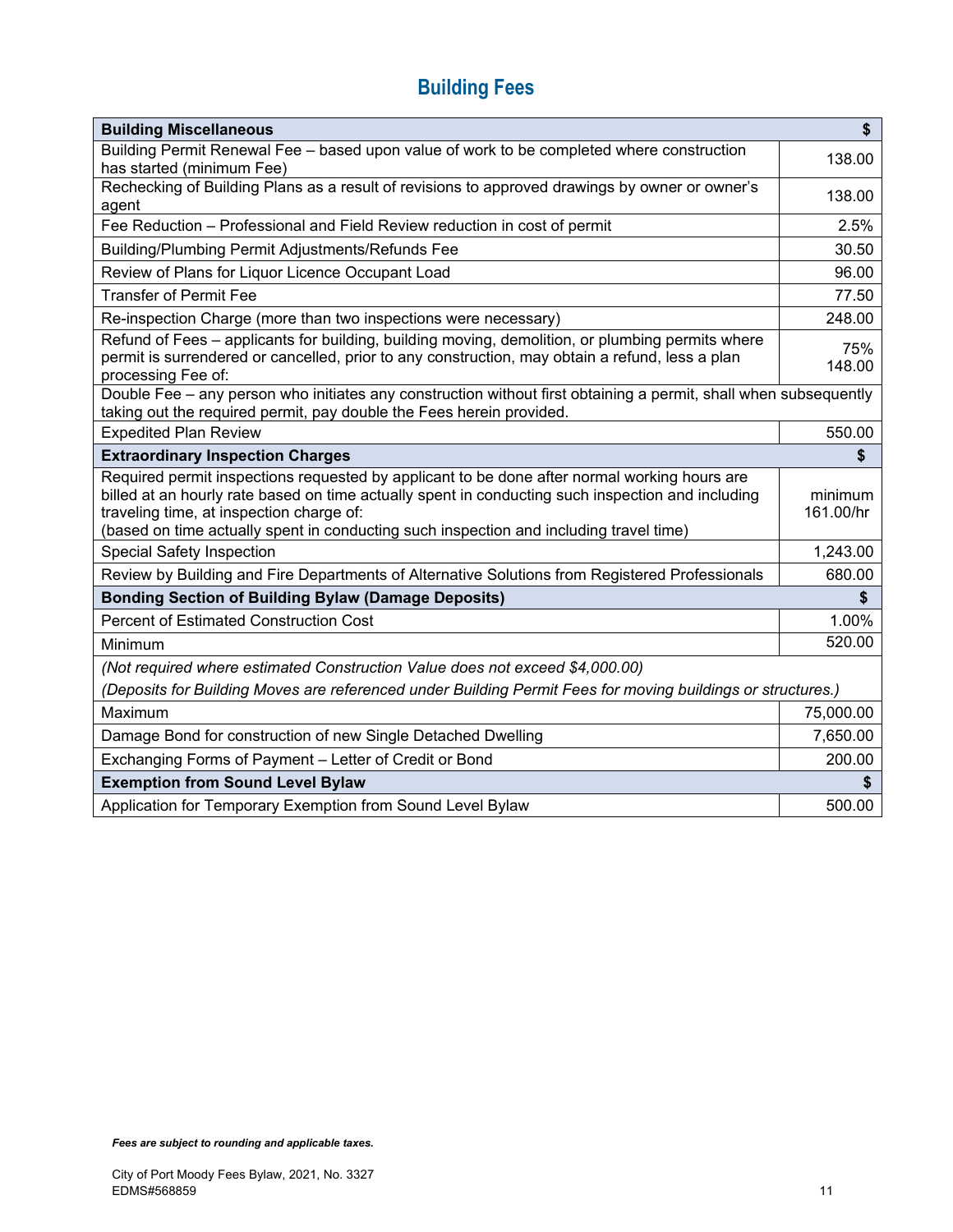| <b>Planning and Development Miscellaneous</b>                                                                                                         | \$                                                                   |
|-------------------------------------------------------------------------------------------------------------------------------------------------------|----------------------------------------------------------------------|
| Printing of Heritage Register                                                                                                                         | 51.00                                                                |
| Address Changes (where possible)                                                                                                                      | 536.00                                                               |
| Comfort letters related to zoning, building requirements, and other matters related to<br>building or property use, including Fire Department records | 364.00                                                               |
| <b>Contaminated Site Profile Reviews</b>                                                                                                              | 93.00                                                                |
| Restrictive Covenant Preparations or Modification (exclusive of legal and survey costs)                                                               | At cost                                                              |
| Discharge processing of Restrictive covenants                                                                                                         | 332.00                                                               |
| Liquor Licence Application or Amendment - Staff Review Only                                                                                           | 52.00                                                                |
| Liquor Licence Application or Amendment - Report to Council                                                                                           | 135.00                                                               |
| Liquor Licence Application or Amendment with Public Consultation - Processing Fee                                                                     | 2,315.00                                                             |
| Staff Attendance at Developer Information Meetings                                                                                                    | 247.00                                                               |
| <b>Development Application Signs</b>                                                                                                                  | At cost                                                              |
| <b>Public Hearing Refund</b>                                                                                                                          | 1.071.00                                                             |
| <b>Additional Public Hearing Fee</b>                                                                                                                  | 1,071.00                                                             |
| Street Name Changes (not on approved list)                                                                                                            | 450.00                                                               |
| Survey Certificate (copies)                                                                                                                           | 28.00                                                                |
| <b>Board of Variance Applications</b>                                                                                                                 | 520.00                                                               |
| Miscellaneous Bylaws or Documents per page                                                                                                            | 2.15                                                                 |
| <b>Land Title Searches</b>                                                                                                                            | 35.00                                                                |
| Digital Transfer of Documents or Plans                                                                                                                | 26.00                                                                |
| Scan Document Reproduction Fees (plans per text page)                                                                                                 | 7.50                                                                 |
| Plans - first page (full size)                                                                                                                        | 35.70                                                                |
| Subsequent pages                                                                                                                                      | 16.80                                                                |
| Architectural Review Fee, per review (for OCP, Zoning, Land Use Contract and form<br>and character Development Permit, Heritage Alteration Permits)   | \$104 per proposed<br>residential unit up to<br>a maximum of \$1,500 |
| Landscape Review Fee, per review (for OCP, Zoning, Land Use Contract and form and<br>character Development Permit, Heritage Alteration Permits)       | \$104 per proposed<br>residential unit up to<br>a maximum of \$1,200 |
| Scanning Fee - Rezoning, Land Use Contract Amendments, OCP Amendments,<br>Development Permits, Temporary Use Permits, Subdivisions                    | 208.00                                                               |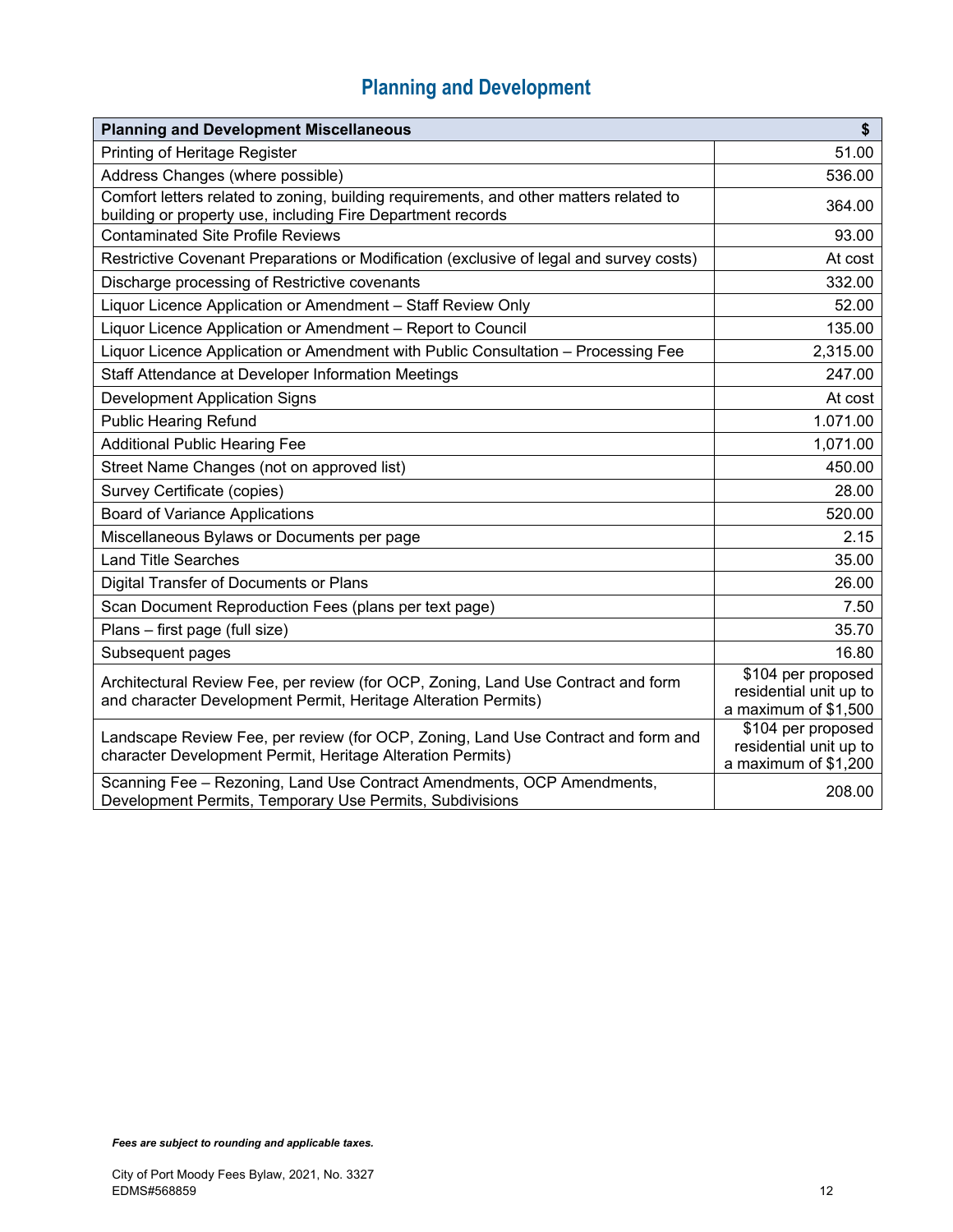| <b>Tree Removal Permits</b>                                                             | \$                                            |
|-----------------------------------------------------------------------------------------|-----------------------------------------------|
| Tree Removal Permit (for single-family residential)                                     | 224.00                                        |
| Tree Removal Permit (all categories other than single-family residential)               | 601.00                                        |
| Tree Replacement Security (per tree)                                                    | 624.00                                        |
| <b>Tree Removal Review</b>                                                              | 117.00                                        |
| <b>Planning Miscellaneous</b>                                                           | \$                                            |
| <b>Temporary Use Permit</b>                                                             | 4,150.00                                      |
| <b>Site Alteration Permit</b>                                                           | 558.00 + 0.50 per $m3$                        |
| Wireless Communication Facility Proposal Review                                         | 4,828.00                                      |
| <b>Property Information Requests</b>                                                    |                                               |
| Under 1/2 hour                                                                          | 57.00                                         |
| For every additional hour                                                               | 114.00                                        |
| Pre-application Review                                                                  | 1,040.00                                      |
| <b>Heritage Applications</b>                                                            |                                               |
| Heritage Revitalization Agreement                                                       | 6.034.00                                      |
| <b>Heritage Alteration Permit</b>                                                       |                                               |
| <b>Council Authorized</b>                                                               | 3,350.00                                      |
| <b>Staff Authorized</b>                                                                 | 493.00                                        |
| Heritage Revitalization Tax Exemption Applications                                      |                                               |
| <b>Heritage Register Properties</b>                                                     | 112.00                                        |
| Non-Heritage Register Properties                                                        | 578.00                                        |
| <b>OCP Amendment Applications</b>                                                       | \$                                            |
| <b>OCP Amendment</b><br><b>Base Fee</b>                                                 | 5,296.00                                      |
| Plus                                                                                    | 92.00/100m <sup>2</sup> of gross<br>site area |
| OCP Amendment (when applied for in connection with a Rezoning or Land Use               |                                               |
| <b>Contract Amendment)</b><br><b>Base Fee</b>                                           | 1,600.00                                      |
|                                                                                         | $92.00/100m2$ of gross                        |
| Plus                                                                                    | site area                                     |
| Regional Growth Strategy Amendment                                                      | 4,590.00                                      |
| Extension Fee (if bylaw defeated at first or second reading, and waiting period waived) | 50% of the full<br>application fee            |
| <b>Rezoning, LUC Amendment Applications</b>                                             | \$                                            |
| <b>Base Fee</b>                                                                         | 5,296.00                                      |
| Plus                                                                                    |                                               |
| <b>Residential Use</b>                                                                  | 92.00/unit                                    |
| Commercial Use, Industrial Use, Institutional Use                                       | 92.00/100m <sup>2</sup> Gross<br>Floor Area   |
| Zoning Bylaw Text Amendment                                                             | 5,296.00                                      |
| Extension Fee (if bylaw defeated at first or second reading, and waiting period waived) | 50% of the full<br>application fee            |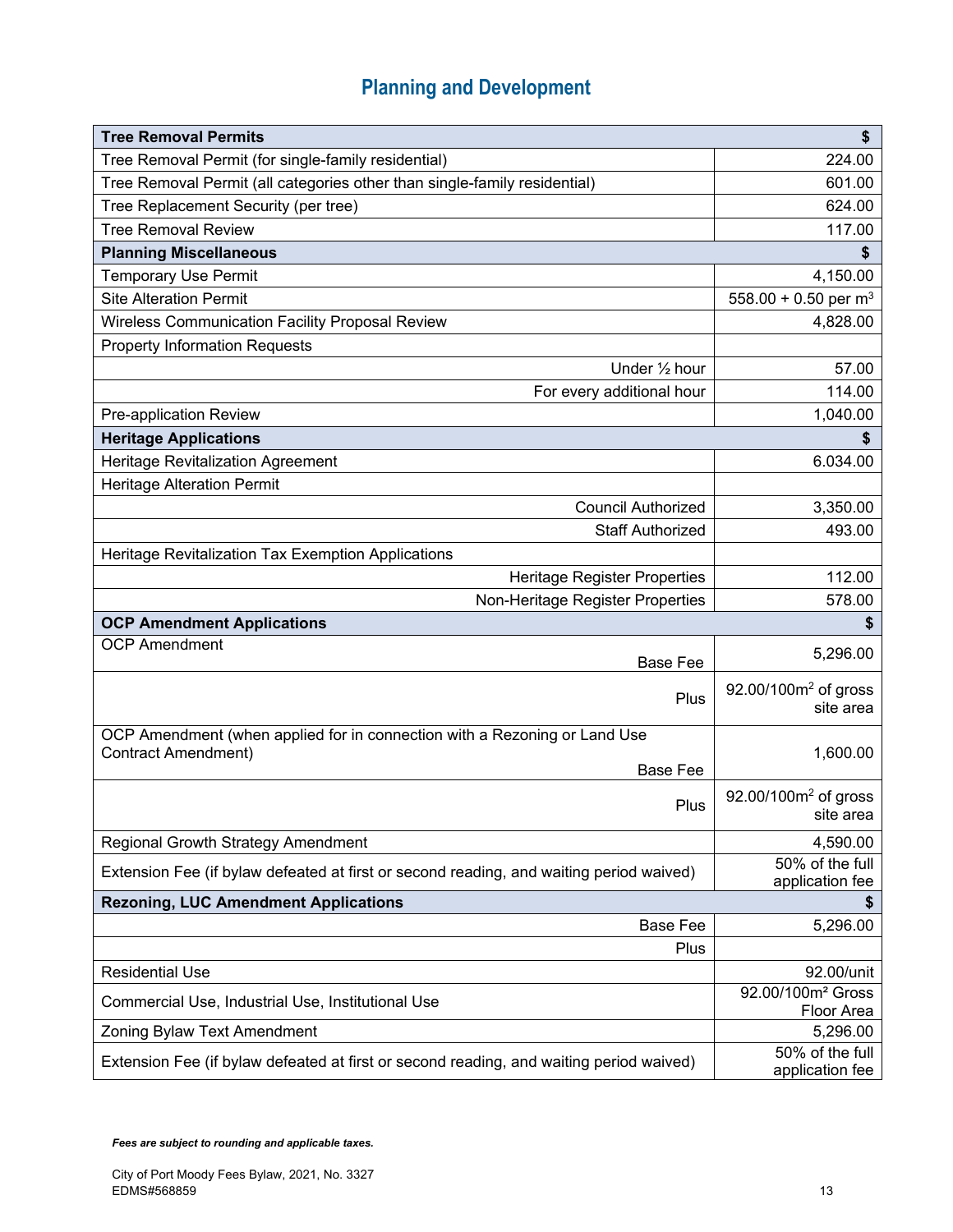| Development Permit, Development Variance Permit                                                                      | $\boldsymbol{\$}$                        |
|----------------------------------------------------------------------------------------------------------------------|------------------------------------------|
| Minor Amendment to a Development Permit or<br><b>Minor Development Permit</b>                                        | 558.00                                   |
| Minor Development Permit - Environmentally Sensitive Areas, Hazardous                                                |                                          |
| Lands (1 single-family lot)                                                                                          | 558.00                                   |
| Development Permit - Environmentally Sensitive Areas, Hazardous Lands<br>(more than 1 single-family residential lot) | 4,359.00                                 |
| Form and Character Development Permits:                                                                              | \$                                       |
| Base Fee:                                                                                                            | 4,359.00                                 |
| Plus:                                                                                                                |                                          |
| <b>Residential Use</b>                                                                                               | 92.00/unit                               |
| Commercial Use, Industrial Use, Institutional Use                                                                    | 92.00/100m <sup>2</sup> Gross Floor Area |
| Development Variance Permit                                                                                          | 3,153.00                                 |
| Minor Development Permit Application Fee for Intensive Residential<br>Development (RS1-S)                            | 558.00                                   |
| <b>Subdivision Applications</b>                                                                                      | \$                                       |
| Fee Simple Subdivisions (Base Fee)                                                                                   | 3,381.00                                 |
| For each new lot                                                                                                     | 176.00                                   |
| Bare Land Strata Subdivision (Base Fee)                                                                              | 3,381.00                                 |
| For each new lot                                                                                                     | 176.00                                   |
| Minor Subdivision (Lot Line Adjustment/Consolidation)                                                                | 493.00                                   |
| Air Space Parcel Subdivision (Base Fee)                                                                              | 3,381.00                                 |
| For each new lot                                                                                                     | 176.00                                   |
| Legal Review of Air Space Parcel Subdivision                                                                         | At cost                                  |
| Phased Strata Plan Approval                                                                                          | 510.00                                   |
| Non Phased Strata Plan City Covenant Sign Off                                                                        | 257.00                                   |
| Form P Approval/Amendment                                                                                            | 514.00                                   |
| <b>Strata Title Conversions</b>                                                                                      | 2,787.00                                 |
| <b>Preliminary Layout Review Extension Request</b>                                                                   | 257.00                                   |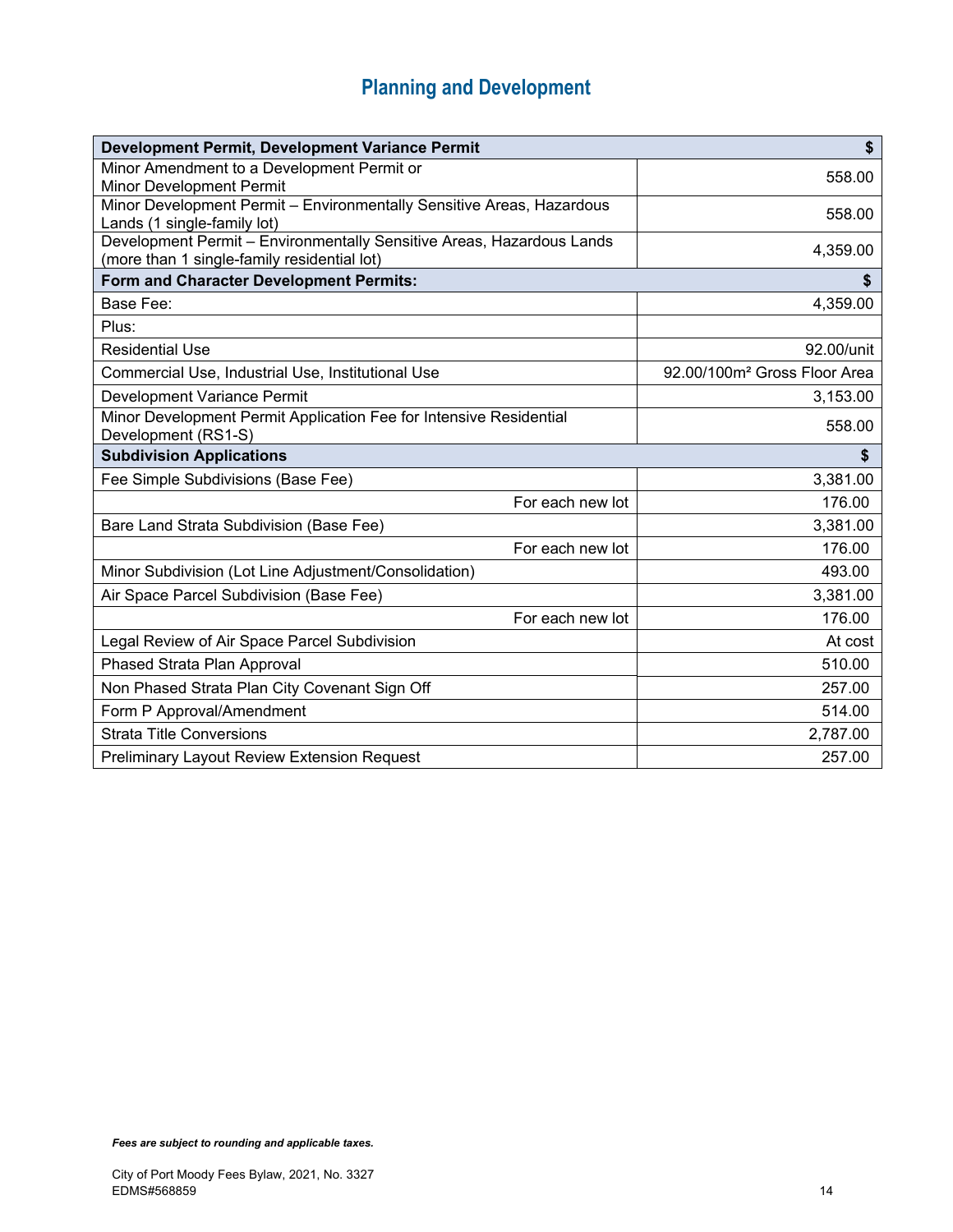| <b>Pre-Construction Review and Inspection Fees</b>                                                     |                                             |  |
|--------------------------------------------------------------------------------------------------------|---------------------------------------------|--|
| Prior to construction, for Development Permit, Development Variance Permit, Development Authorization, |                                             |  |
| Subdivision, or Building Permit applications as applicable, the following Fees are payable:            |                                             |  |
| Off-Site Engineering Review and Inspection Fee                                                         | 4% of estimated construction costs          |  |
| (Section 215A AND elsewhere in the City)                                                               | (at time of Servicing Agreement)            |  |
|                                                                                                        | 2% of estimated on-site construction costs  |  |
| On-Site Engineering Review Fee                                                                         | (at time of Servicing Agreement)            |  |
|                                                                                                        | 4% of estimated off-site construction costs |  |
| Landscaping Review and Inspection Fee                                                                  | 2% of estimated on-site construction costs  |  |
|                                                                                                        | (at time of Building Permit)                |  |
| Environmental Compensation/Enhancement Review and                                                      | 2% of estimated on-site construction costs  |  |
| Inspection Fee                                                                                         | (at time of Development Permit)             |  |
| Environmental Compensation/Enhancement Review and                                                      | 4% of estimated off-site construction costs |  |
| Inspection Fee                                                                                         | (at time of Development Permit)             |  |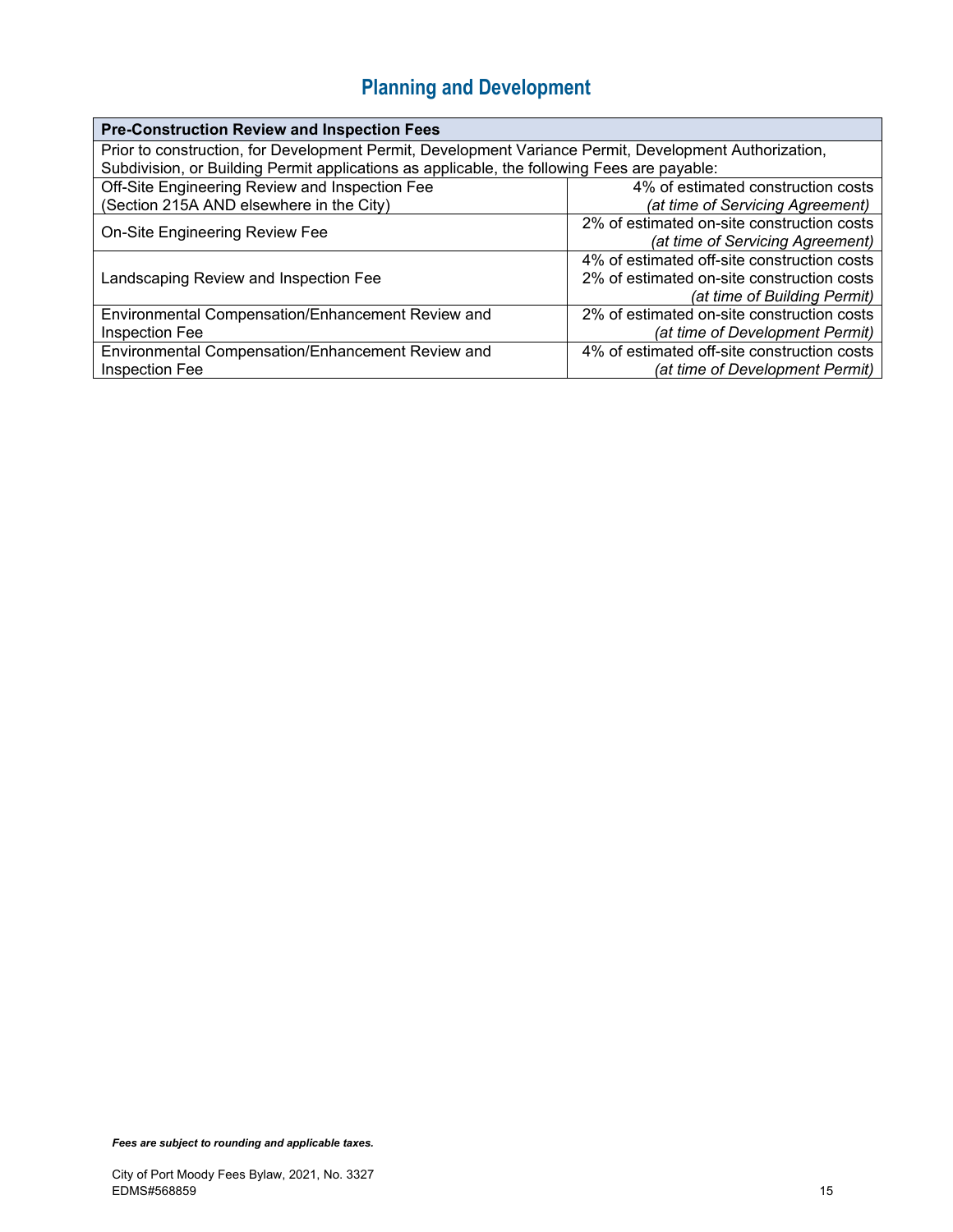### **Sustainability**

| <b>Electric Vehicle Charging Fees*</b> |                       |                                             |               |
|----------------------------------------|-----------------------|---------------------------------------------|---------------|
| <b>EV Station</b>                      |                       |                                             | \$ per Minute |
| DC Fast                                | At All Times          | Average usage level equal to or below 40%   | 0.210         |
| Charger                                |                       | Average usage level above 40% and below 75% | 0.240         |
|                                        |                       | Average usage level equal to or above 75%   | 0.267         |
| Old Orchard                            | For the First 4 Hours | Average usage level equal to or below 30%   | 0.017         |
| Hall                                   |                       | Average usage level above 30% and below 75% | 0.034         |
|                                        |                       | Average usage level equal to or above 75%   | 0.050         |
|                                        | After 4 Hours         |                                             | 0.084         |
| Kyle Centre                            | For the First 4 Hours | Average usage level equal to or below 40%   | 0.008         |
|                                        |                       | Average usage level above 40% and below 75% | 0.017         |
|                                        |                       | Average usage level equal to or above 75%   | 0.034         |
|                                        | After 4 Hours         |                                             | 0.084         |
| <b>City Hall Dual</b>                  | For the First 4 Hours | Fee set to match Kyle Centre rates**        |               |
|                                        | After 4 Hours         |                                             | 0.084         |
| <b>City Hall</b>                       | For the First 4 Hours | Average usage level equal to or below 30%   | 0.017         |
| Single                                 |                       | Average usage level above 30% and below 75% | 0.034         |
|                                        |                       | Average usage level equal to or above 75%   | 0.050         |
|                                        | After 4 Hours         |                                             | 0.084         |
| Recreation                             | For the First 4 Hours | Average usage level equal to or below 40%   | 0.017         |
| Complex                                |                       | Average usage level above 40% and below 75% | 0.034         |
|                                        |                       | Average usage level equal to or above 75%   | 0.050         |
|                                        | After 4 Hours         |                                             | 0.084         |
| <b>Rocky Point</b>                     | For the First 4 Hours | Average usage level equal to or below 40%   | 0.017         |
| Park                                   |                       | Average usage level above 40% and below 75% | 0.034         |
|                                        |                       | Average usage level equal to or above 75%   | 0.050         |
|                                        | After 4 Hours         |                                             | 0.084         |

\*Electric Vehicle Charging Fees are set based on average usage levels over the previous quarter at each charging station unless otherwise specified above. Average usage levels are calculated using the proportion of time that the EV Charging Station is occupied on a daily basis, averaged over one quarter and expressed as a percentage.

\*\*Electric Vehicle Charging Fees for the City Hall Dual EV Chargers are set to match the rates at the Kyle Centre EV Charger, which are determined based on usage levels of the Kyle Centre EV Charger over the previous quarter.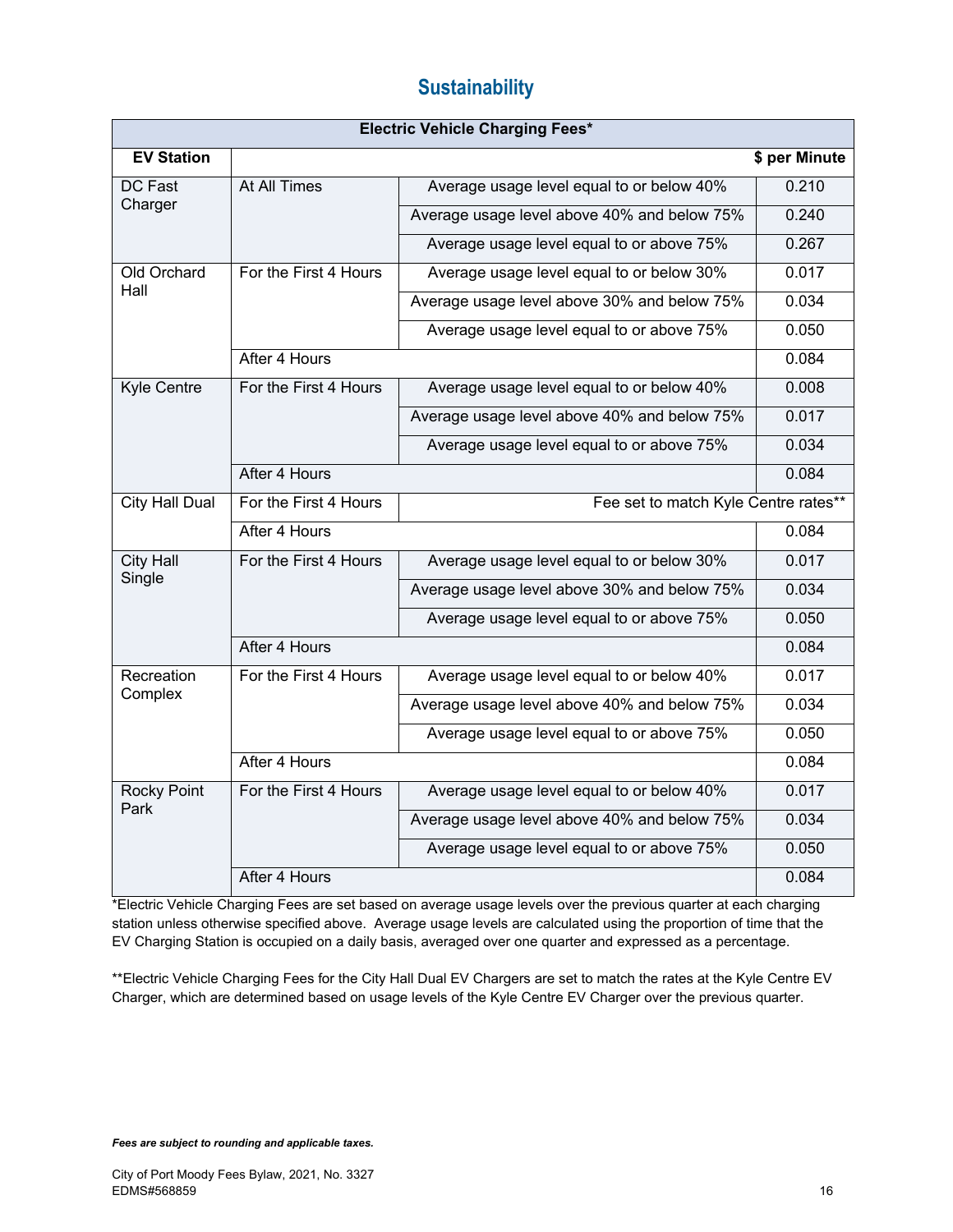### **Cultural Services**

| <b>Filming Permits</b>                                                               |        |
|--------------------------------------------------------------------------------------|--------|
| First 2 days of filming (non-refundable)                                             | 367.00 |
| Per day after first 2 days (to a maximum of \$1,500)                                 | 145.00 |
| Administration Fee for a permit to install cultural event signage                    | 25.00  |
| Refundable deposit for removal of a cultural event $sign(s)$ – should it be required | 200.00 |
| <b>Street Performer Licence</b>                                                      | 30.00  |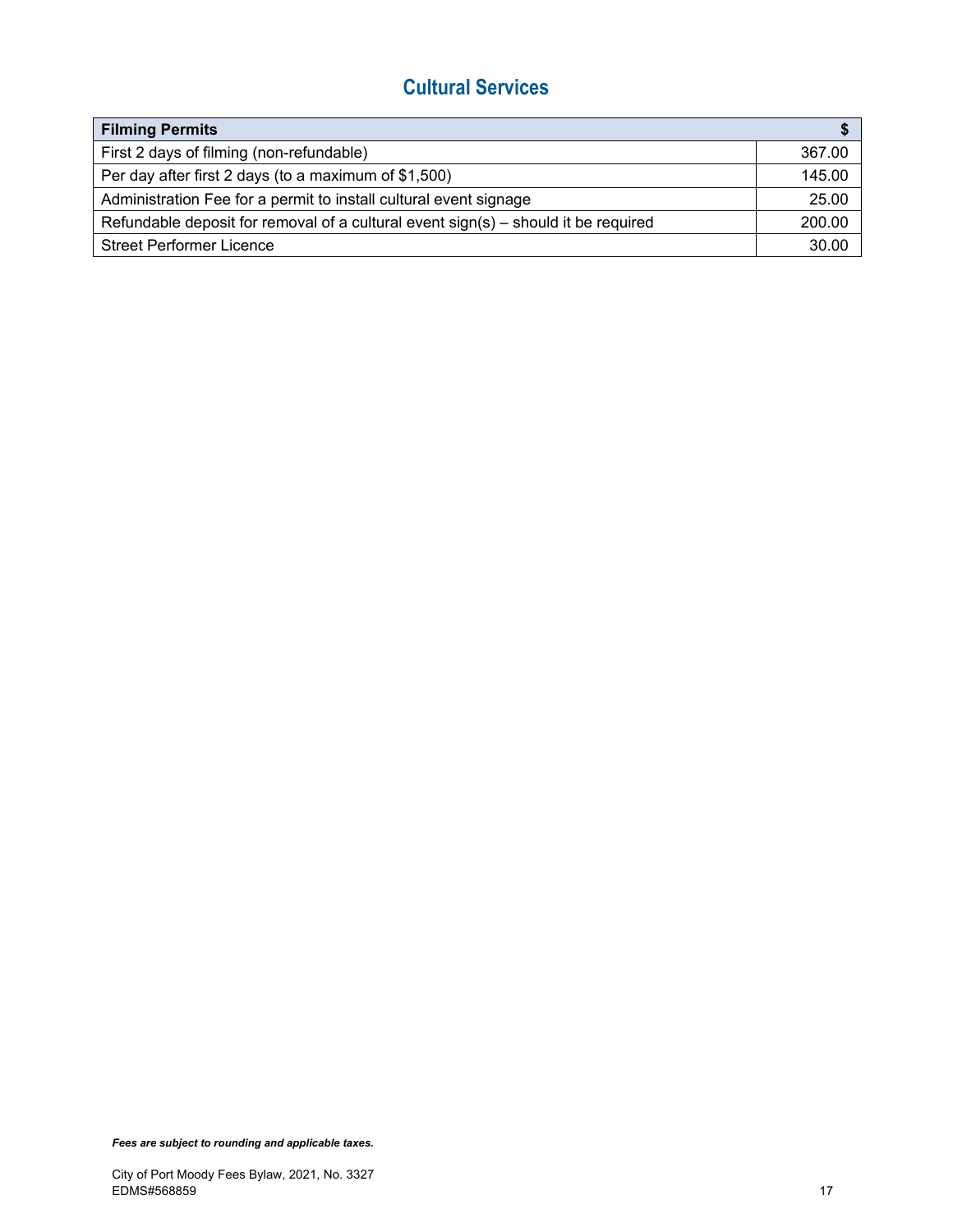# **Engineering Fees**

| <b>Fee Name</b>                                                                                  | \$                                                 |
|--------------------------------------------------------------------------------------------------|----------------------------------------------------|
| Multi-Family Parking Permit Fee                                                                  | 58.00                                              |
| <b>Highway Use Permit:</b>                                                                       |                                                    |
|                                                                                                  | 357.00 for the first week                          |
| Major Road Network                                                                               | 140.00 per week thereafter                         |
|                                                                                                  | Minimum charge 357.00                              |
| <b>Local Road Network</b>                                                                        | 218.00 for the first week                          |
|                                                                                                  | 70.00 per week thereafter<br>Minimum charge 218.00 |
| Highway Use Permit - Commercial Bin on City Right-of-Way Fee, per week                           | 92.00                                              |
| Highway Use Permit - Residential Bin on City Right-of-Way Fee, per Month                         | 92.00                                              |
| <b>Road Closures</b>                                                                             | \$                                                 |
| Application                                                                                      | 922.00                                             |
| Right-of-Way Preparation, Modification, or Discharge Processing (exclusive of                    | 1,179.00                                           |
| legal and survey costs)                                                                          |                                                    |
| Highway Encroachment Agreement Processing Fee                                                    | 563.00                                             |
| Highway Encroachment - Non-Removable Anchor Encumbrance Fee (subject<br>to Engineering approval) | 219.00/anchor                                      |
| Newspaper Box - Annual Administration and maintenance Fee                                        | 150.00/application                                 |
| Late payment after due date - 10% of annual administration Fee/newspaper<br>box                  | 48.90                                              |
| Damage deposit                                                                                   | 54.00/newspaper box                                |
| Charge for a newspaper box that is seized due to violations of the Bylaw                         | 140.00/newspaper box                               |
| Storage Fee for a seized newspaper box                                                           | 6.25/day/newspaper box                             |
| Traffic Volume/Speed Data Requests for Commercial Purposes                                       | 300.00                                             |
| Traffic Signal Legal Requests - Intersection Sequencing Letter Fee, per letter                   | 300.00                                             |
| Traffic Signal Legal Requests - Intersection Timing Sheet, per sheet                             | 75.00                                              |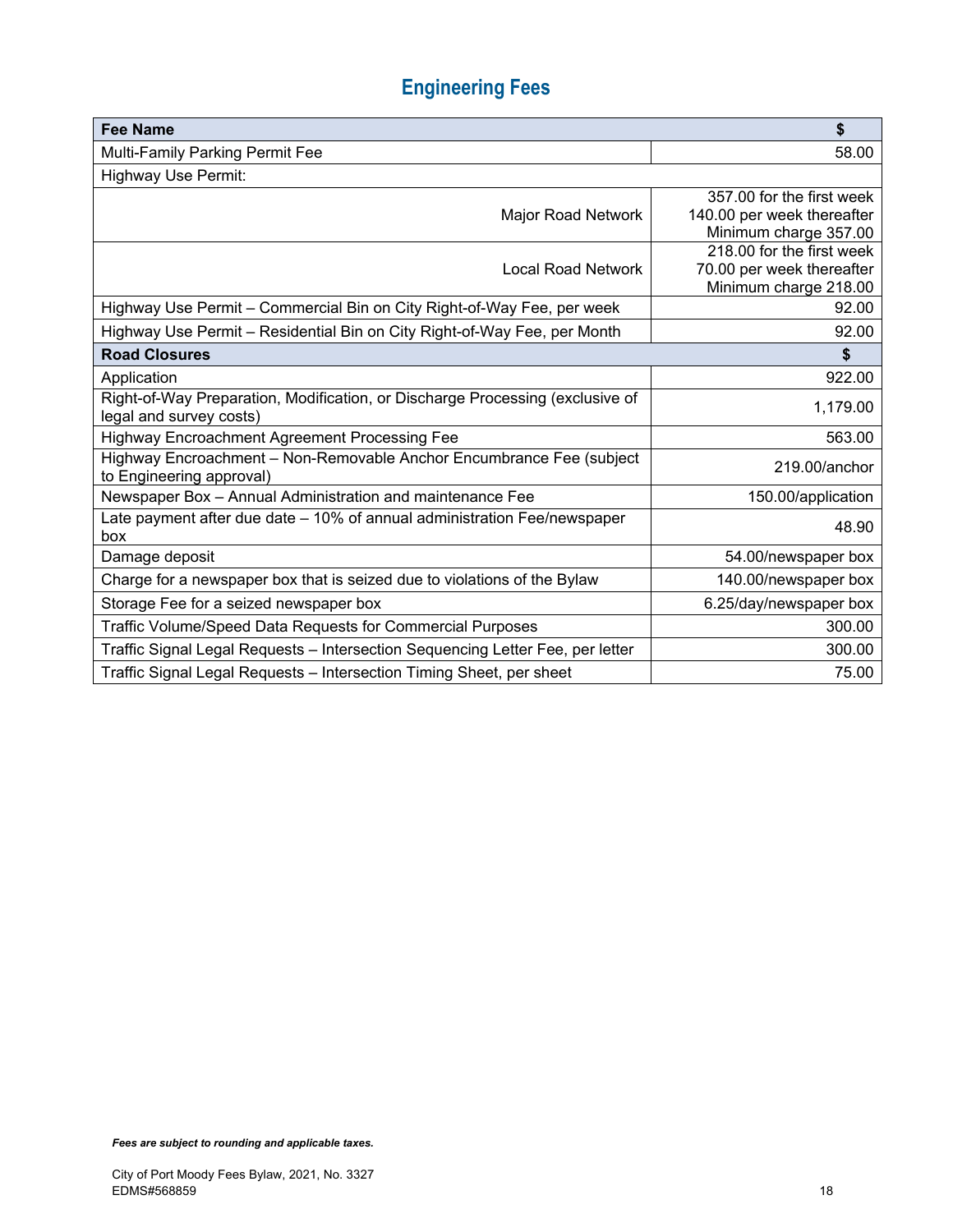## **Financial Services**

| <b>Fee Name</b>                                                                                                                                                                                                                | $\boldsymbol{\mathsf{s}}$ |  |
|--------------------------------------------------------------------------------------------------------------------------------------------------------------------------------------------------------------------------------|---------------------------|--|
| <b>Returned Item Fee</b>                                                                                                                                                                                                       | 50.00                     |  |
| Interest on overdue accounts receivable invoices                                                                                                                                                                               | 1.5%/month                |  |
| <b>Re-bill Administration Fee</b>                                                                                                                                                                                              | 15%/billing               |  |
| Minimum charge                                                                                                                                                                                                                 | 45.00                     |  |
| Maximum charge                                                                                                                                                                                                                 | 485.00                    |  |
| Mortgage Administration Fee - per folio                                                                                                                                                                                        | 13.00                     |  |
| Tax and Utility Adjustments/Refunds Fee                                                                                                                                                                                        | 25.00                     |  |
| <b>Apportionment Fee</b>                                                                                                                                                                                                       | 27.00 per folio           |  |
| <b>Tax Certificate Request</b>                                                                                                                                                                                                 | 40.00                     |  |
| <b>Realty Board Export Fee</b>                                                                                                                                                                                                 | 230.00                    |  |
| Taxation information which involves the research of tax records for a period of more than the current or<br>previous year for one property, or tax information research that could involve staff time in excess of 15 minutes. |                           |  |
| <b>First Hour</b>                                                                                                                                                                                                              | 86.60                     |  |
| Each additional 15 minutes or portion thereof                                                                                                                                                                                  | 21.65                     |  |
| Other financial information where it is determined by the Department Head that research could involve staff<br>time in excess of 15 minutes.                                                                                   |                           |  |
| <b>First Hour</b>                                                                                                                                                                                                              | 86.60                     |  |
| Each additional 15 minutes or portion thereof                                                                                                                                                                                  | 21.65                     |  |
| The search of City records for the purposes of insurance claims or court cases where it is determined by the<br>Department Head that research could involve staff time in excess of 15 minutes.                                |                           |  |
| <b>First Hour</b>                                                                                                                                                                                                              | 86.60                     |  |
| Each additional 15 minutes or portion thereof                                                                                                                                                                                  | 21.65                     |  |
| <b>Statement of Financial Information</b>                                                                                                                                                                                      | 5.00                      |  |
| Encroachment Agreement Administrative Fee                                                                                                                                                                                      | 660.00                    |  |
| Encroachment Agreement Administrative Fee for Agreement Renewals                                                                                                                                                               | 330.00                    |  |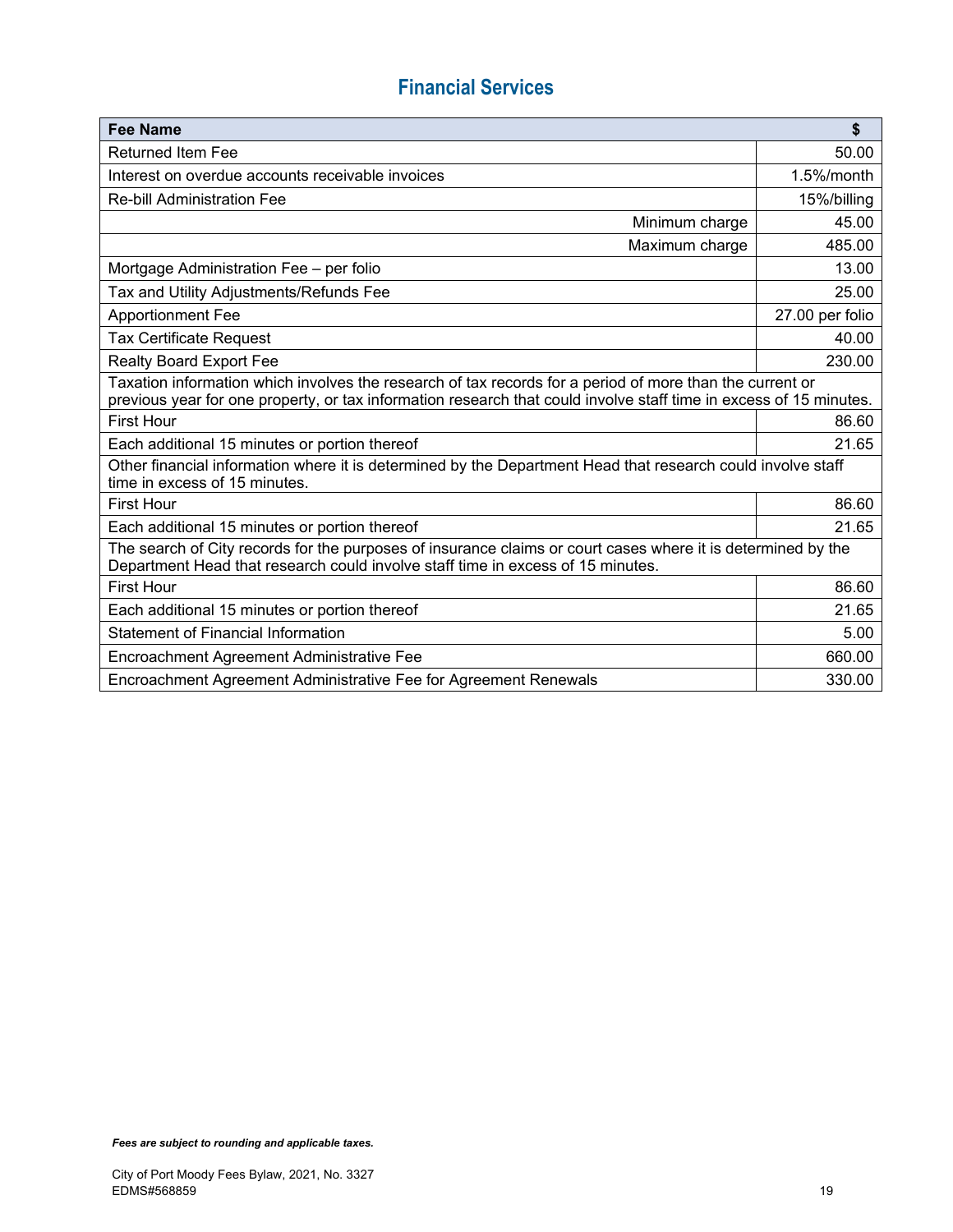### **Fire-Rescue**

| <b>Fire-Rescue Department</b>                                                                                                                                                                                                                                     | \$                  |
|-------------------------------------------------------------------------------------------------------------------------------------------------------------------------------------------------------------------------------------------------------------------|---------------------|
| Inspection Fees:                                                                                                                                                                                                                                                  |                     |
| Annual inspection Fee                                                                                                                                                                                                                                             | Nil                 |
| First subsequent re-inspection                                                                                                                                                                                                                                    | Nil                 |
| Second subsequent re-inspection                                                                                                                                                                                                                                   | 100.00              |
| Third subsequent re-inspection                                                                                                                                                                                                                                    | 200.00              |
| Fourth subsequent re-inspection                                                                                                                                                                                                                                   | 400.00              |
| Each subsequent re-inspection from the fourth on shall cost an accumulative \$100.00 for each re-inspection<br>starting at \$400.00.                                                                                                                              |                     |
| Inspections of buildings other than routine inspections required by the Fire Services Act                                                                                                                                                                         | 100.00              |
| Failure to attend an inspection                                                                                                                                                                                                                                   | 200.00              |
| Unauthorized Silencing or Resetting of a Fire Alarm System                                                                                                                                                                                                        | 200.00              |
| <b>Fire Investigations</b>                                                                                                                                                                                                                                        | \$                  |
| Fire Investigations required under the Fire Services Act where injury to persons, or loss or<br>damage to property, arose or resulted from a fire hazard.                                                                                                         | 1,000.00            |
| <b>False Alarms</b>                                                                                                                                                                                                                                               | \$                  |
| False Alarm where the alarm system was activated during the installation, testing, servicing,<br>maintenance, adjustment, alteration, repair, or replacement of the fire alarm system rather than<br>for a fire, and the Fire-Rescue Department was not notified. | 200.00              |
| Fire alarm system has sounded more than two false alarms within a 12-month period.                                                                                                                                                                                | 200.00              |
| Costs Incurred for Stand-By for Cables, Mains, Lines, or Ancillary Equipment Beyond 1 Hour                                                                                                                                                                        | \$                  |
| Wages for each firefighter or portion thereof                                                                                                                                                                                                                     | 100.00/hr           |
| Fire Vehicles per hour or portion thereof                                                                                                                                                                                                                         | 550.00/hr           |
| Costs Incurred for Stand-By where no person has arrived to provide<br>access or secure the premises within 45 minutes                                                                                                                                             | \$                  |
| Wages for each firefighter or portion thereof                                                                                                                                                                                                                     | 100.00/hr           |
| Fire Vehicles per hour or portion thereof                                                                                                                                                                                                                         | 550.00/hr           |
| <b>Damage to Fire-Rescue Apparatus</b>                                                                                                                                                                                                                            | \$                  |
| Damage to Fire-Rescue apparatus as a result of non-compliance with this Bylaw or another<br>Bylaw in the City                                                                                                                                                     | <b>Actual Costs</b> |
| Costs incurred for controlling and extinguishing fires where an<br>individual is found to be responsible for such fire                                                                                                                                            | \$                  |
| Wages per hour or portion thereof for each firefighter or person so employed                                                                                                                                                                                      | 100.00/hr           |
| Fire Vehicles per hour or portion thereof                                                                                                                                                                                                                         | 550.00/hr           |
| <b>Fire Miscellaneous</b>                                                                                                                                                                                                                                         | \$                  |
| Review of Fire Safety Plans (which are required under the BC Fire Code)                                                                                                                                                                                           | 100.00              |
| Comfort letters related to Fire-Rescue Department Inspection Records                                                                                                                                                                                              | 100.00              |
| The search of Fire-Rescue Department records for the purposes of insurance claims or court cases where it is<br>determined by the department head that research could involve staff time in excess of 15 minutes.                                                 |                     |
| <b>First Hour</b>                                                                                                                                                                                                                                                 | 86.60               |
| Each additional 15 minutes or portion thereof                                                                                                                                                                                                                     | 21.65               |
| Retrieval of Routinely Available Information - Incident Reports (per incident)                                                                                                                                                                                    | 100.00              |
| Retrieval of Routinely Available Information - Investigation Reports (per incident)                                                                                                                                                                               | 200.00              |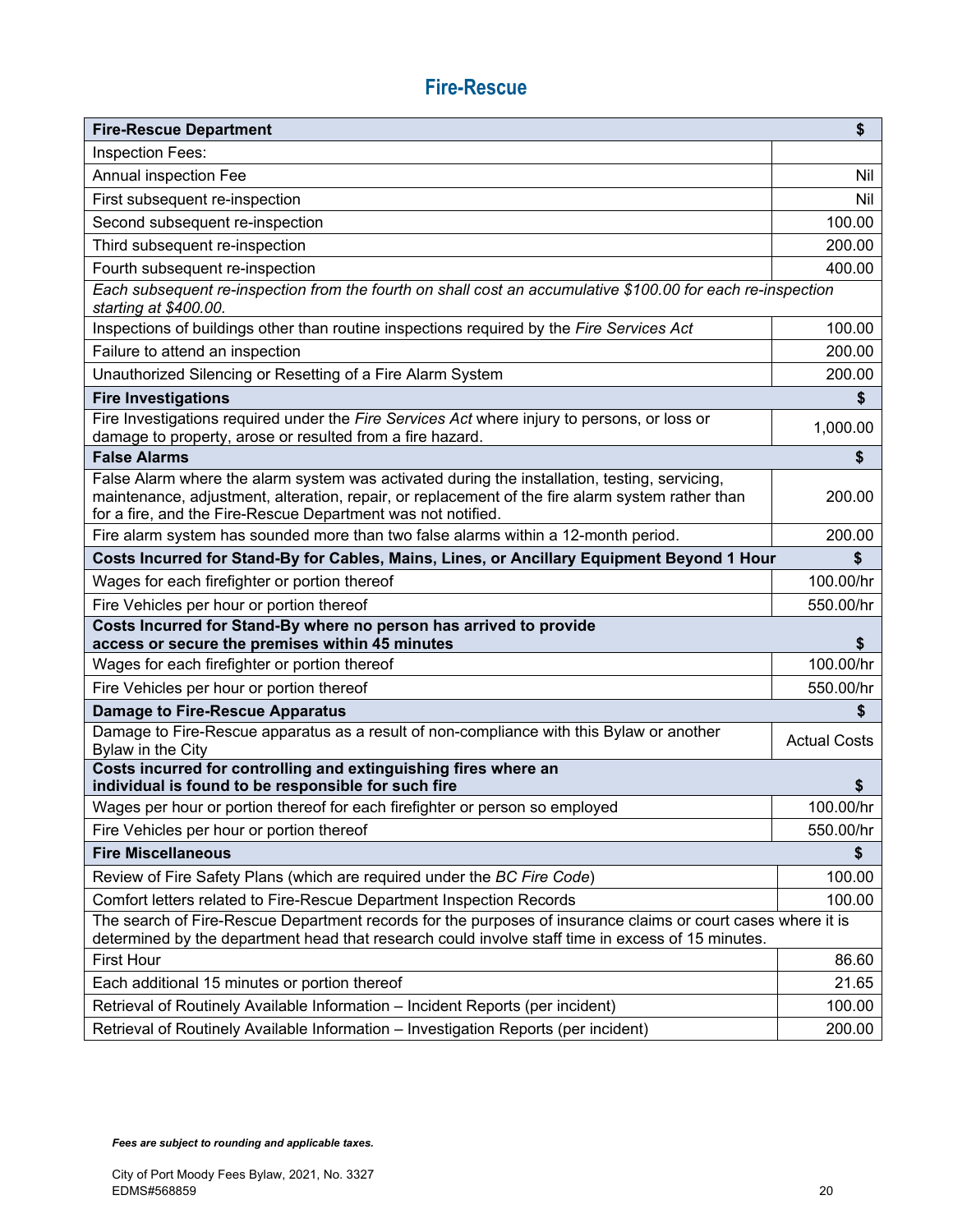### **Information Services**

| <b>Fee Name</b>                                        | \$                     |
|--------------------------------------------------------|------------------------|
| 11x17 – Colour Map (printed or PDF)                    | 12.20                  |
| 24x36 - Colour Map (printed or PDF)                    | 28.60                  |
| 36x48 - Colour Map (printed or PDF)                    | 52.00                  |
| Utility Record Drawings: TIFF/PDF format               | 2.25                   |
| Utility Record Drawings: Full Set - Images and Index   | 51.00                  |
| Utility Record Drawings: Custom Utility Drawing Search | 51.00/hr               |
|                                                        | (15-minute increments) |
| Digital/GIS Data                                       | 51.00/hr               |
|                                                        | (15-minute increments) |
| <b>Custom Mapping Product</b>                          | 51.00/hr               |
|                                                        | (15-minute increments) |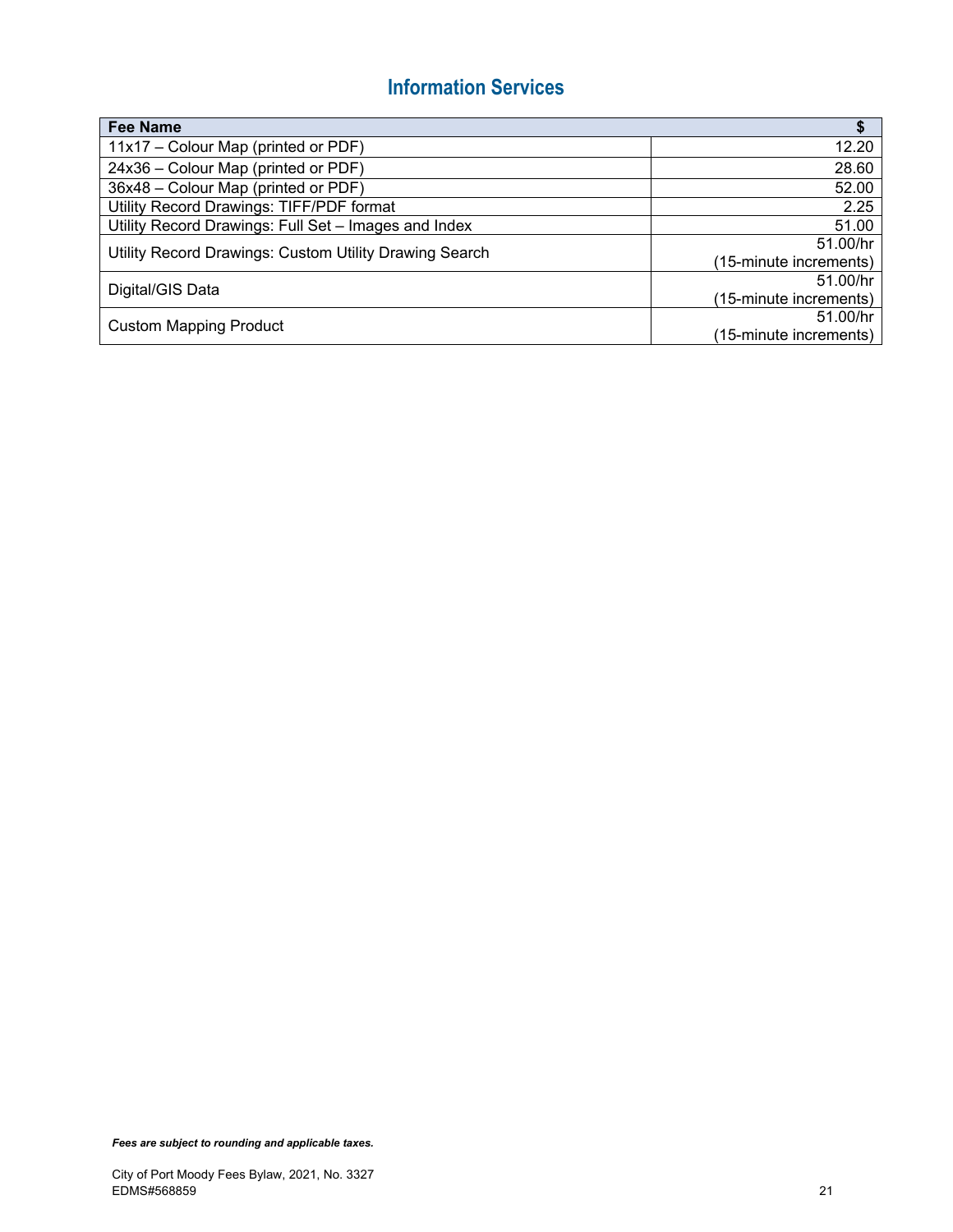|                     | <b>Fee Name</b>                                                                                                                                                                                                                                                    | \$                 |
|---------------------|--------------------------------------------------------------------------------------------------------------------------------------------------------------------------------------------------------------------------------------------------------------------|--------------------|
|                     | <b>Access Use Permit</b>                                                                                                                                                                                                                                           | 61.10              |
|                     | Back Flow Assembly Use Fee                                                                                                                                                                                                                                         | 129.00             |
|                     | <b>Back Flow Assembly Deposit</b>                                                                                                                                                                                                                                  | 439.00             |
|                     | <b>Fire Hydrant Use Fees</b>                                                                                                                                                                                                                                       |                    |
|                     | <b>Fire Hydrant Deposit</b>                                                                                                                                                                                                                                        | 659.00             |
|                     | Fire Hydrant Use Inspection Fee                                                                                                                                                                                                                                    | 230.00             |
|                     | Temporary Water Use for Construction or Irrigation                                                                                                                                                                                                                 | \$                 |
|                     | <b>Water Meter Deposit</b>                                                                                                                                                                                                                                         | 659.00             |
|                     | Water Meter Set Up and Rental                                                                                                                                                                                                                                      | 117.00             |
|                     | Water Use Fee Current meter rate or flat rate of \$100.00 for first day and \$50.00 for each additional day,<br>whichever is greater.                                                                                                                              |                    |
| Replaced            | <b>Drinking Water Conservation Plan</b>                                                                                                                                                                                                                            | \$                 |
| by<br><b>BL3348</b> | Permit to water new lawn, landscaping, or lawns being treated for the European<br>Chafer Beetle when Stage 1 Restrictions are in force, at the premise described in<br>the permit, during the currency of the permit (valid for 21 days from date of<br>issuance). | 43.90              |
|                     | Optional Extension Fee (One extension - valid for a cumulative period of 42 days<br>calculated from date of issuance of the first permit)                                                                                                                          | 29.00              |
|                     | <b>Service Connection Fee for Water</b>                                                                                                                                                                                                                            | S.                 |
|                     | 20mm Single Water Service (no meter)                                                                                                                                                                                                                               | <b>Actual Cost</b> |
|                     | 20mm Multiple Water Service (no meter) within a subdivision or development<br>under one permit                                                                                                                                                                     | <b>Actual Cost</b> |
|                     | 2-9 services                                                                                                                                                                                                                                                       | <b>Actual Cost</b> |
|                     | 10-29 services                                                                                                                                                                                                                                                     | <b>Actual Cost</b> |
|                     | 30 services or more                                                                                                                                                                                                                                                | <b>Actual Cost</b> |
|                     | Multiple services made to an existing main, pavement restoration costs will be<br>added to the maximum per service                                                                                                                                                 | <b>Actual Cost</b> |
|                     | Inspection Fee                                                                                                                                                                                                                                                     | 67.50              |
|                     | Turning on or off water service:                                                                                                                                                                                                                                   |                    |
|                     | During normal City work hours<br><b>First Hour</b>                                                                                                                                                                                                                 | 112.00             |
|                     | each hour thereafter                                                                                                                                                                                                                                               | <b>Actual Cost</b> |
|                     | During non-working hours<br><b>First Hour</b>                                                                                                                                                                                                                      | 332.00             |
|                     | each hour thereafter                                                                                                                                                                                                                                               | <b>Actual Cost</b> |
|                     | Permanent disconnection of water service shall be subject to a charge equal to the<br>actual cost of such disconnection as determined by the General Manager of<br>Engineering and Operations.                                                                     | <b>Actual Cost</b> |
|                     | Water Service Connection (curb stop) Locating Fee                                                                                                                                                                                                                  |                    |
|                     | <b>First Hour</b><br>During normal City work hours                                                                                                                                                                                                                 | 112.00             |
|                     | each hour thereafter                                                                                                                                                                                                                                               | <b>Actual Cost</b> |
|                     | <b>First Hour</b><br>During non-working hours                                                                                                                                                                                                                      | 332.00             |
|                     | each hour thereafter                                                                                                                                                                                                                                               | <b>Actual Cost</b> |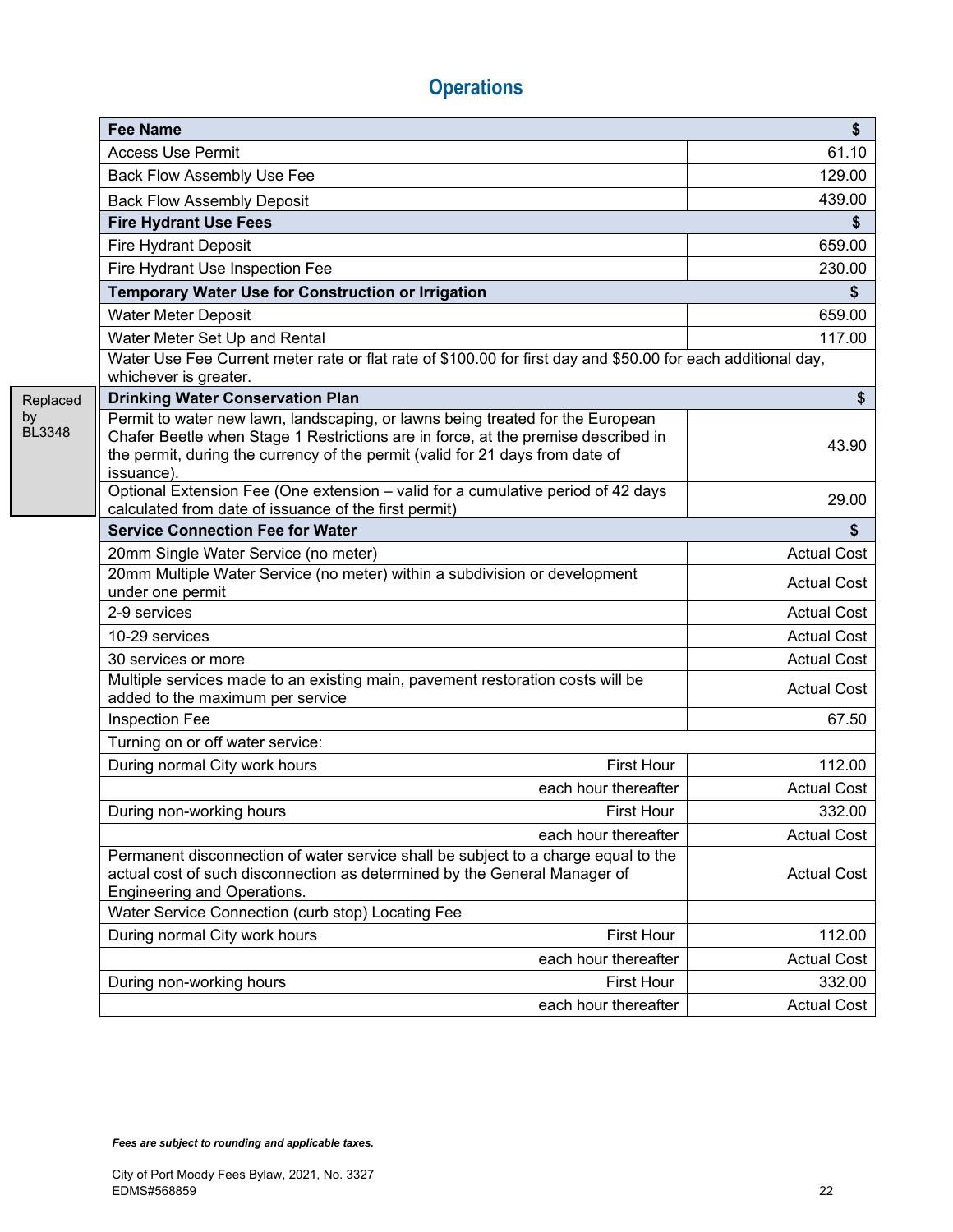| <b>Service Connection for Sanitary Sewer</b>                  |                   | \$                 |
|---------------------------------------------------------------|-------------------|--------------------|
| Sanitary building sewer connection                            |                   | <b>Actual Cost</b> |
| Inspection Fee                                                |                   | 67.50              |
| Sanitary Sewer Service Inspection Chamber Locating Fee:       |                   |                    |
| During normal City work hours                                 | <b>First Hour</b> | 112.00             |
| each hour thereafter                                          |                   | <b>Actual Cost</b> |
| During non-working hours                                      | <b>First Hour</b> | 332.00             |
| each hour thereafter                                          |                   | <b>Actual Cost</b> |
| <b>Service Connection for Storm Sewer</b>                     |                   | \$                 |
| Storm building sewer connection                               |                   | <b>Actual Cost</b> |
| <b>Inspection Fee</b>                                         |                   | 67.50              |
| Storm Sewer Service Inspection Chamber Locating Fee:          |                   |                    |
| During normal City work hours                                 | <b>First Hour</b> | 112.00             |
| each hour thereafter                                          |                   | <b>Actual Cost</b> |
| During non-working hours                                      | <b>First Hour</b> | 332.00             |
| each hour thereafter                                          |                   | <b>Actual Cost</b> |
| <b>Private Access Crossing</b>                                |                   | \$                 |
| <b>Basic Permit and Inspection Fee</b>                        |                   | <b>Actual Cost</b> |
| Install culvert in ditch minimum 250mm diameter and 5m long   |                   | <b>Actual Cost</b> |
|                                                               | per metre         | <b>Actual Cost</b> |
| Remove curb and refinish per metre                            |                   | <b>Actual Cost</b> |
| Install sidewalk crossing per metre                           |                   | <b>Actual Cost</b> |
| <b>Street and Traffic</b>                                     |                   | \$                 |
| New Sign and Post Installation                                |                   | 273.00             |
| New Sign Installation                                         |                   | 166.00             |
| Concrete and Asphalt Administration Fee                       |                   | 166.00             |
| <b>Pavement Cut Restoration Fee</b>                           |                   | 70.80 per $m^2$    |
| Minimum charge                                                |                   | 262.00             |
| <b>Pavement Degradation Fee</b>                               |                   | 10.90 per $m^2$    |
| <b>Light Shield Installation Request</b>                      |                   | 262.00             |
| Recovery for the Collection and Storage of Unauthorized Signs |                   | \$                 |
| Up to 1.5m <sup>2</sup> in area                               |                   | 112.00             |
| per week thereafter                                           |                   | 54.70              |
| Greater than 1.5m <sup>2</sup> in area                        |                   | 219.00             |
| per week thereafter                                           |                   | 112.00             |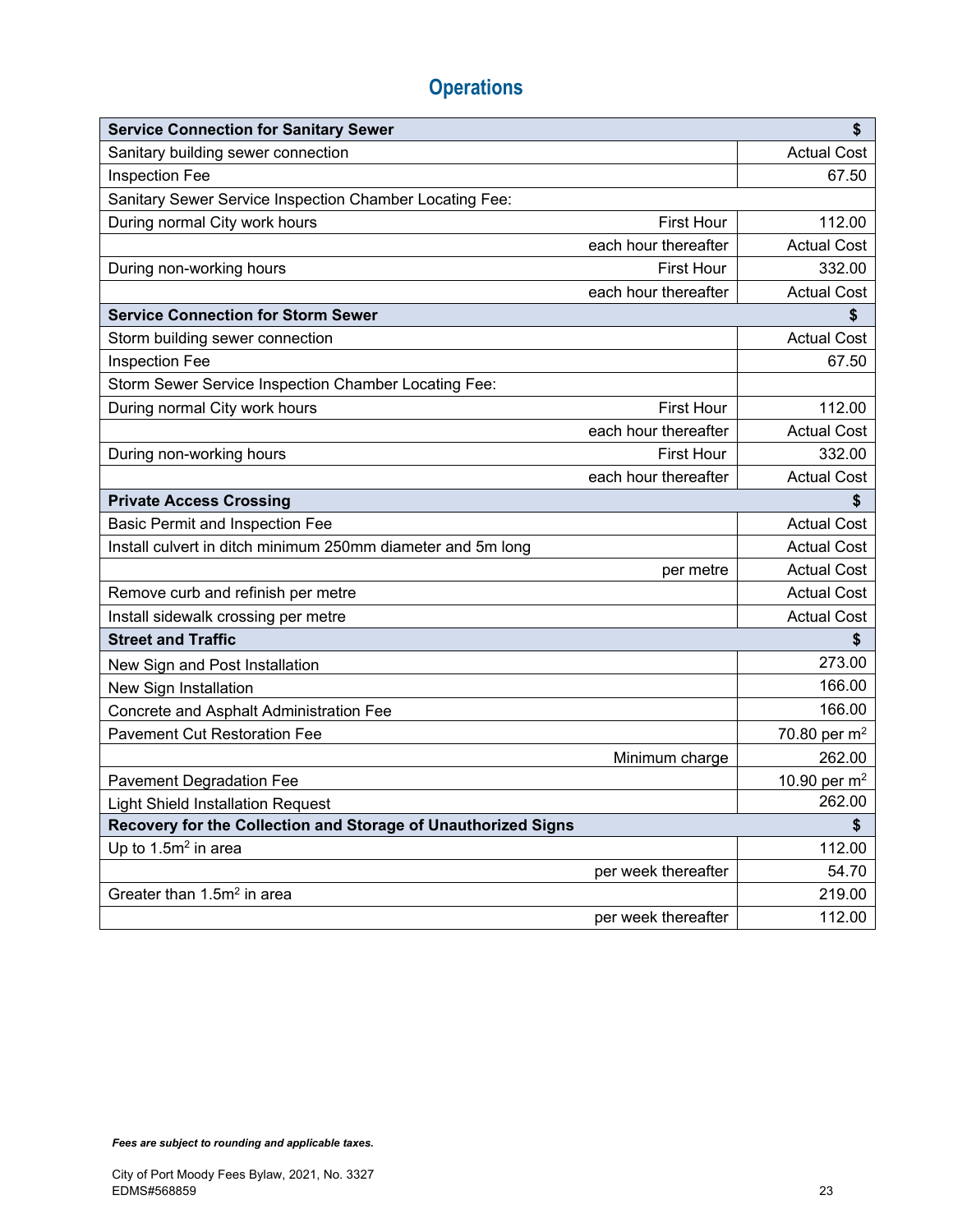#### **Solid Waste Billing and Payment of Charges**

- The flat rate charges shall be billed annually, in advance, and shall be due and payable on the last business day of February. A 5% penalty will be applied on all outstanding balances remaining after this due date, with a second 5% penalty to be applied to all outstanding balances after the last business day of March.
- Any user charges which remain unpaid on December 31<sup>st</sup> shall be deemed to be taxes in arrears and shall promptly be so entered on the tax roll by the Collector.
- All utility charges will be levied for the current calendar year. If service charges are modified throughout the year, the charges will be adjusted on a prorated basis, with one penalty of 10%.
- Where greater than allowable limits for solid waste services are required at a property, a second full utility Fee for doubled carts shall be applied at the written request of the homeowner.
- For all Detached Accessory Dwelling Units, a separate utility Fee is applied for solid waste services.
- Upon issuance of a demolition permit, waste collection utility charges will be suspended at date of cart return and will be reinstated upon cart delivery.
- Institutional (schools) Fees apply per property only (not per cart).
- Removal of Solid Waste, other than referenced above, is charged at Actual Cost.
- A \$50 Administrative charge applies to increasing cart sizes.
- A \$50 Administrative charge applies to two or more cart exchanges in a calendar year.
- Reimbursement costs for cart replacements or repairs, plus \$50 administrative Fee, may apply to stolen or damaged carts.
- Cardboard Bin Rental for ICI use is charged at Actual Cost inclusively.
- Per single dwelling unit with one garbage cart, Fee for additional Green Cart is reduced by 50%.

| <b>2022 Solid Waste Annual Collection Fees</b>                                        |                  |                                          |                              |                |
|---------------------------------------------------------------------------------------|------------------|------------------------------------------|------------------------------|----------------|
| <b>Single Family Dwelling Unit /</b><br>Two Family Dwelling Unit (per side)           | Garbage          | Waste<br><b>Management</b><br>Fee        | Green<br><b>Waste</b>        | <b>Glass</b>   |
|                                                                                       | <b>Bi-Weekly</b> | <b>Bi-Weekly</b>                         | Weekly                       | <b>Monthly</b> |
| With 120L Garbage Cart and 240L Green Waste                                           | \$119            | \$44                                     | \$243                        | \$13           |
| With 120L Garbage Cart and 2 x 240L Green Waste                                       | \$119            | \$44                                     | \$365                        | \$13           |
| With 240L Garbage Cart and 240L Green Waste                                           | \$206            | \$44                                     | \$242                        | \$13           |
| With 240L Garbage Cart and 2 x 240L Green Waste                                       | \$206            | \$44                                     | \$365                        | \$13           |
| Second Utility (double carts) with 2 x 120L Garbage Carts                             | \$238            | \$88                                     | \$486                        | \$26           |
| Second Utility (double carts) with 1 x 120L and 1 x 240L<br>Garbage Carts             | \$325            | \$88                                     | \$486                        | \$26           |
| Second Utility (double carts) with 2 x 240L Garbage Carts                             | \$412            | \$88                                     | \$486                        | \$26           |
| <b>Multi-Family Curbside Residential /</b><br><b>Detached Accessory Dwelling Unit</b> | Garbage          | Waste<br><b>Management</b><br>Fee        | Green<br><b>Waste</b>        | <b>Glass</b>   |
|                                                                                       | <b>Bi-Weekly</b> | <b>Bi-Weekly</b>                         | Weekly                       | <b>Monthly</b> |
| Single- or Multi-Family Dwelling Unit with 120L Garbage Cart                          | \$119            | \$44                                     | \$122                        | \$13           |
| Single- or Multi-Family Dwelling Unit with 240L Garbage Cart                          | \$206            | \$44                                     | \$122                        | \$13           |
| <b>Multi-Family Centralized Residential</b>                                           | Garbage          | <b>Waste</b><br><b>Management</b><br>Fee | Green<br><b>Waste</b>        | <b>Glass</b>   |
|                                                                                       | <b>Bi-Weekly</b> | Weekly                                   | Weekly                       | <b>Monthly</b> |
| Per Residential Dwelling Unit                                                         | \$119            | \$28                                     | \$49                         | \$8            |
| <b>Commercial (ICI) Charges</b>                                                       | Garbage          | <b>Recycling</b>                         | <b>Green</b><br><b>Waste</b> |                |
|                                                                                       | <b>Weekly</b>    | <b>Weekly</b>                            | Weekly                       |                |
| <b>ICI Premises Centralized</b>                                                       | \$178            | \$171                                    | \$243                        |                |
| ICI Premises 240L Cart                                                                | \$310            | \$171                                    | \$243                        |                |
|                                                                                       |                  |                                          |                              |                |

ICI Premises 360L Cart n/a \$254 n/a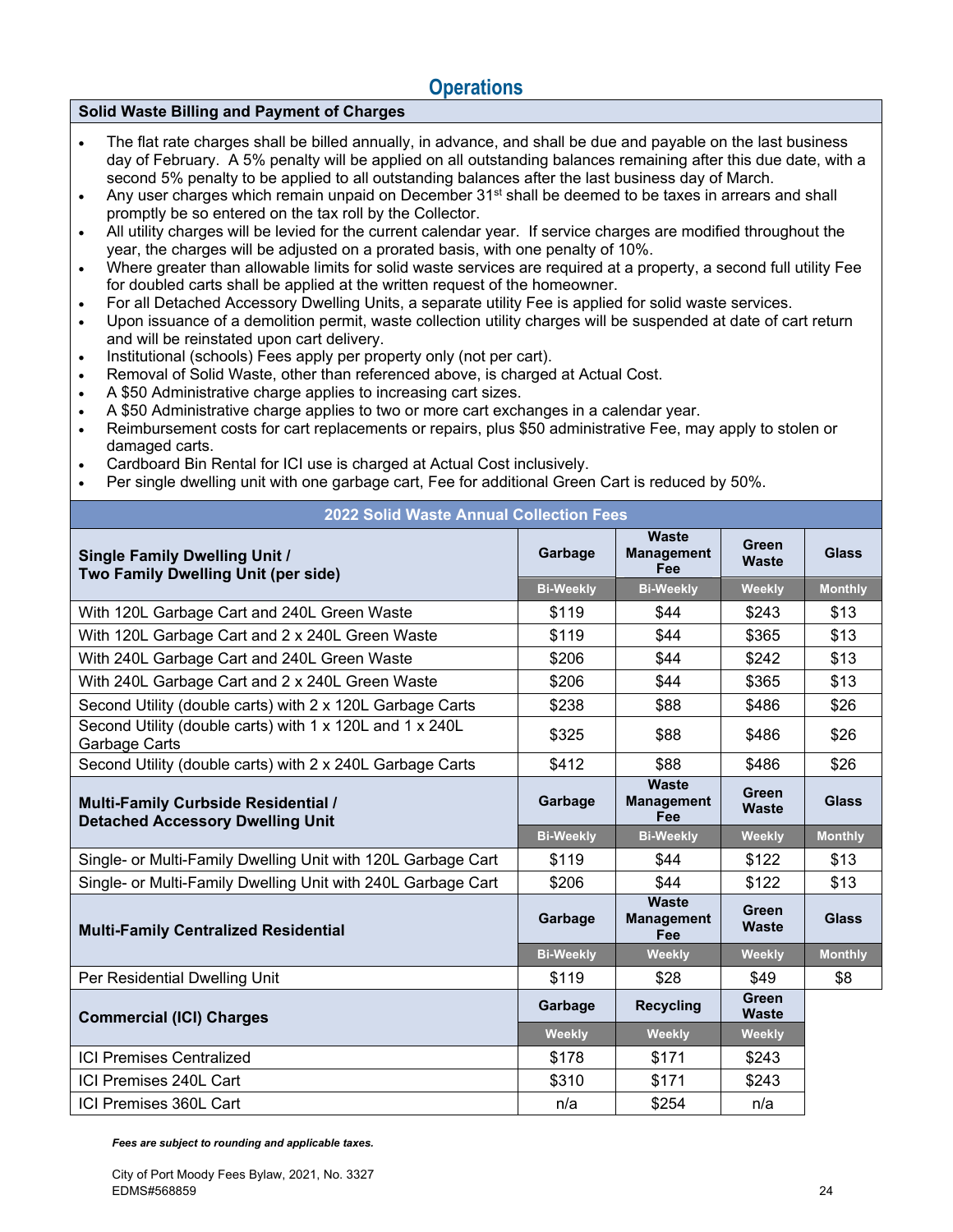**Sanitary Sewer Billing and Payment of Charges** 

| Amended by<br><b>BL3339</b> | The flat rate charges shall be billed annually, in advance, and shall be due and payable on the last<br>a)<br>business day of February. A 5% penalty will be applied on all outstanding balances remaining after this<br>due date, with a second 5% penalty to be applied to all outstanding balances after the last business day<br>of March.<br>All utility charges will be levied for the current calendar year. If service charges are modified throughout<br>b)<br>the year, the charges will be adjusted on a prorated basis.<br>Any user charges which remain unpaid on December 31st shall be deemed to be taxes in arrears and<br>c)<br>shall promptly be so entered on the tax roll by the Collector.<br>It is the responsibility of the property owner to check the accuracy of the services listed on the notice, and<br>d)<br>notify the Finance Department of discrepancies. Adjustments will only be corrected within one calendar<br>year.<br>Temporary disconnections of the service in RS Zones, including construction and property vacancies, will<br>e)<br>continue to incur service charges.<br>Upon application for a Building Permit to construct a multi-family dwelling or detached accessory dwelling<br>f)<br>unit upon a property and when such building use is subject to a flat rate charge, the application of charges |        |  |  |  |
|-----------------------------|--------------------------------------------------------------------------------------------------------------------------------------------------------------------------------------------------------------------------------------------------------------------------------------------------------------------------------------------------------------------------------------------------------------------------------------------------------------------------------------------------------------------------------------------------------------------------------------------------------------------------------------------------------------------------------------------------------------------------------------------------------------------------------------------------------------------------------------------------------------------------------------------------------------------------------------------------------------------------------------------------------------------------------------------------------------------------------------------------------------------------------------------------------------------------------------------------------------------------------------------------------------------------------------------------------------------------------------------------------|--------|--|--|--|
|                             | will not commence until an occupancy permit is issued for the unit, and charges will be prorated for the<br>remainder of the year at this time.<br>Any Industrial, Commercial, or Institutional user (ICI) whose charges are based on metered consumption<br>g)<br>shall be billed quarterly, or on such billing schedule as may be determined by the General Manager of<br>Finance and Technology from time to time. Metered charges shall be due and payable fifteen (15)<br>working days from the invoice date. A 10% penalty will be applied to any current billings outstanding after<br>the due date.<br><b>Sanitary Sewer Flat Rate Charges Annual Charge</b>                                                                                                                                                                                                                                                                                                                                                                                                                                                                                                                                                                                                                                                                                   | \$     |  |  |  |
|                             |                                                                                                                                                                                                                                                                                                                                                                                                                                                                                                                                                                                                                                                                                                                                                                                                                                                                                                                                                                                                                                                                                                                                                                                                                                                                                                                                                        |        |  |  |  |
| Amended by                  | Vacant Lots, Single-Family Dwellings, and Duplexes - per unit                                                                                                                                                                                                                                                                                                                                                                                                                                                                                                                                                                                                                                                                                                                                                                                                                                                                                                                                                                                                                                                                                                                                                                                                                                                                                          | 422.00 |  |  |  |
| <b>BL3339</b>               | Townhouses, and Row houses - per unit                                                                                                                                                                                                                                                                                                                                                                                                                                                                                                                                                                                                                                                                                                                                                                                                                                                                                                                                                                                                                                                                                                                                                                                                                                                                                                                  | 398.00 |  |  |  |
|                             | Apartments, and Condos - per unit                                                                                                                                                                                                                                                                                                                                                                                                                                                                                                                                                                                                                                                                                                                                                                                                                                                                                                                                                                                                                                                                                                                                                                                                                                                                                                                      | 267.00 |  |  |  |
|                             | Detached Accessory Dwelling Units (i.e. Laneway house), and Suites (in private dwellings<br>or commercial premises) - per unit                                                                                                                                                                                                                                                                                                                                                                                                                                                                                                                                                                                                                                                                                                                                                                                                                                                                                                                                                                                                                                                                                                                                                                                                                         | 203.00 |  |  |  |
|                             | Not-For-Profit Rental housing owned and operated by community-based, non-profit<br>societies (excluding local/provincial governments and regional districts)                                                                                                                                                                                                                                                                                                                                                                                                                                                                                                                                                                                                                                                                                                                                                                                                                                                                                                                                                                                                                                                                                                                                                                                           | 203.00 |  |  |  |
|                             | <b>Commercial</b>                                                                                                                                                                                                                                                                                                                                                                                                                                                                                                                                                                                                                                                                                                                                                                                                                                                                                                                                                                                                                                                                                                                                                                                                                                                                                                                                      |        |  |  |  |
|                             | Offices and Stores - per business unit                                                                                                                                                                                                                                                                                                                                                                                                                                                                                                                                                                                                                                                                                                                                                                                                                                                                                                                                                                                                                                                                                                                                                                                                                                                                                                                 | 455.00 |  |  |  |
|                             | Restaurants, Cafes, and Coffee Shops - per business unit                                                                                                                                                                                                                                                                                                                                                                                                                                                                                                                                                                                                                                                                                                                                                                                                                                                                                                                                                                                                                                                                                                                                                                                                                                                                                               | 781.00 |  |  |  |
|                             | Service Stations and Garages - per business unit                                                                                                                                                                                                                                                                                                                                                                                                                                                                                                                                                                                                                                                                                                                                                                                                                                                                                                                                                                                                                                                                                                                                                                                                                                                                                                       | 781.00 |  |  |  |
|                             | Salon, Spa, Barbershop                                                                                                                                                                                                                                                                                                                                                                                                                                                                                                                                                                                                                                                                                                                                                                                                                                                                                                                                                                                                                                                                                                                                                                                                                                                                                                                                 | 455.00 |  |  |  |
|                             | Warehouses - per business unit                                                                                                                                                                                                                                                                                                                                                                                                                                                                                                                                                                                                                                                                                                                                                                                                                                                                                                                                                                                                                                                                                                                                                                                                                                                                                                                         | 455.00 |  |  |  |
|                             | <b>Institutional/Non-Profit Organizations</b>                                                                                                                                                                                                                                                                                                                                                                                                                                                                                                                                                                                                                                                                                                                                                                                                                                                                                                                                                                                                                                                                                                                                                                                                                                                                                                          |        |  |  |  |
|                             | <b>Churches and Public Halls</b>                                                                                                                                                                                                                                                                                                                                                                                                                                                                                                                                                                                                                                                                                                                                                                                                                                                                                                                                                                                                                                                                                                                                                                                                                                                                                                                       | 455.00 |  |  |  |
|                             | Non-Profit Organizations (excluding properties Assessed as Class 1)                                                                                                                                                                                                                                                                                                                                                                                                                                                                                                                                                                                                                                                                                                                                                                                                                                                                                                                                                                                                                                                                                                                                                                                                                                                                                    | 455.00 |  |  |  |
|                             | <b>Unclassified</b>                                                                                                                                                                                                                                                                                                                                                                                                                                                                                                                                                                                                                                                                                                                                                                                                                                                                                                                                                                                                                                                                                                                                                                                                                                                                                                                                    |        |  |  |  |
|                             | Any users not provided for in the above classifications                                                                                                                                                                                                                                                                                                                                                                                                                                                                                                                                                                                                                                                                                                                                                                                                                                                                                                                                                                                                                                                                                                                                                                                                                                                                                                | 455.00 |  |  |  |
|                             | <b>Non-Port Moody Residential (with Sewer Agreement)</b>                                                                                                                                                                                                                                                                                                                                                                                                                                                                                                                                                                                                                                                                                                                                                                                                                                                                                                                                                                                                                                                                                                                                                                                                                                                                                               |        |  |  |  |
|                             | Per dwelling unit (Single-Family, Apartment, Townhouse, Row house, Detached<br>Accessory Dwelling, or Suite in either private dwelling or commercial premises)                                                                                                                                                                                                                                                                                                                                                                                                                                                                                                                                                                                                                                                                                                                                                                                                                                                                                                                                                                                                                                                                                                                                                                                         | 244.00 |  |  |  |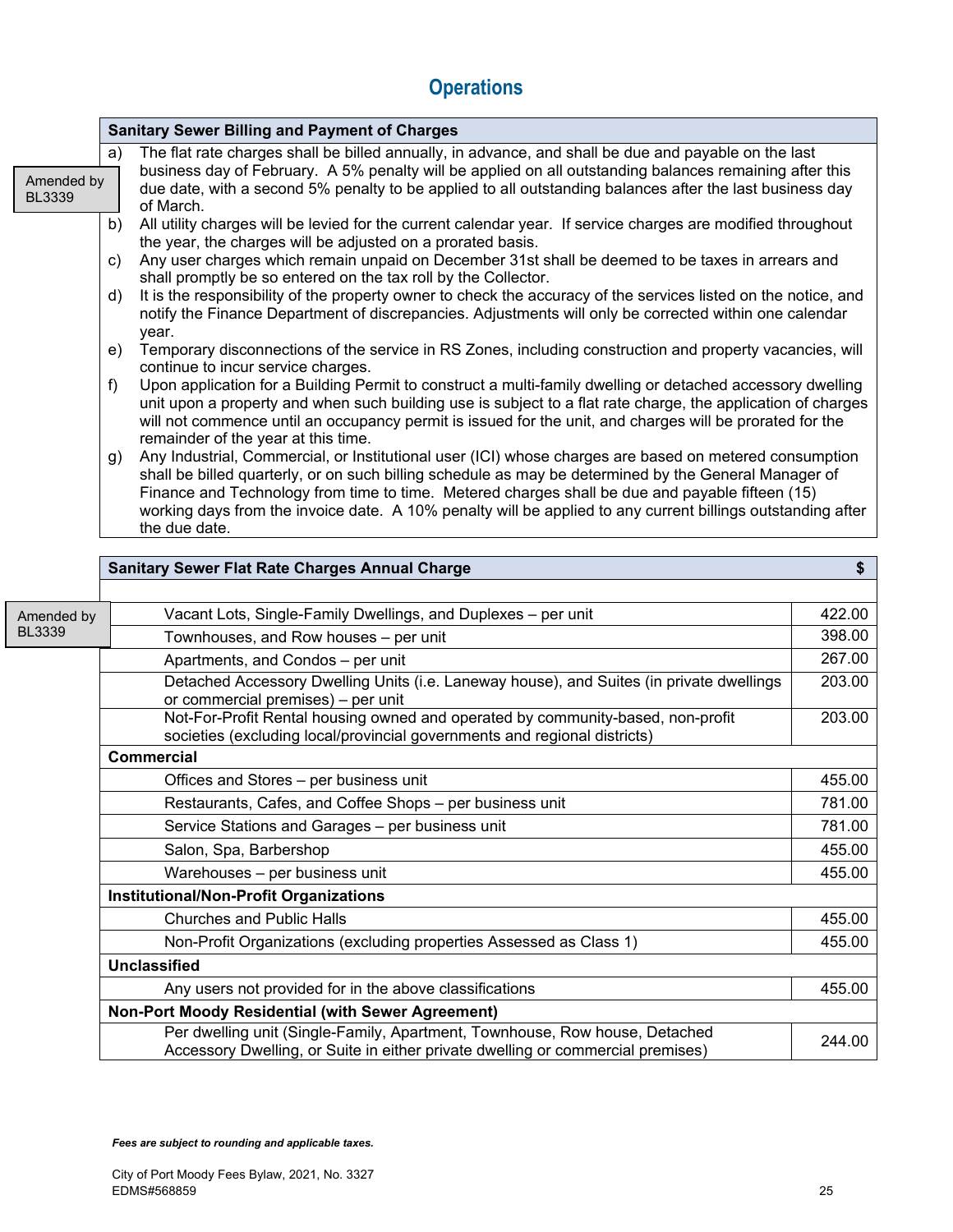#### **Sewer Charges for Metered Users**

*Sewage volumes shall be determined as follows:* 

- a) For metered ICI users whose sewage output is metered, volume shall be based on meter readings.
- b) For metered users whose sewage output is not metered, volume shall be deemed to be 80% of the volume of water consumed each billing period, as determined by water meter readings.
- c) In cases deemed appropriate by the General Manager of Engineering and Operations, alternate calculations to determine the sewage volume may be used in place of the above.

Charges for sewage volume produced shall be levied at:

- The rate of \$2.39 per 100ft<sup>3</sup> for non-Metro Vancouver waste discharge permit holders
- The rate of \$1.38 per 100ft<sup>3</sup> for Non-Port Moody Institutions with Metro Vancouver/City of Port Moody Sewer Agreements
- The rate for Metro Vancouver waste discharge permit holders shall be determined annually and calculated in March based on the prior year total sewerage flow as provided by Metro Vancouver.

Metro Vancouver waste discharge permit holders are defined as valid holders of a waste discharge permit granted under the provisions of the Greater Vancouver Sewerage & Drainage District Sewer use Bylaw No. 299, 2007 (as amended).

The minimum quarterly charge for Sewer shall be \$344.00 per water meter, excluding fire lines.

In cases deemed appropriate by the General Manager of Engineering and Operations, any user that is assessed by BC Assessment as an "Industrial User" and who is connected to the Municipal water system shall pay a minimum quarterly Fee; that Fee shall be calculated as 60% of the previous calendar year's consumption from the same quarter.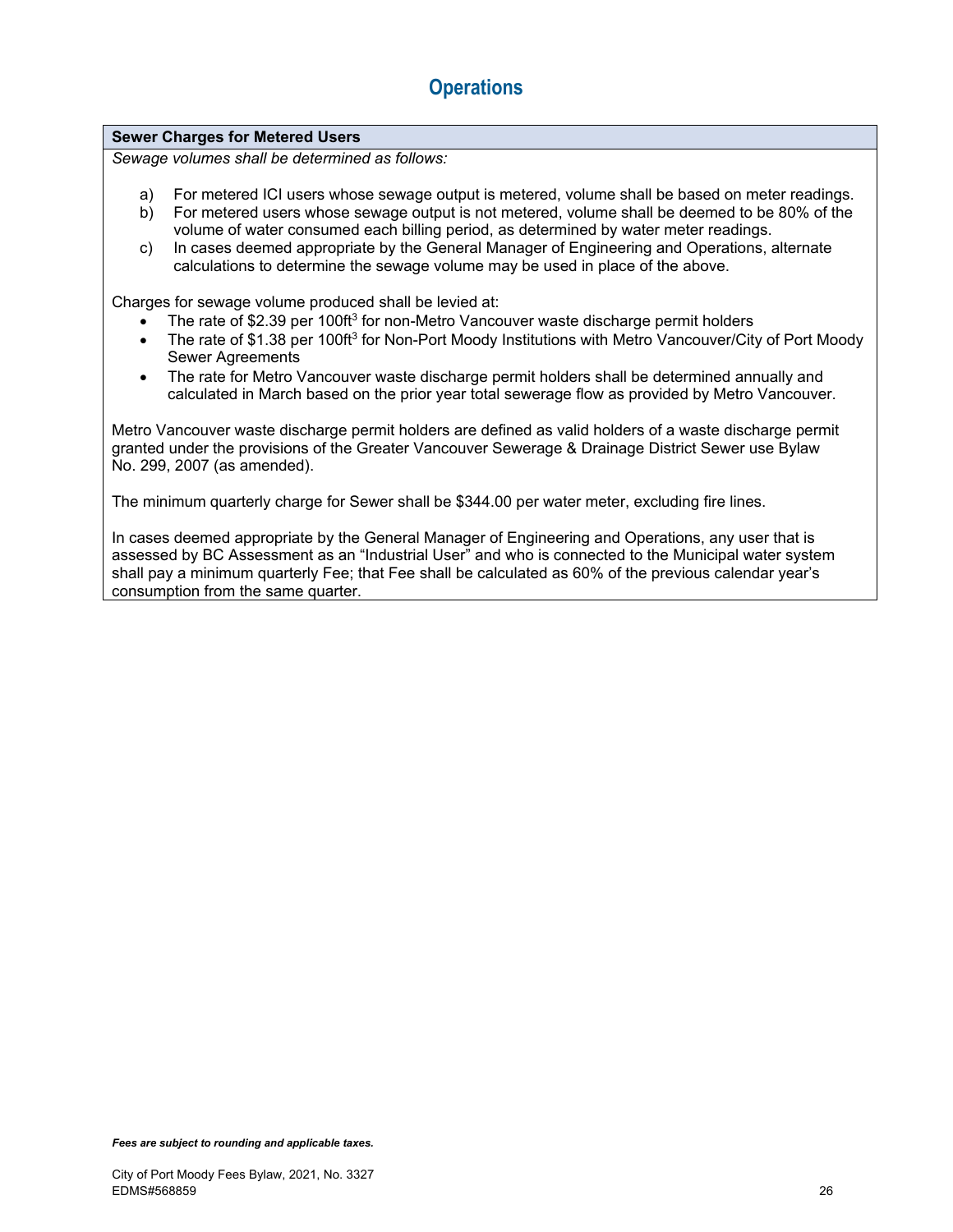|                             | <b>Waterworks Billing and Payment of Charges</b>                                                                                                                                                                                                                                                                                                                                                                                                         |  |  |  |  |
|-----------------------------|----------------------------------------------------------------------------------------------------------------------------------------------------------------------------------------------------------------------------------------------------------------------------------------------------------------------------------------------------------------------------------------------------------------------------------------------------------|--|--|--|--|
| Amended by<br><b>BL3339</b> | The flat rate charges shall be billed annually, in advance, and shall be due and payable on the last<br>a)<br>business day of February. A 5% penalty will be applied on all outstanding balances remaining after this<br>due date, with a second 5% penalty to be applied to all outstanding balances after the last business day<br>of March                                                                                                            |  |  |  |  |
|                             | All utility charges will be levied for the current calendar year. If service charges are modified throughout<br>b)<br>the year, the charges will be adjusted on a prorated basis.<br>Any user charges which remain unpaid on December 31 <sup>st</sup> shall be deemed to be taxes in arrears and<br>C)                                                                                                                                                  |  |  |  |  |
|                             | shall promptly be so entered on the tax roll by the Collector.                                                                                                                                                                                                                                                                                                                                                                                           |  |  |  |  |
|                             | It is the responsibility of the property owner to check the accuracy of the services listed on the notice, and<br>d)<br>notify the Finance Department of discrepancies. Adjustments will only be corrected within one calendar<br>year.                                                                                                                                                                                                                  |  |  |  |  |
|                             | Temporary disconnections of the service in RS Zones, including construction and property vacancies, will<br>e)<br>continue to incur service charges.                                                                                                                                                                                                                                                                                                     |  |  |  |  |
|                             | Upon application for a Building Permit to construct a multi-family dwelling or detached accessory dwelling<br>f)<br>unit upon a property and when such building use is subject to a flat rate charge, the application of charges<br>will not commence until an occupancy permit is issued for the unit, and charges will be prorated for the<br>remainder of the year at this time.                                                                      |  |  |  |  |
|                             | Any Industrial, Commercial, or Institutional user (ICI) whose charges are based on metered consumption<br>g)<br>shall be billed quarterly, or on such billing schedule as may be determined by the General Manager of<br>Finance and Technology from time to time. Metered charges shall be due and payable fifteen (15)<br>working days from the invoice date. A 10% penalty will be applied to any current billings outstanding after<br>the due date. |  |  |  |  |
|                             | <b>Waterworks Flat Rate Charges Annual Charge</b>                                                                                                                                                                                                                                                                                                                                                                                                        |  |  |  |  |
|                             | <b>Residential</b>                                                                                                                                                                                                                                                                                                                                                                                                                                       |  |  |  |  |

|               | Residential                                                                                                                                                  |          |  |  |  |
|---------------|--------------------------------------------------------------------------------------------------------------------------------------------------------------|----------|--|--|--|
| Amended by    | Vacant Lots, Single-Family Dwellings, and Duplexes - per unit                                                                                                |          |  |  |  |
| <b>BL3339</b> | Townhouses, and Row houses - per unit                                                                                                                        | 557.00   |  |  |  |
|               | Apartments, and Condos - per unit                                                                                                                            |          |  |  |  |
|               | Detached Accessory Dwelling Units (i.e. Laneway house), and Suites (in private dwellings<br>or commercial premises) - per unit                               |          |  |  |  |
|               | Not-For-Profit Rental housing owned and operated by community-based, non-profit<br>societies (excluding local/provincial governments and regional districts) | 284.00   |  |  |  |
|               | <b>Commercial</b>                                                                                                                                            |          |  |  |  |
|               | Offices and Stores – per business unit                                                                                                                       |          |  |  |  |
|               | Restaurants, Cafes, and Coffee Shops - per business unit                                                                                                     |          |  |  |  |
|               | Service Stations and Garages - per business unit                                                                                                             | 1,275.00 |  |  |  |
|               | Salon, Spa, Barbershop                                                                                                                                       | 594.00   |  |  |  |
|               | Warehouses - per business unit                                                                                                                               | 594.00   |  |  |  |
|               | <b>Institutional/Non-Profit Organizations</b>                                                                                                                |          |  |  |  |
|               | <b>Churches and Public Halls</b>                                                                                                                             |          |  |  |  |
|               | Non-Profit Organizations (excluding properties Assessed as Class 1)                                                                                          |          |  |  |  |
|               | <b>Unclassified</b>                                                                                                                                          |          |  |  |  |
|               | 594.00<br>Any users not provided for in the above classifications                                                                                            |          |  |  |  |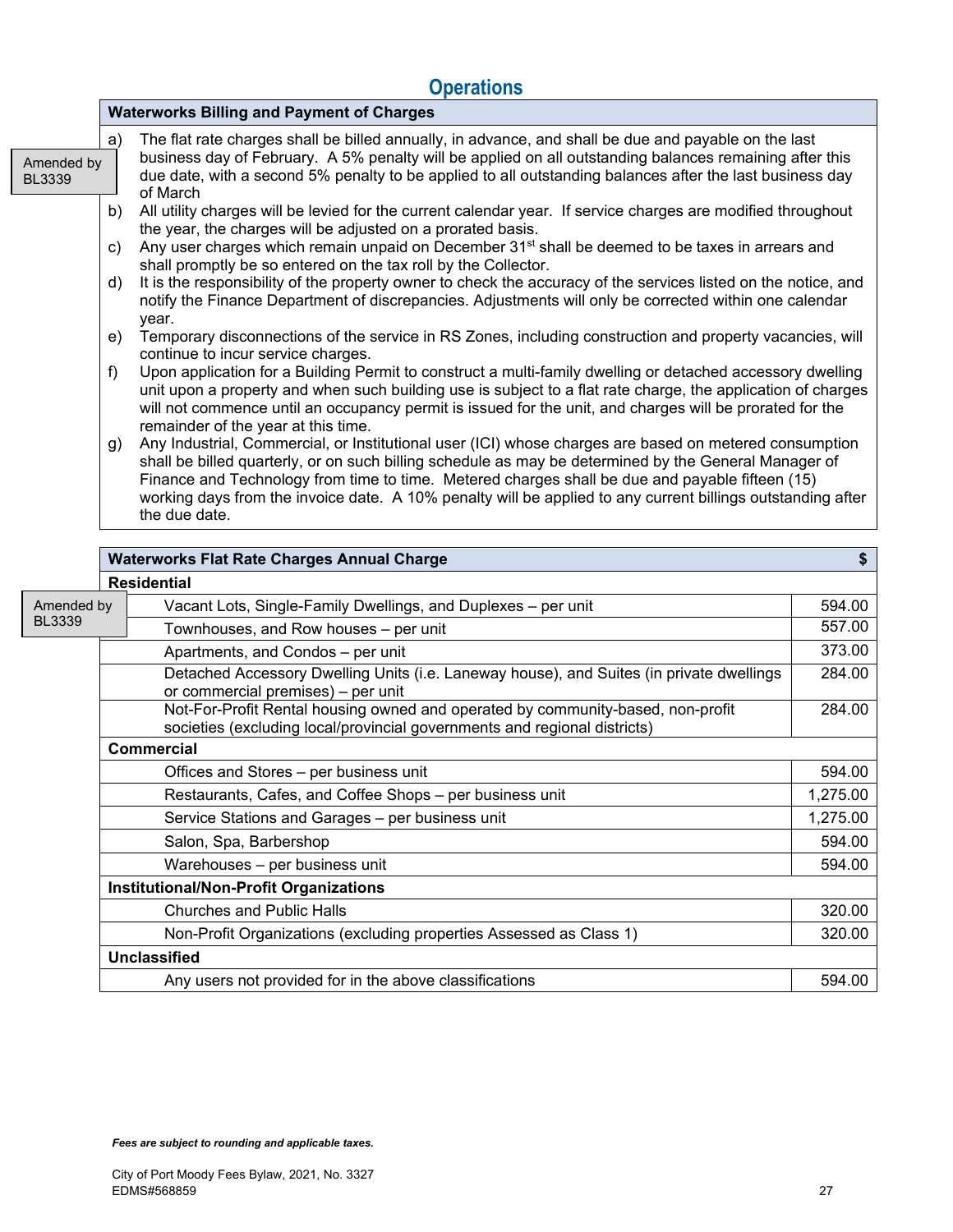#### **Waterworks Metered Charges**

For metered users whose water consumption is metered, volume shall be based on meter readings.

Charges for water volume consumed shall be levied at the rate of \$3.22 per 100ft<sup>3</sup>.

The minimum quarterly charge for Water shall be \$451.00 per water meter.

In cases deemed appropriate by the General Manager of Engineering and Operations, any user that is assessed by BC Assessment as an "Industrial User" and who is connected to the Municipal water system shall pay a minimum quarterly Fee; that Fee shall be calculated as 60% of the previous calendar year's consumption from the same quarter.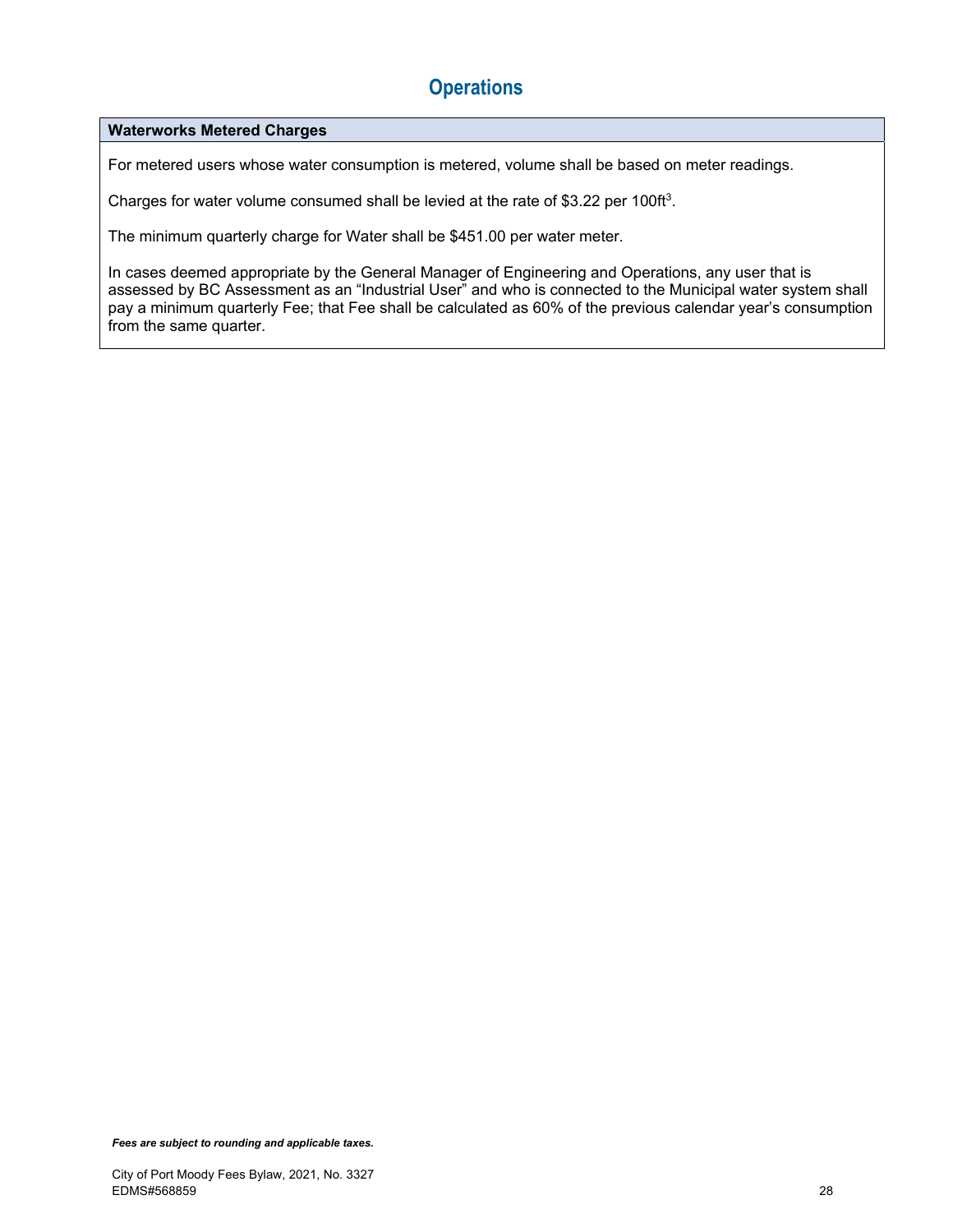#### **General**

#### **Policy**

The City of Port Moody charges Fees for services provided by the Community Services Department. Fees are charged for recreation programs, use of City fields, and rental of facilities.

Fees may be changed without notice and shall be reviewed on a yearly basis and/or on an "as required" basis.

#### **Criteria for the Establishment of Fees and Charges**

The Fees and charges for each recreation service may be based on one or more of the following:

- staff costs;
- materials, supplies, and equipment costs;
- direct maintenance and repair costs;
- cost recovery ratios established for the facilities;
- comparable charge rates for similar services offered by commercial outlets and other municipal organizations;
- status of the user or group of users as to their residence requirements; and/or
- financial ability of the user or group of users to pay for leisure services.

Within the constraints of the established fees and charges, the Community Services Department may adjust those fees and charges relating to general recreation programs in order to reflect the increases or reductions in the cost of such services as they occur.

#### **Effective Dates**

The proposed rates are in effect January 1, 2022 to December 31, 2022 unless otherwise noted.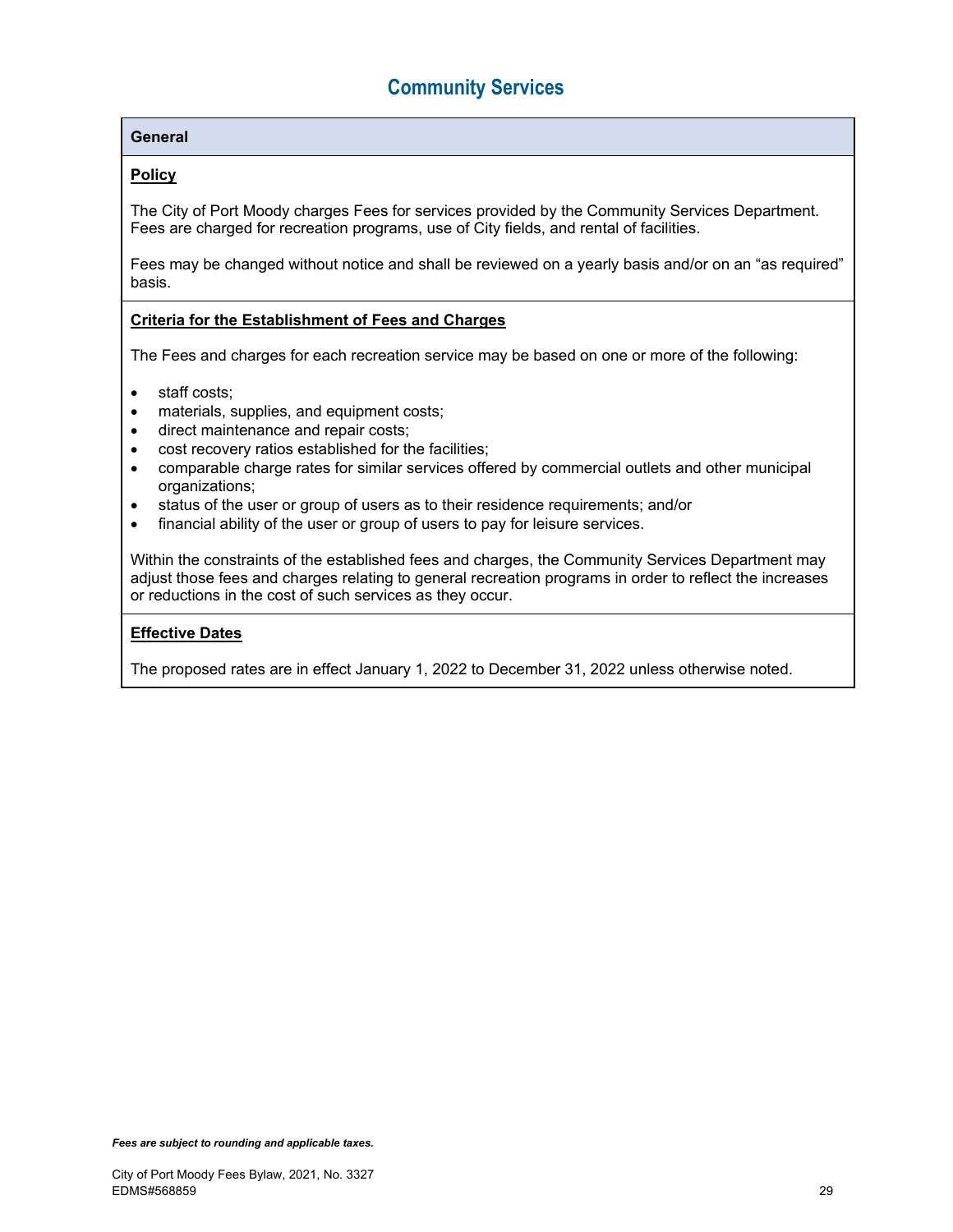#### **Recreation Programs**

#### **Program Fees and Charges**

Fees and charges for all recreation programs are established on the basis that the fees from a minimum number of program participants will offset the direct costs of the program. Direct costs include instructor, program supplies, program equipment, bus rental, refreshments, etc.

Subsidized program services may be provided to a specific population such as youth and seniors.

#### **Access Pass and Fee Reduction for Programs**

A fee subsidy is available to Port Moody residents for admissions and programs provided that the participant meets the criteria for proof of residency and proof of financial need. A 50% reduction in the advertised cost of the program or admission is available in accordance with the Leisure Access Policy. In exceptional circumstances, a greater subsidy may be provided at the discretion of the General Manager of Community Services.

#### **Provincial and National Ranked Athletes**

Carded athletes will be granted free access to the Recreation Complex's weight room. In exchange, these athletes may be requested to act as ambassadors for the City of Port Moody in promoting physical activity and health.

#### **Refund Policy**

No refund or credit will be issued on withdrawal of a program after the second session. Refunds will only be issued if a participant is unable to take a program they have registered for due to illness, class cancellation, or other extenuating circumstances.

#### **Withdrawal Fee**

A withdrawal fee of \$10.00 will be charged to anyone who withdraws from a program less than eight (8) days before the start of a program. This fee will be charged until the end of the second class. No refunds are granted after the end of the second class. This fee has been implemented to keep more registration spots open and deter individuals from registering for more programs than they intend to use.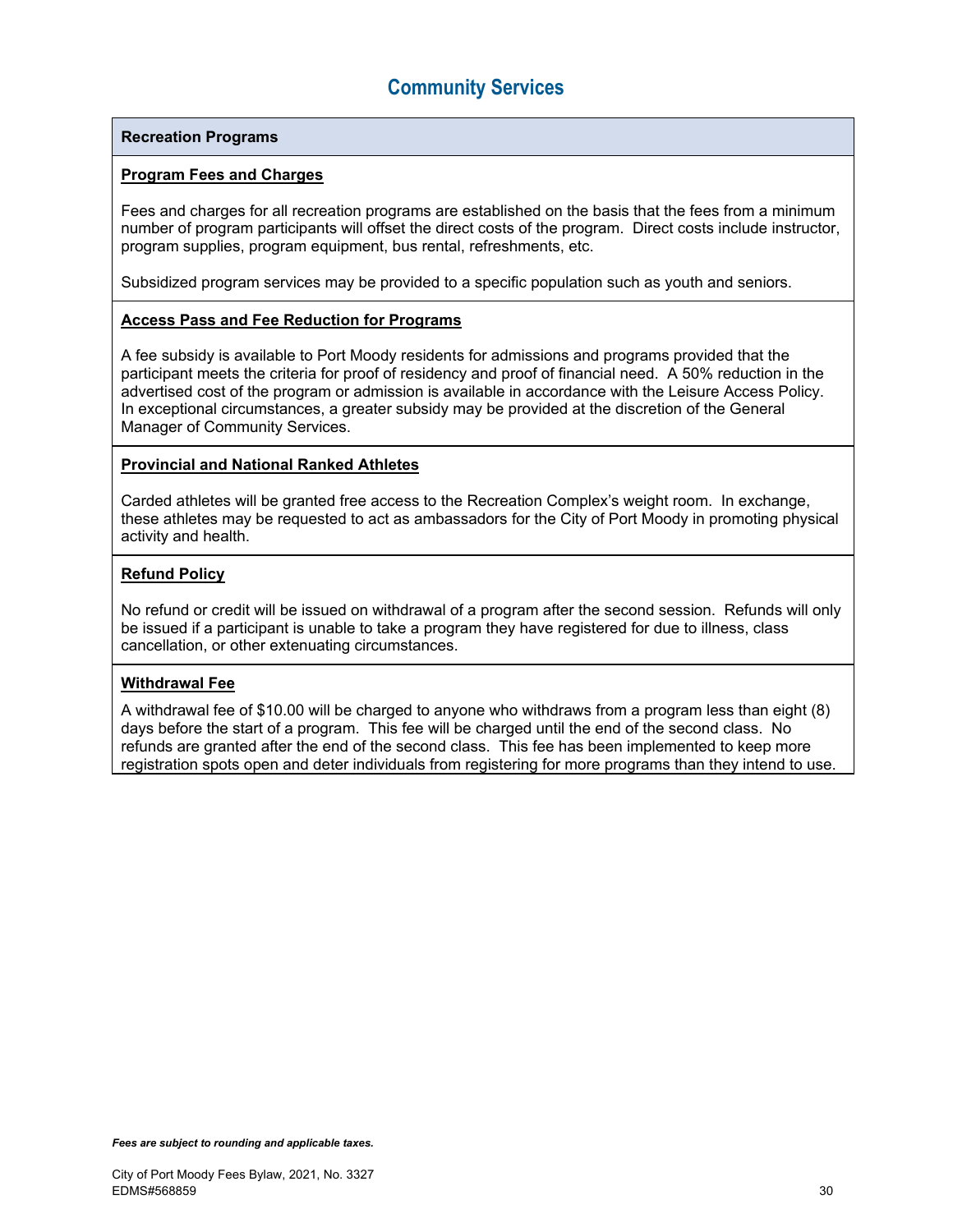#### **Rental Facilities**

#### **Priority Use of Recreation Facilities**

Local civic and non-profit community groups with five (5) years of continuous operation in a given facility.

Community Services Department sponsored and co-sponsored programs and events.

Local civic and non-profit community activities.

Local community activities of a commercial nature.

Private individual, group, or commercial rentals.

#### **Free Use of Parks and Recreation Facilities**

All programs and activities co-sponsored by the Community Services Department.

All regular, general, or executive meetings of the recognized Port Moody Community Associations being: Glenayre, Pleasantside, Moody Centre, Heritage Mountain Community Association, Heritage Mountain Chinese Community Association, and College Park.

For annual general meetings or executive board meetings (to a maximum of one meeting per month) of Port Moody groups or organizations whose purpose in meeting is to provide leisure opportunities for a large segment of the community. Decisions on groups to be charged are made individually by the General Manager of Community Services or his or her designate.

Pleasantside Community Association's use of Old Orchard Hall and contents.

Glenayre Community Association's use of Glenayre Centre and contents.

#### **Community Rental Rate Policy**

Recognized Port Moody Community organizations will be eligible for the Community rental rates for the following purposes:

- fundraising events to assist the development of the organization within the community;
- fundraising events to be used for charitable purposes; or
- meetings and social functions.

For the purposes of this rental policy, a "Recognized Port Moody Community Organization" is defined as a non-profit group or organization whose majority membership is composed of Port Moody residents.

Decisions on the eligibility of Tri-Cities based non-profit organizations for Community rental rates will be made by the General Manager of Community Services.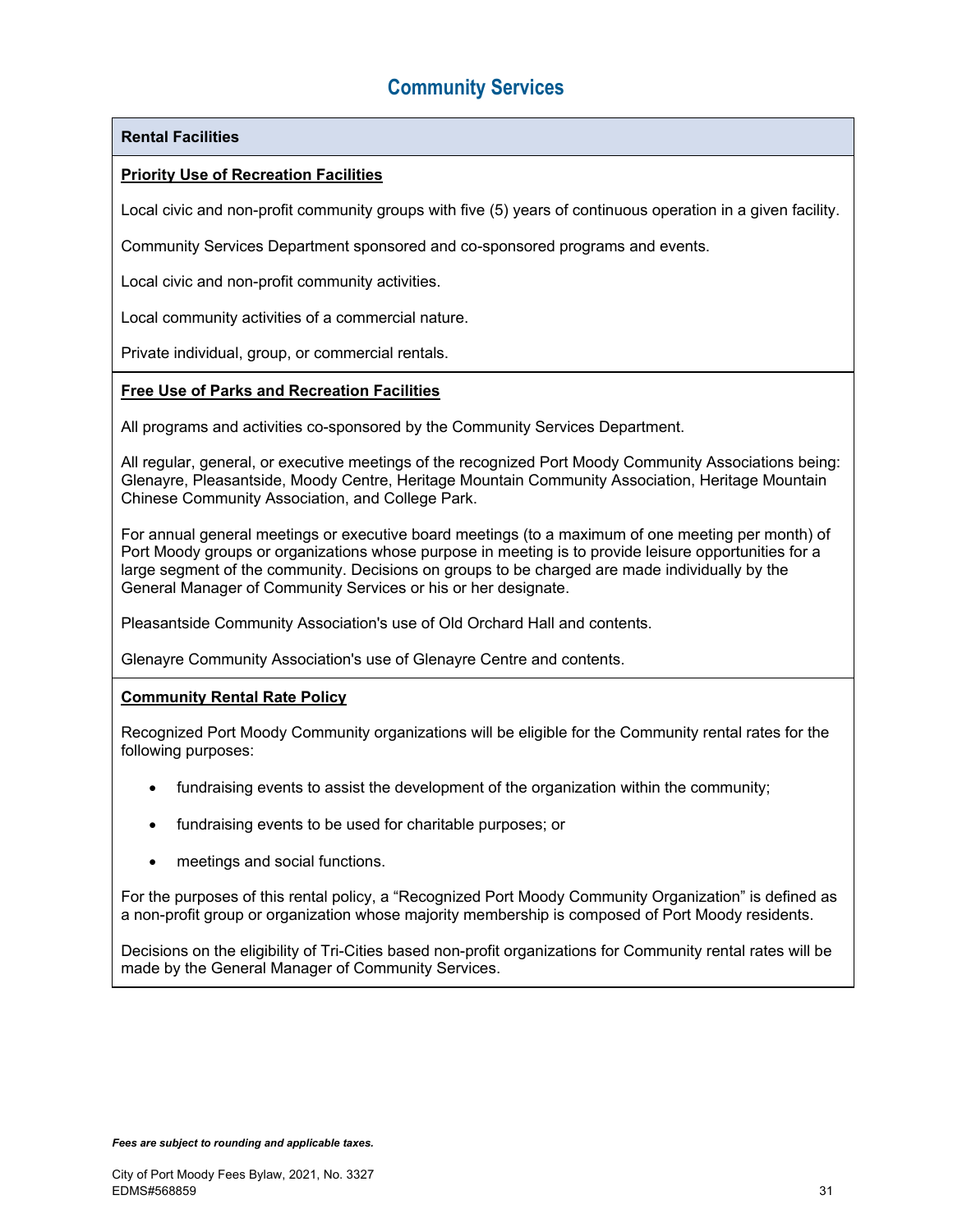#### **Waiver of Rental Fees**

Rental fee waiver applications will only be received from non-profit Port Moody groups or organizations whose membership consists of a majority of Port Moody residents.

Groups will be limited to one (1) rental fee waiver per calendar year to a maximum value of \$367.00.

The fee waiver is applicable to the facility rental fee only and does not include any other event related expenses such as staffing costs, liability insurance, and SOCAN Fees.

All requests for fee waivers must be received by the Community Services Department a minimum of one (1) month in advance of the event. Confirmation of the facility booking, group roster, and the most current financial statement of the organization are to accompany the rental fee waiver application.

The General Manager of Community Services will review all applications for eligibility and approve those that meet the established criteria.

#### **Damage Deposit**

A refundable damage deposit bond is required for all social functions and tournaments booked at any Community Services Department facility. Damage deposits must be paid by any group receiving fee waivers.

#### **Refund of Damage Deposits**

Damage deposits will be returned to renters as soon as possible after the event, subject to any possible deductions noted below.

Damage deposit for all social functions is \$500.00. Exception: New Year's Eve is \$600.00. Damage deposit for special events is \$250.00/day to a maximum of \$500.00/event.

Charges for staff overtime resulting from failure of an event to end on time will be charged against the damage deposit at the rate of \$60.00 for each hour, \$30.00 for each 1/2 hour or portion thereof.

Charges for lost or damaged equipment or damage to the facility, assessed at replacement or repair cost, will be deducted from the damage deposit. Assessment of damages will be made by maintenance staff.

#### **Market Value Rate**

In extenuating circumstances where the "non-prime time" rental rate may not be competitive with market rates, the General Manager of Community Services may approve a special one-time rate based upon the current market value of the rental at that time. Current market value will be deemed to have considered rates charged by neighbouring communities and private business.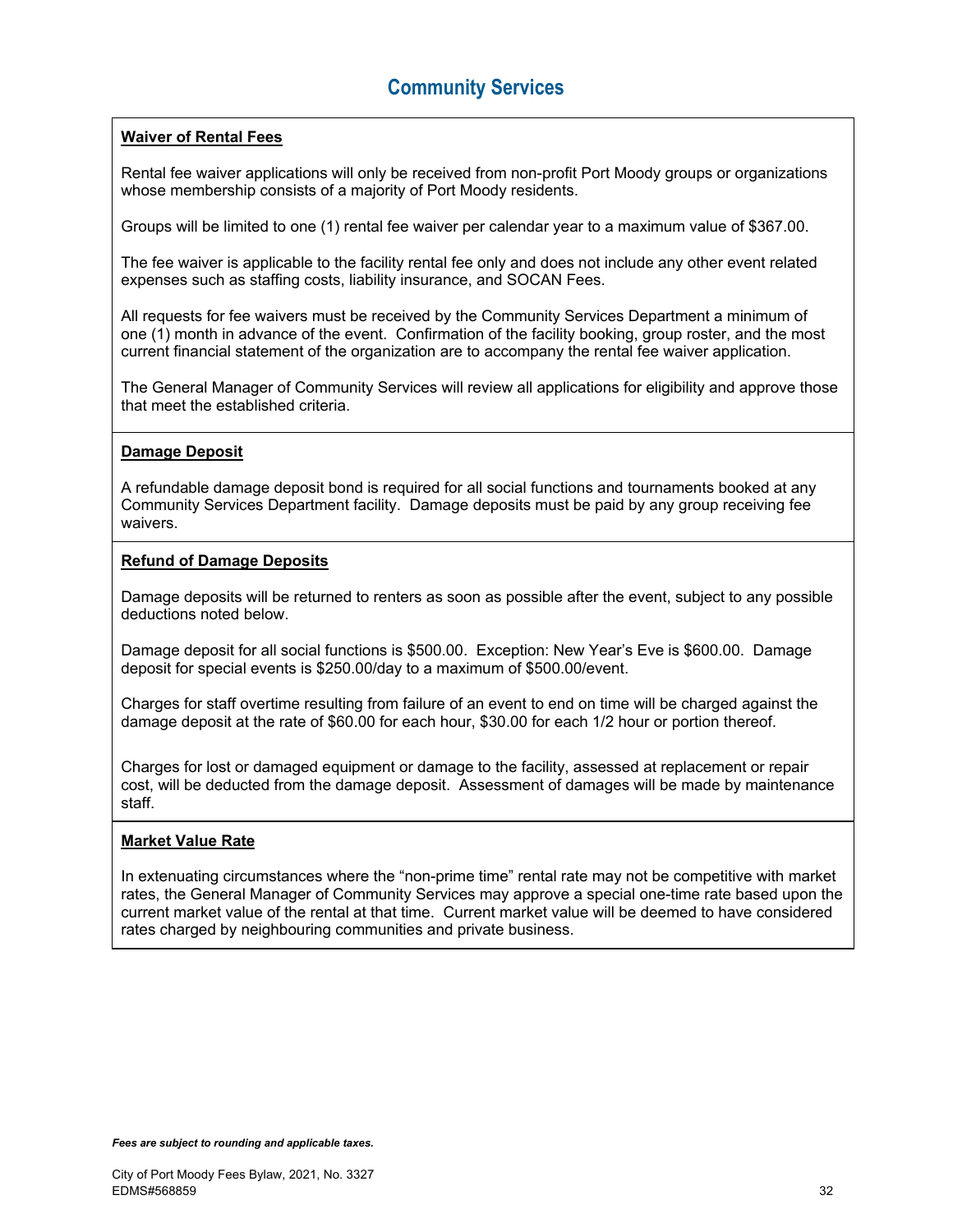| <b>ROOM RATES (hourly)</b>                |             |                                   |                |                   |                                   |                |                   |
|-------------------------------------------|-------------|-----------------------------------|----------------|-------------------|-----------------------------------|----------------|-------------------|
|                                           |             |                                   | 2022           |                   |                                   | 2023           |                   |
| <b>LOCATION</b>                           | Capacity    | <b>Community</b><br><b>Groups</b> | <b>Private</b> | <b>Commercial</b> | <b>Community</b><br><b>Groups</b> | <b>Private</b> | <b>Commercial</b> |
| <b>RECREATION COMPLEX</b>                 |             |                                   |                |                   |                                   |                |                   |
| <b>Wellness Room</b>                      | 225-375     | 40.00                             | 95.00          | 120.00            | 40.00                             | 95.00          | 120.00            |
| Multipurpose 2                            | 50          | 17.00                             | 34.00          | 50.00             | 17.00                             | 34.00          | 50.00             |
| Multipurpose 3                            | 20          | 12.00                             | 20.00          | 30.00             | 12.00                             | 20.00          | 30.00             |
| Party Room                                | 40          | 29.00                             | 34.00          | N/A               | 29.00                             | 34.00          | N/A               |
| <b>Art Show</b><br><b>Wellness Room</b>   |             | 30.00                             |                |                   | 30.00                             |                |                   |
| <b>Art Show</b><br>Multipurpose 2         |             | 10.00                             |                |                   | 10.00                             |                |                   |
| Lounge - NEW                              |             | 17.00                             |                |                   | 17.00                             |                |                   |
| <b>KYLE CENTRE</b>                        |             |                                   |                |                   |                                   |                |                   |
| <b>Activity Room</b>                      | 75-110      | 17.00                             | 34.00          | 50.00             | 17.00                             | 34.00          | 50.00             |
| <b>Clean Craft</b>                        | 25          | 12.00                             | 20.00          | 30.00             | 12.00                             | 20.00          | 30.00             |
| Dance Room                                | $125 - 220$ | 22.00                             | 50.00          | 80.00             | 22.00                             | 50.00          | 80.00             |
| Lounge                                    | 40          | 17.00                             | 34.00          | 50.00             | 17.00                             | 34.00          | 50.00             |
| Rock and Gem<br><b>Club Rate</b>          |             | 0.50                              |                |                   | 0.50                              |                |                   |
| Kyle Centre<br>Whole                      |             | 50.00                             | 95.00          | 180.00            | 50.00                             | 95.00          | 180.00            |
| Rock and Gem<br>Show                      |             | N/A                               | N/A            | 35.00             | N/A                               | N/A            | 35.00             |
| <b>GLENAYRE CENTRE</b>                    |             |                                   |                |                   |                                   |                |                   |
| <b>Meeting Room</b>                       | 100         | 20.00                             | 38.00          | 50.00             | 20.00                             | 38.00          | 50.00             |
| <b>HERITAGE MOUNTAIN COMMUNITY CENTRE</b> |             |                                   |                |                   |                                   |                |                   |
| <b>Main Hall</b>                          | 80-100      | 20.00                             | 38.00          | 50.00             | 20.00                             | 38.00          | 50.00             |
| <b>Meeting Room</b>                       | 20          | 12.00                             | 20.00          | 30.00             | 12.00                             | 20.00          | 30.00             |
| <b>CIVIC CENTRE</b>                       |             |                                   |                |                   |                                   |                |                   |
| <b>Brovold Room</b>                       | 25          | 17.50                             | 35.00          | 50.00             | 17.50                             | 35.00          | 50.00             |
| Parklane Room                             | 20          | 12.00                             | 20.00          | 30.00             | 12.00                             | 20.00          | 30.00             |
| Parkview Room<br>Note:                    | 25          | 17.50                             | 35.00          | 50.00             | 17.50                             | 35.00          | 50.00             |

Note:

- Meetings are a minimum 2-hour booking.
- Socials are a minimum 4-hour booking.
- If a meeting or activity occurs after regular office hours, then an extra staffing Fee of \$30.00/hr applies (minimum 4-hr shift if building is closed).
- Capacity is based on type of seating (boardroom or theatre style).
- Full refund for cancellations made in writing five (5) business days or more prior to the date of the rental.

| OLD ORCHARD HALL - Main Room and Kitchen (Capacity 125) |        |                  |                           |                |  |  |
|---------------------------------------------------------|--------|------------------|---------------------------|----------------|--|--|
|                                                         |        | <b>Rate 2021</b> | <b>Proposed Rate 2022</b> |                |  |  |
|                                                         | 1-Hour | 15-Hour          | 1-Hour                    | 15-Hour        |  |  |
|                                                         |        | 10:30am-1:30am   |                           | 10:30am-1:30am |  |  |
| <b>Community Rate</b>                                   | 45.00  | 399.85           | 45.00                     | 399.85         |  |  |
| <b>Private Rate</b>                                     | 95.00  | 925.00           | 95.00                     | 925.00         |  |  |
| <b>Commercial Rate</b>                                  | 200.00 | 1,500.00         | 200.00                    | 1,500.00       |  |  |
|                                                         |        |                  |                           |                |  |  |

 Full refund for cancellations made in writing five (5) business days or more prior to the date of the rental.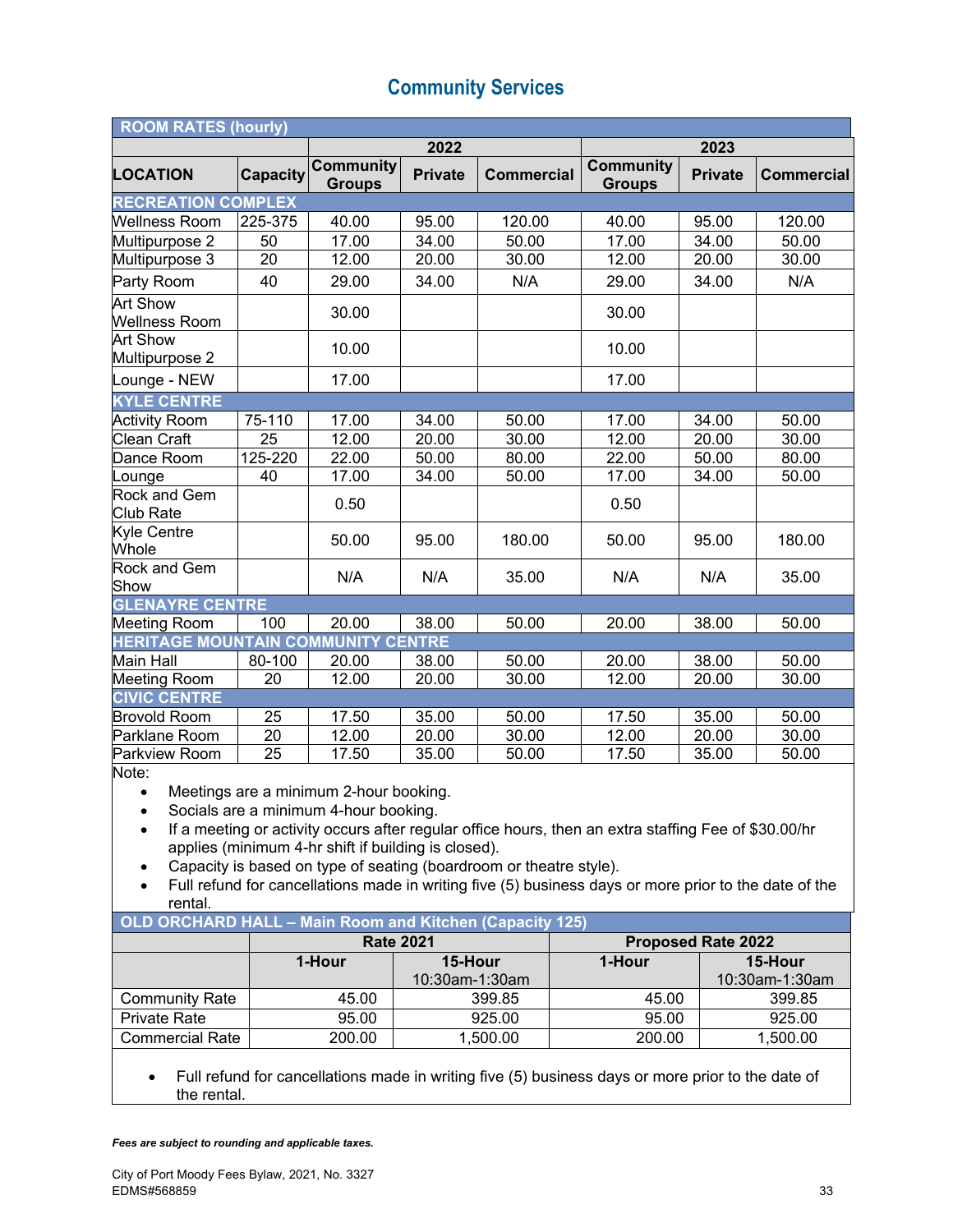### **ARENA – ICE RENTALS**

| <b>PRIME TIME</b>                                    | Aug 1/21-Jul 31/22<br><b>Hourly Rate</b> | Aug 1/22-Jul 31/23<br><b>Hourly Rate</b> |
|------------------------------------------------------|------------------------------------------|------------------------------------------|
| Monday to Friday inclusive: 6:00pm-12:00am           | 304.65                                   | 304.65                                   |
| Saturday and Sunday: 8:00am-2:00am                   | 304.65                                   | 304.65                                   |
| <b>NON-PRIME TIME</b>                                |                                          |                                          |
| Monday to Friday inclusive: 12:00am-8:00am           | 193.40                                   | 193.40                                   |
| Saturday and Sunday: 2:00am-8:00am                   | 193.40                                   | 193.40                                   |
| Monday to Friday inclusive: 8:00am-6:00pm            | 152.40                                   | 152.40                                   |
| <b>Local Schools</b>                                 | 102.35                                   | 102.35                                   |
| Non-profit Community (Minor Hockey/Figure Skating)   | 127.40                                   | 127.40                                   |
| Non-profit Community Non-Prime Time (9:00am-3:30pm   | 63.70                                    | 63.70                                    |
| Mon to Fri September to June)                        |                                          |                                          |
| Junior B Hockey Club                                 | 155.45                                   | 155.45                                   |
| Private Rental - Summer Ice                          | 181.75                                   | 181.75                                   |
| Note:                                                |                                          |                                          |
| $\Omega$ if its $\Omega$ is the contract of $\Omega$ |                                          |                                          |

**Special Event Damage Deposit: \$250.00/day (max \$500.00 per event).** 

### **ARENA and CURLING RINK – DRY FLOOR RENTALS**

| <b>ACTIVITIES</b>                                                    | Aug 1/21-Jul 31/22 | Aug 1/22-Jul 31/23 |  |  |
|----------------------------------------------------------------------|--------------------|--------------------|--|--|
| Non-profit/Community (i.e., minor lacrosse and local                 | 46.65              | 46.65              |  |  |
| schools) (hourly)                                                    |                    |                    |  |  |
| Jr. B/Intermediate Lacrosse (hourly)                                 | 50.05              | 50.05              |  |  |
| Private/Commercial (i.e., men's ball hockey, men's lacrosse)         | 99.40              | 99.40              |  |  |
| (hourly)                                                             |                    |                    |  |  |
| Non-Sport (i.e. Convention, Trade shows) (daily)                     | Arena 1: 1,389.00  | Arena 1: 1,389.00  |  |  |
|                                                                      | Arena 2: 1,589.00  | Arena 2: 1,589.00  |  |  |
| Non-profit Community Sports (based on 16 hr/day)                     | 612.20             | 612.20             |  |  |
| Non-profit Non-Port Moody Minor (hourly)                             | 64.85              | 64.85              |  |  |
| Private/Commercial Non-Sport (hourly)                                | 104.70             | 104.70             |  |  |
| Note:                                                                |                    |                    |  |  |
| Special Event Damage Deposit: \$250.00/day (max \$500.00 per event). |                    |                    |  |  |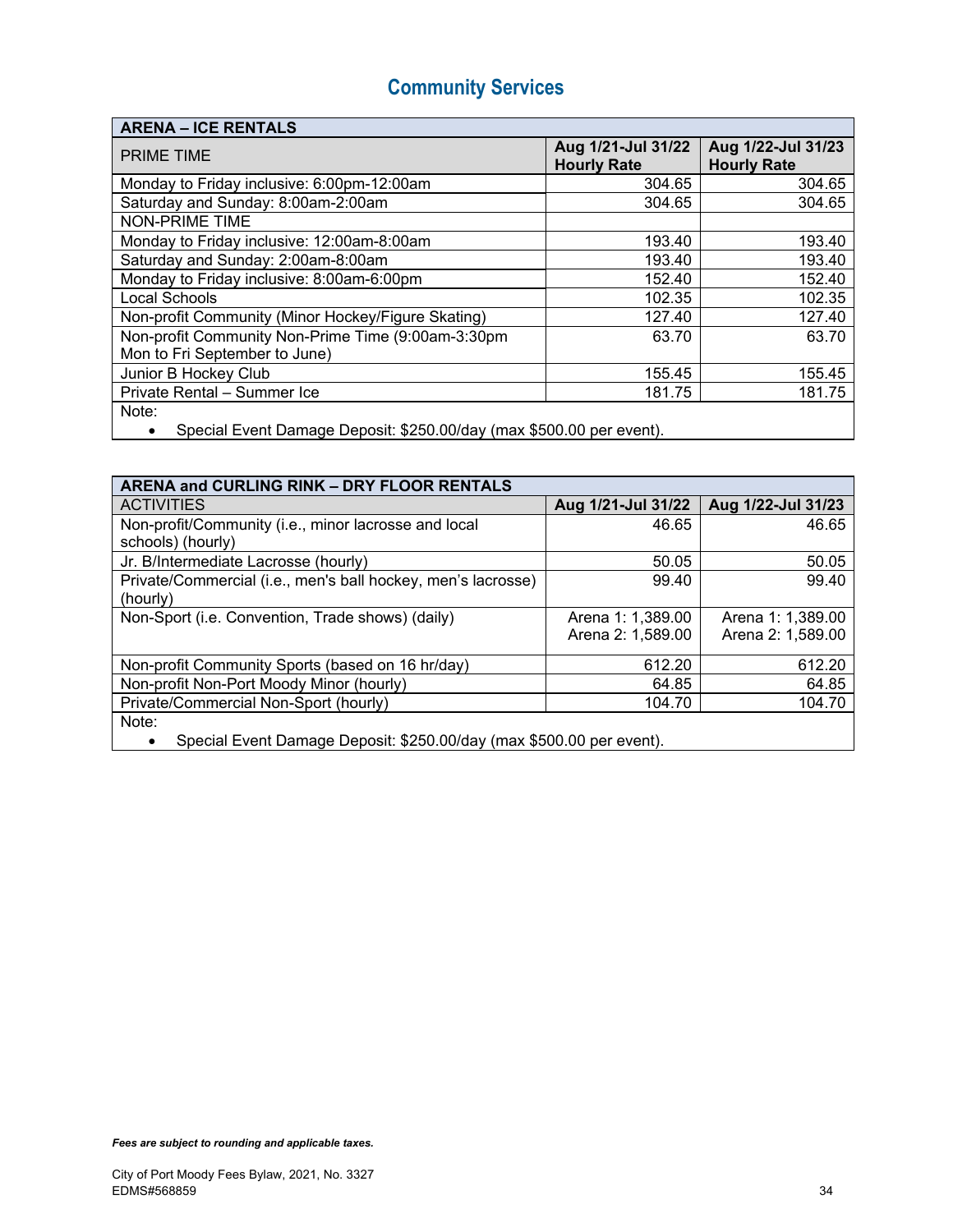| <b>ARENA ADMISSIONS</b>               |                    |                    |  |  |
|---------------------------------------|--------------------|--------------------|--|--|
| <b>SINGLE PUBLIC SKATE ADMISSIONS</b> | Aug 1/21-Jul 31/22 | Aug 1/22-Jul 31/23 |  |  |
| *Family skate (each member)           | 2.55               | 2.55               |  |  |
| Parent and Tot (1 child)              | 4.55               | 4.55               |  |  |
| Drop-in Hockey                        | 6.10               | 6.10               |  |  |
| <b>Skate Rentals</b>                  | 3.50               | 3.50               |  |  |
| <b>Skate Sharpening</b>               | 5.35               | 5.35               |  |  |
| <b>Helmet Rentals</b>                 | 2.25               | 2.25               |  |  |
| <b>10 STRIP TICKETS</b>               | Aug 1/21-Jul 31/22 | Aug 1/22-Jul 31/23 |  |  |
| Drop-in Hockey Tickets                | 53.70              | 53.70              |  |  |
| Helmet Rental (10-punch pass)         | 17.70              | 17.70              |  |  |
| Skate Rental (10-punch pass)          | 24.35              | 24.35              |  |  |

| <b>CURLING ICE RENTALS - CURLING RINK</b>                            |                                |                                |  |
|----------------------------------------------------------------------|--------------------------------|--------------------------------|--|
|                                                                      | Aug 1/21-<br><b>July 31/22</b> | Aug 1/22-<br><b>July 31/23</b> |  |
| League Rate<br>6:00pm-12:00 Midnight (per sheet, hourly)             | 35.50                          | 35.50                          |  |
| Seniors, Juniors, and Schools<br>prior to 6:00pm (per sheet, hourly) | 16.50                          | 16.50                          |  |
| Private Rate (per 2 hours)                                           | 100.00                         | 100.00                         |  |
| Bonspiel - Curling Clubs Only (per draw per sheet)                   | 20.00                          | 20.00                          |  |
| Practice fee (per sheet, hourly)                                     |                                | 2.00                           |  |

| <b>SPRING/SUMMER ICE RENTALS - CURLING RINK</b> |                                |                                |
|-------------------------------------------------|--------------------------------|--------------------------------|
| <b>1-HR RENTAL</b>                              | Aug 1/21-<br><b>July 31/22</b> | Aug 1/22-<br><b>July 31/23</b> |
| Figure Skating Club - Spring Ice                | 98.00                          | 98.00                          |
| Private Rental - Spring Ice                     | 182.75                         | 182.75                         |
| School Rental - Spring Ice                      | 75.25                          | 75.25                          |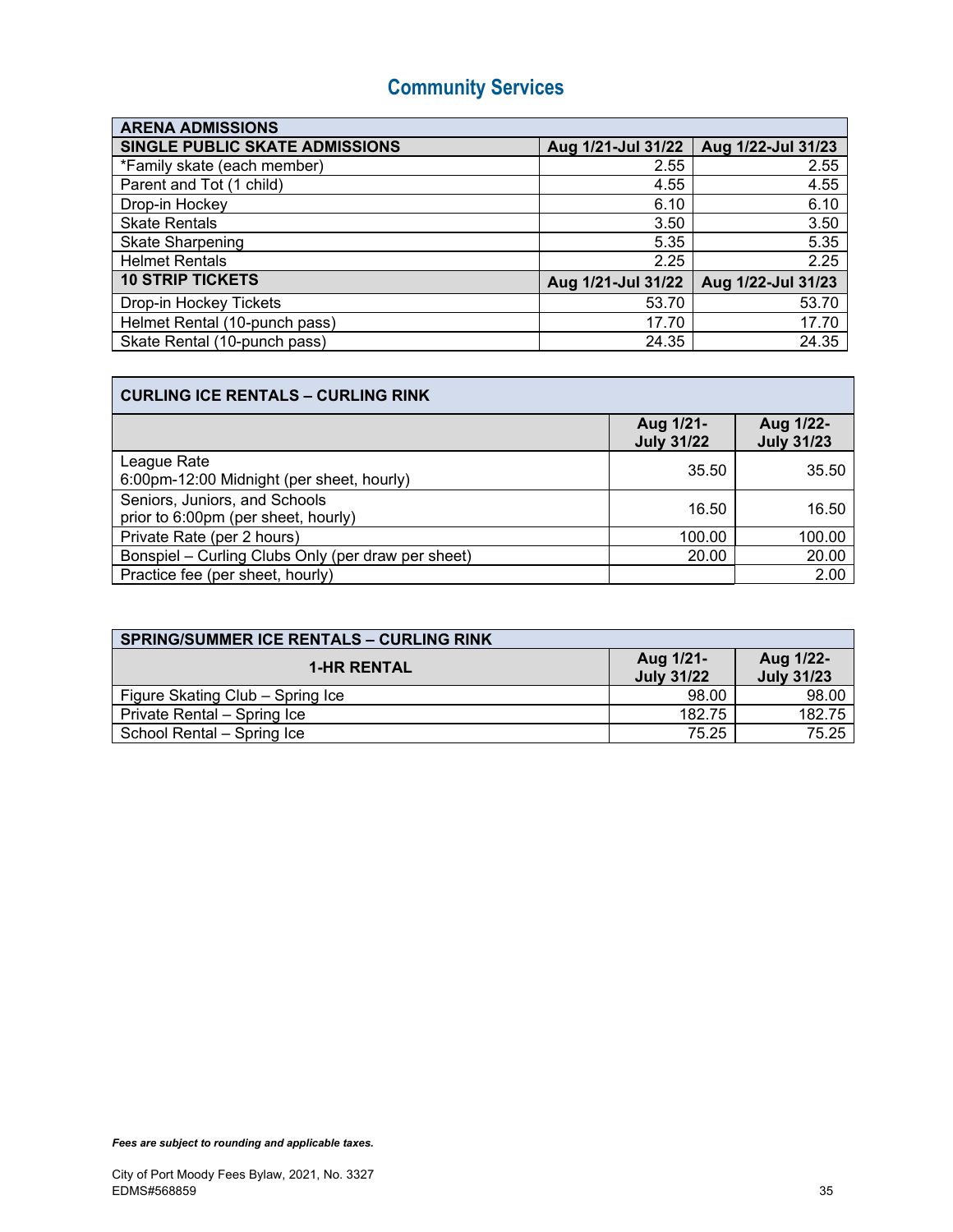#### **ARTIFICIAL TURF FIELDS**

|                                                      | Sept 1/21-Aug 31/22 | Sept 1/22-Aug 31/23 |
|------------------------------------------------------|---------------------|---------------------|
| <b>Hourly Rate</b>                                   | <b>Seasonal Use</b> | <b>Seasonal Use</b> |
| Port Moody Adult Sports Group                        | 41.45               | 41.45               |
| Port Moody Minor Community Groups                    | 17.15               | 17.15               |
| Non-Port Moody Minor Sports group                    | 19.25               | 19.25               |
| Private (includes non-Port Moody adult)              | 50.00               | 50.00               |
| Commercial                                           | 60.00               | 60.00               |
| <b>Skill Development Rate</b>                        | 25.25               | 25.25               |
| Trasolini Practice Turf - Port Moody Minor Community | 3.10                | 3.10                |
| Groups                                               |                     |                     |
| Trasolini Practice Turf - Private Rate               | 25.25               | 25.25               |
| Trasolini Practice Turf - Commercial Rate            | 31.20               | 31.20               |

Note:

 Minor Sports rates apply Mon-Fri 8:00am-8:00pm and Sat and Sun 8:00am-6:00pm, otherwise adult rental rates apply.

| INLET PARK and NORTH SHORE DIAMOND - LIGHT FEES (per hr) includes field rental Fee |                     |  |
|------------------------------------------------------------------------------------|---------------------|--|
| Sept 1/21-Aug 31/22                                                                | Sept 1/22-Aug 31/23 |  |
| <b>Seasonal Use</b>                                                                | <b>Seasonal Use</b> |  |
| 16.25                                                                              | 16.25               |  |
|                                                                                    |                     |  |
|                                                                                    |                     |  |
| 16.25                                                                              | 16.25               |  |
|                                                                                    |                     |  |
| 16.25                                                                              | 16.25               |  |
| 2.25                                                                               | 2.25                |  |
| 3.15                                                                               | 3.15                |  |
|                                                                                    |                     |  |
|                                                                                    |                     |  |

Grass and All-Weather field rates apply outside of these hours.

Special events Damage Deposit: \$250.00.

| <b>GRASS and ALL-WEATHER FIELD BOOKINGS No LIGHTS (per hr)</b> |                     |                     |  |
|----------------------------------------------------------------|---------------------|---------------------|--|
| <b>Fee Per Hour</b>                                            | Sept 1/21-Aug 31/22 | Sept 1/22-Aug 31/23 |  |
| Port Moody Minor Sports Groups                                 | 1.10                | 1.10                |  |
| Non-Port Moody Minor Sports Groups                             | 1.55                | 1.55                |  |
| Port Moody Adult Sports Groups                                 | 2.70                | 2.70                |  |
| Non-Port Moody Adult Sports Groups                             | 3.80                | 3.80                |  |
| <b>Skill Development Rate</b>                                  | 11.15               | 11.15               |  |
| <b>Private Rate</b>                                            | 16.70               | 16.70               |  |
| <b>Commercial Rate</b>                                         | 22.25               | 22.25               |  |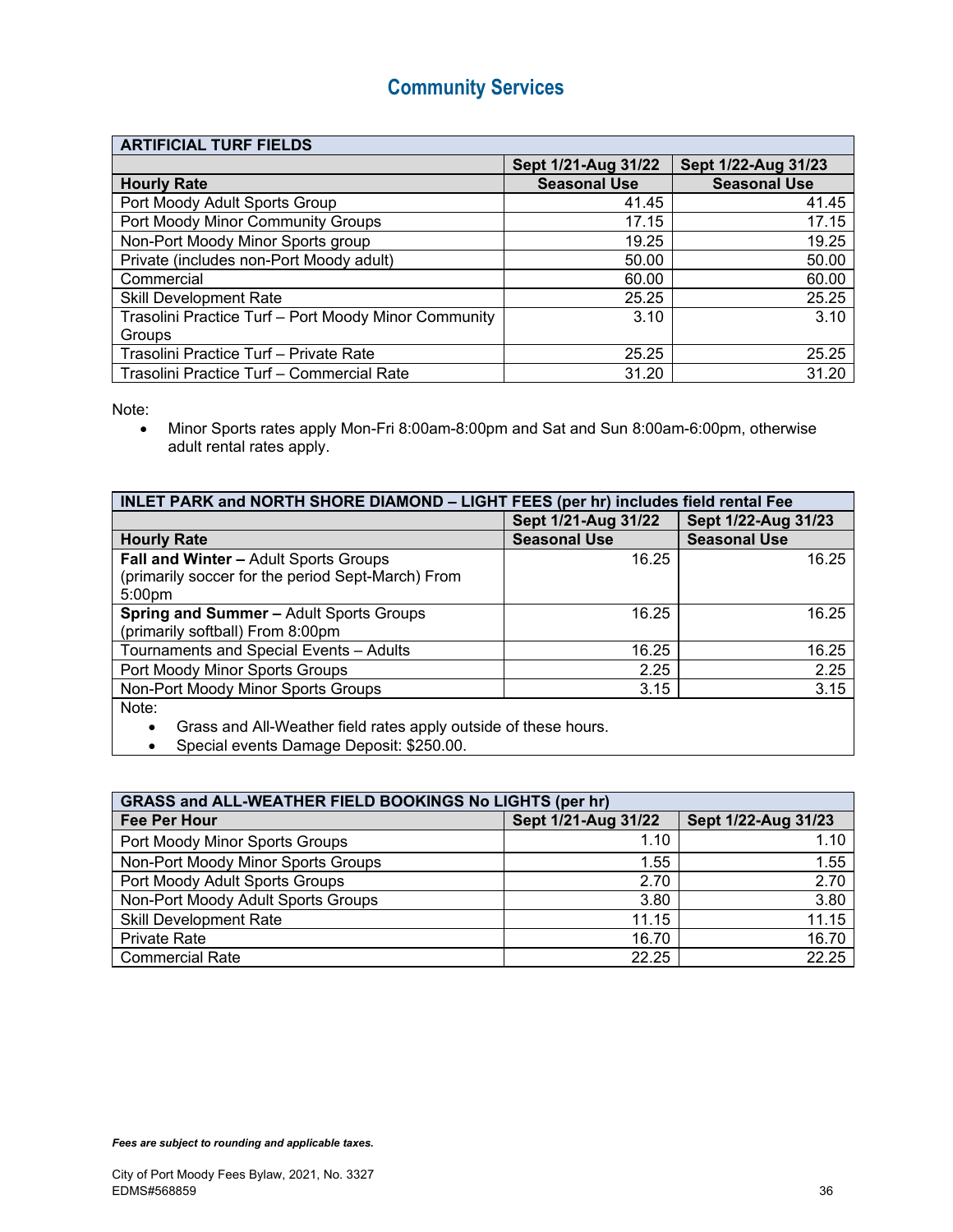### **CONCESSION AREA BOOKINGS**

| (Heritage Woods and Aspenwood Fields only) |                                           |       |
|--------------------------------------------|-------------------------------------------|-------|
|                                            | Aug 1/21-July 31/22   Aug 1/22-July 31/23 |       |
| Rate per event                             | 91.50                                     | 91.50 |
|                                            |                                           |       |

Note:

• Damage Deposit of \$250.00 is required.

| <b>NORTH SHORE HIGH SCHOOL RUNNING TRACK RENTALS</b> |                     |                             |
|------------------------------------------------------|---------------------|-----------------------------|
| Rate per day or portion thereof                      | Aug 1/21-July 31/22 | $\vert$ Aug 1/22-July 31/23 |
| <b>Track and Special Events</b>                      | 36.55               | 36.55                       |
| Port Moody Minor Sports Groups and Schools           | No charge           | No charge                   |

### **COMMERCIAL BOOT CAMP FIELD BOOKINGS**

| hour<br>per<br>. valt | ◟ |
|-----------------------|---|

| <b>ROCKY POINT BOAT LAUNCH</b>                                      |        |
|---------------------------------------------------------------------|--------|
| <b>LAUNCHING FEES</b>                                               | 2022   |
| Commercial - Annual                                                 | 523.60 |
| Port Moody Resident - Annual                                        | 172.55 |
| Non-resident - Annual                                               | 302.70 |
| Service Charge for replacement passes                               | 24.30  |
| Daily Pass                                                          | 21.50  |
| Boat Launch Reservation Cost Recovery Fee - Port Moody Resident     | 10.00  |
| Boat Launch Reservation Cost Recovery Fee - Non-Port Moody Resident | 25.00  |
| Designated Anchorage Area Fee (per night)                           | 14.00  |

| <b>PCT PERFORMANCE STAGE</b> |        |        |
|------------------------------|--------|--------|
|                              | 2022   | 2023   |
| 2-hour booking               | 150.00 | 150.00 |

| <b>QUEENS STREET PLAZA</b>                                                   |        |
|------------------------------------------------------------------------------|--------|
|                                                                              | 2022   |
| 6-hour booking                                                               |        |
| Commercial                                                                   | 250.00 |
| Moody Centre Business Association                                            | No Fee |
| (booking managed by Moody Centre Business Association with no staff support) |        |
| Non-Profit Organization                                                      | No Fee |
| Note:                                                                        |        |
| Damage Deposit of \$250.00 is required for all bookings.                     |        |
|                                                                              |        |

| <b>TOWN CENTRE TENNIS COURTS</b> |                            |
|----------------------------------|----------------------------|
|                                  | 2022                       |
| Port Moody Tennis Club           | \$3.00 per hour, per court |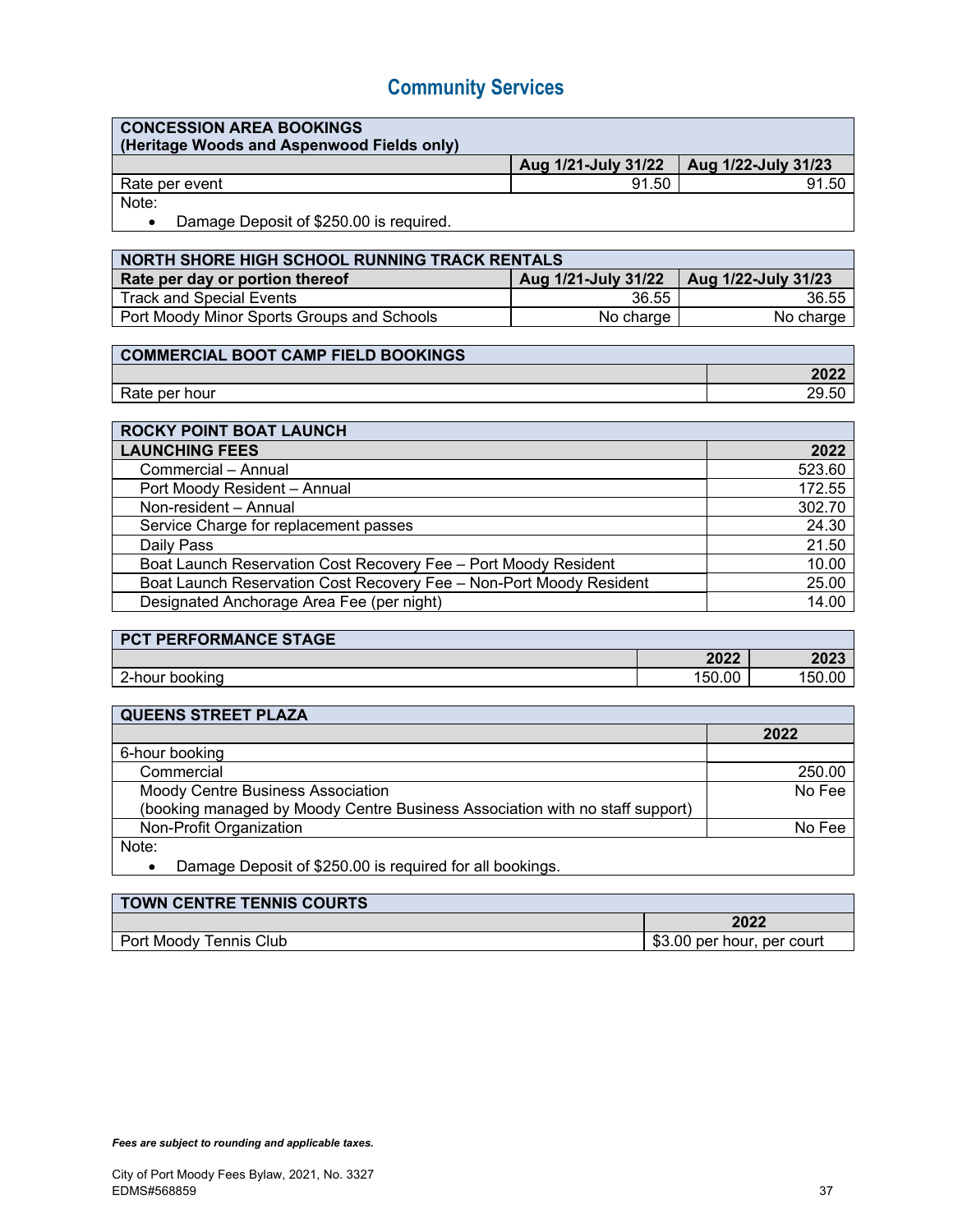| <b>AQUATICS</b>                            |        |
|--------------------------------------------|--------|
| <b>POOL RENTALS PER HOUR</b>               | 2022   |
| Private (plus staff)                       | 134.00 |
| School Board/Community Groups (plus staff) | 55.15  |
| Swim Club                                  | 11.75  |

| <b>SUMMER PASS</b> |       |
|--------------------|-------|
|                    | 2022  |
| Children/Youth     | 20.00 |

| <b>RECREATION COMPLEX GYM FLOOR</b> |                 |                 |  |
|-------------------------------------|-----------------|-----------------|--|
| SPORTS ACTIVITIES                   | 2022            |                 |  |
| 1-hr rental                         | <b>Half Gym</b> | <b>Full Gym</b> |  |
| Non-profit and Community            | 39.85           | 66.30           |  |
| Private                             | 80.85           | 136.10          |  |
| Commercial                          | 121.90          | 205.00          |  |

| <b>PICNIC SHELTERS</b>                |                        |                    |  |
|---------------------------------------|------------------------|--------------------|--|
| <b>WEEKDAYS (Monday to Friday)</b>    | 2022                   |                    |  |
| 10:00am to 2:30pm OR 3:30pm to 8:00pm | <b>Rocky Point</b>     | <b>Old Orchard</b> |  |
| 1-50 people                           | Side A or B: 79.70     | 79.70              |  |
| 51-125                                | Entire Shelter: 159.25 | 159.25             |  |
|                                       |                        |                    |  |
| $126+$                                | Entire Shelter: 289.05 | N/A                |  |
| <b>WEEKENDS (Saturday/Sunday)</b>     |                        |                    |  |
| 1-50 people                           | Side A or B: 83.65     | 83.65              |  |
| 51-125                                | Entire Shelter: 167.25 | 167.25             |  |
|                                       |                        |                    |  |
| $126+$                                | Entire Shelter: 303.60 | N/A                |  |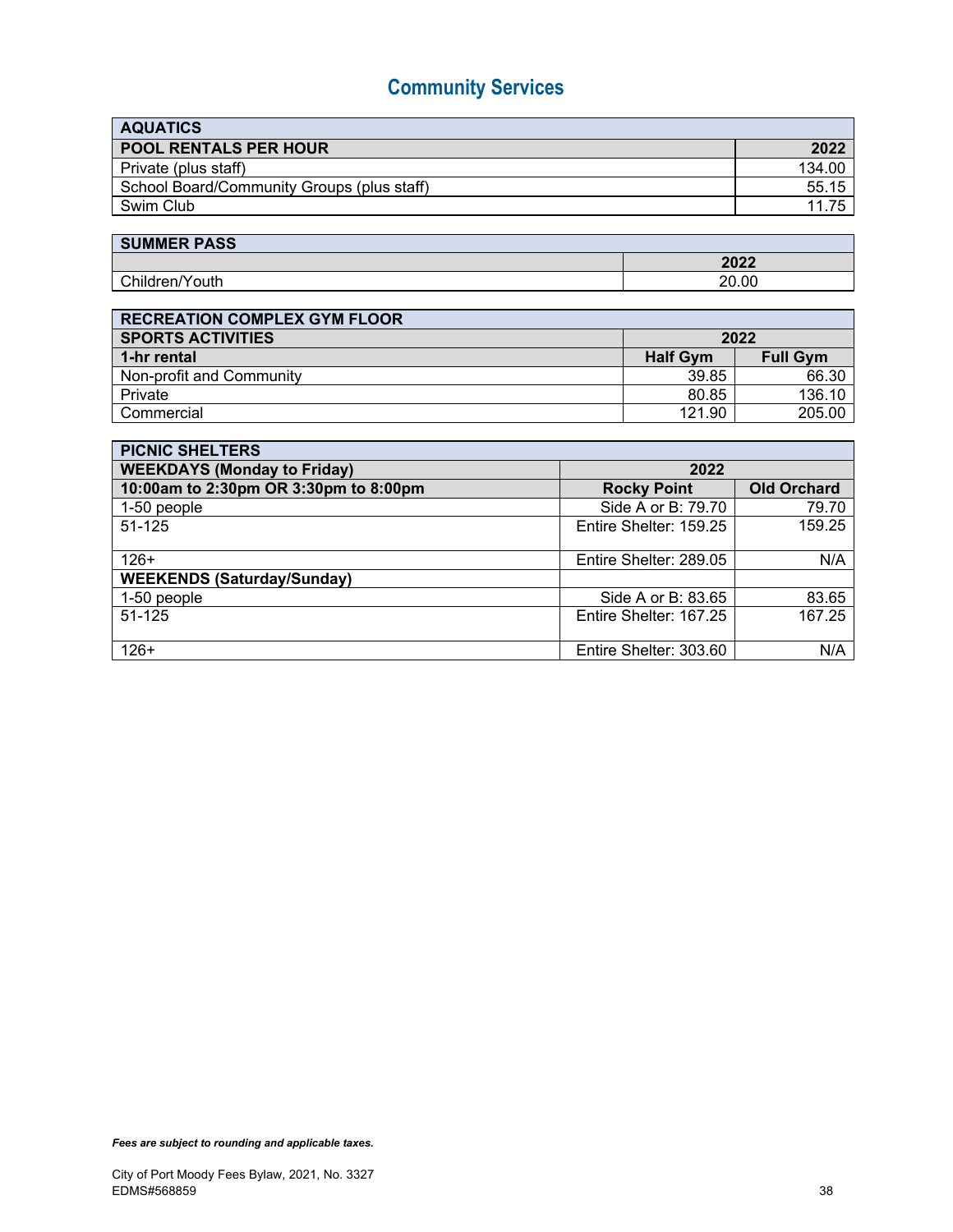| <b>MULTISPORT BOX</b>                    |       |
|------------------------------------------|-------|
| <b>SPORTS ACTIVITIES: 1-hr rental</b>    | 2022  |
| Port Moody Minor Community Groups        | 12.45 |
| Non-Port Moody minor sports groups       | 14.60 |
| Port Moody Adult sports groups           | 18.75 |
| Non-Port Moody Adult sports groups (NEW) | 20.60 |
| Private                                  | 31.20 |
| Commercial                               | 36.40 |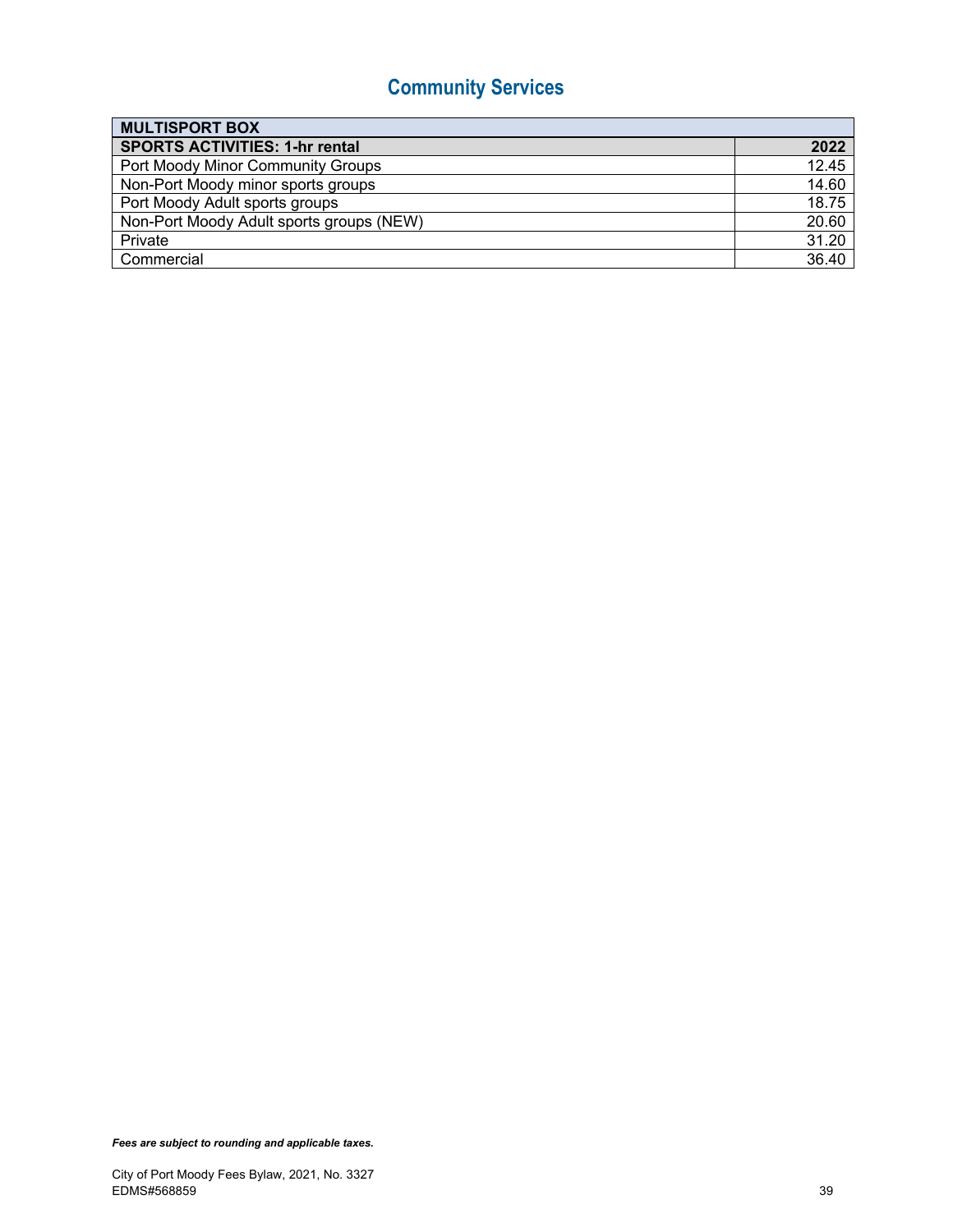| <b>RECREATION ADMISSIONS</b>                                                                                                                                                                                                                                                                                                                                                                                                    |        |  |
|---------------------------------------------------------------------------------------------------------------------------------------------------------------------------------------------------------------------------------------------------------------------------------------------------------------------------------------------------------------------------------------------------------------------------------|--------|--|
| <b>DROP-IN</b>                                                                                                                                                                                                                                                                                                                                                                                                                  | 2022   |  |
| Adults (18-59)                                                                                                                                                                                                                                                                                                                                                                                                                  | 5.35   |  |
| Child (12 and under)                                                                                                                                                                                                                                                                                                                                                                                                            | 2.00   |  |
| Teens (13-18)                                                                                                                                                                                                                                                                                                                                                                                                                   | 1.90   |  |
| Students (19-25 with valid fulltime student ID)                                                                                                                                                                                                                                                                                                                                                                                 | 4.15   |  |
| Seniors (60 - 84)                                                                                                                                                                                                                                                                                                                                                                                                               | 4.15   |  |
| Super Senior (85 and over)                                                                                                                                                                                                                                                                                                                                                                                                      | 3.30   |  |
| Family (per person)*                                                                                                                                                                                                                                                                                                                                                                                                            | 3.30   |  |
| <b>11-VISIT SWIPE CARD</b>                                                                                                                                                                                                                                                                                                                                                                                                      |        |  |
| Adults                                                                                                                                                                                                                                                                                                                                                                                                                          | 53.80  |  |
| Child                                                                                                                                                                                                                                                                                                                                                                                                                           | 20.00  |  |
| Teens/Students/Seniors                                                                                                                                                                                                                                                                                                                                                                                                          | 19.05  |  |
| Super Senior (85 and over)                                                                                                                                                                                                                                                                                                                                                                                                      | 33.00  |  |
| 1-MONTH                                                                                                                                                                                                                                                                                                                                                                                                                         |        |  |
| Adults                                                                                                                                                                                                                                                                                                                                                                                                                          | 40.60  |  |
| <b>Teens/Students/Seniors</b>                                                                                                                                                                                                                                                                                                                                                                                                   | 23.00  |  |
| Super Senior (85 and over)                                                                                                                                                                                                                                                                                                                                                                                                      | 27.10  |  |
| Family (per person)*                                                                                                                                                                                                                                                                                                                                                                                                            | 27.10  |  |
| 3-MONTH                                                                                                                                                                                                                                                                                                                                                                                                                         |        |  |
| <b>Adults</b>                                                                                                                                                                                                                                                                                                                                                                                                                   | 111.50 |  |
| <b>Teens/Students/Seniors</b>                                                                                                                                                                                                                                                                                                                                                                                                   | 63.00  |  |
| Super Senior (85 and over)                                                                                                                                                                                                                                                                                                                                                                                                      | 74.35  |  |
| Family (per person)*                                                                                                                                                                                                                                                                                                                                                                                                            | 74.35  |  |
| <b>6-MONTH</b>                                                                                                                                                                                                                                                                                                                                                                                                                  |        |  |
| Adults                                                                                                                                                                                                                                                                                                                                                                                                                          | 199.35 |  |
| <b>Teens/Students/Seniors</b>                                                                                                                                                                                                                                                                                                                                                                                                   | 113.00 |  |
| Super Senior (85 and over)                                                                                                                                                                                                                                                                                                                                                                                                      | 133.10 |  |
| Family (per person)*                                                                                                                                                                                                                                                                                                                                                                                                            | 133.10 |  |
| 1-YEAR                                                                                                                                                                                                                                                                                                                                                                                                                          |        |  |
| Adults                                                                                                                                                                                                                                                                                                                                                                                                                          | 357.60 |  |
| Teens/Students/Seniors                                                                                                                                                                                                                                                                                                                                                                                                          | 202.00 |  |
| Super Senior (85 and over)                                                                                                                                                                                                                                                                                                                                                                                                      | 238.15 |  |
| Family (per person)*                                                                                                                                                                                                                                                                                                                                                                                                            | 238.15 |  |
| *A family would be defined as 1 or 2 adults and children in the same household 0-18 years old. At least<br>one adult and one child must purchase the pass for the family rate to apply. The family would have<br>access to the same opportunities as other membership holders - access to weight room, drop-in fitness<br>classes including aerobics, spinning, and yoga; walking/running track; steam room; and whirlpool. The |        |  |

age restrictions on the weight room, fitness classes, steam room, and whirlpool would still apply.